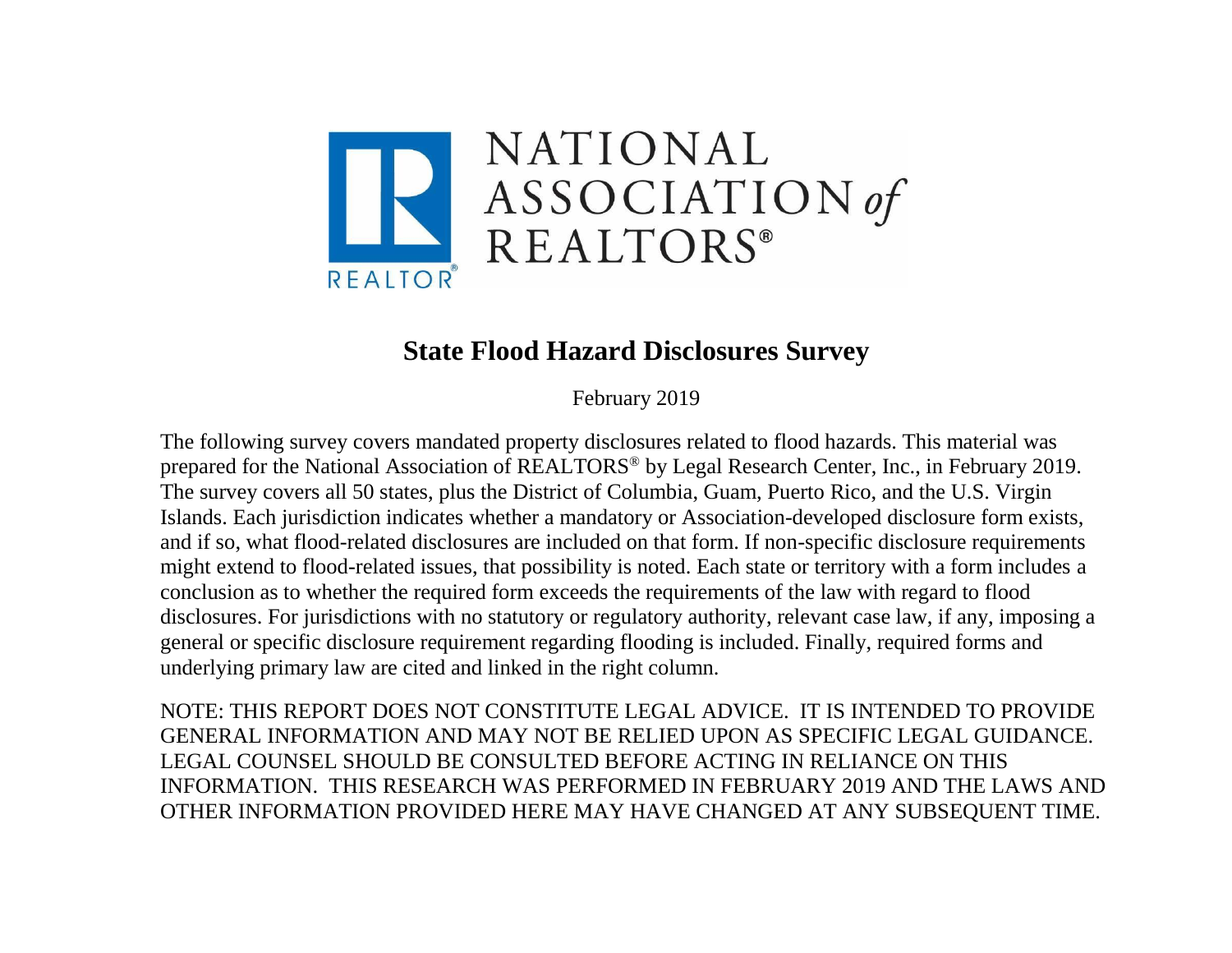| <b>State</b> | <b>Disclosure</b><br><b>Required?</b> | <b>Flood-Related Disclosures</b>                                                                                                                        | <b>Links to Disclosures/Cites to Primary</b> |
|--------------|---------------------------------------|---------------------------------------------------------------------------------------------------------------------------------------------------------|----------------------------------------------|
| Alabama      | Y                                     | The Alabama Real Estate Commission may discipline a licensee for                                                                                        | Law<br>Alabama real estate seller's          |
|              |                                       | "[m]aking a material misrepresentation, or failing to disclose to a                                                                                     | disclosure form                              |
|              |                                       | potential purchaser or lessee any latent structural defect or any other                                                                                 |                                              |
|              |                                       | defect known to the licensee. Latent structural defects and other defects                                                                               | Ala. Code § 34-27-36(a)(3) (2018)            |
|              |                                       | do not refer to trivial or insignificant defects but refer to those defects<br>that would be a significant factor to a reasonable and prudent person in | Cooper & Co. v. Lester, 832 So. 2d           |
|              |                                       | making a decision to purchase or lease." See Fennell Realty Co. v.                                                                                      | 628 (Ala. 2000)                              |
|              |                                       | <i>Martin</i> , 529 So. 2d 1003 (Ala. 1988) ("[I]f [an] agent (whether of the                                                                           |                                              |
|              |                                       | buyer or of the seller) has knowledge of a material defect or condition                                                                                 | Fennell Realty Co. v. Martin, 529 So.        |
|              |                                       | that affects health or safety and the defect is not known to or readily                                                                                 | 2d 1003 (Ala. 1988)                          |
|              |                                       | observable by the buyer, the agent is under a duty to disclose the defect                                                                               |                                              |
|              |                                       | and is liable for damages caused by nondisclosure. This duty is also                                                                                    |                                              |
|              |                                       | placed on the seller.").                                                                                                                                |                                              |
|              |                                       |                                                                                                                                                         |                                              |
|              |                                       | Arguably, flood-hazard disclosures would be required. See Cooper &<br>Co. v. Lester, 832 So. 2d 628 (Ala. 2000) (seller's agent liable for              |                                              |
|              |                                       | fraudulent suppression of existing flood hazard which was not                                                                                           |                                              |
|              |                                       | disclosed to buyers).                                                                                                                                   |                                              |
|              |                                       |                                                                                                                                                         |                                              |
|              |                                       | While not mandated by state law, "Most Alabama real estate agents                                                                                       |                                              |
|              |                                       | attach a completed disclosure form, created by the Alabama                                                                                              |                                              |
|              |                                       | Association of Realtors" The voluntary disclosure statement                                                                                             |                                              |
|              |                                       | includes:                                                                                                                                               |                                              |
|              |                                       | 6. LAND/DRAINAGE                                                                                                                                        |                                              |
|              |                                       | (b) Has the property ever had drainage, flooding or                                                                                                     |                                              |
|              |                                       | grading problems?                                                                                                                                       |                                              |
|              |                                       | □ Yes □No □Don't Know □NA                                                                                                                               |                                              |
|              |                                       | (c) Is the property in a flood plain zone?                                                                                                              |                                              |
|              |                                       | $\Box$ Yes $\Box$ No $\Box$ Don't Know $\Box$ NA                                                                                                        |                                              |
|              |                                       |                                                                                                                                                         |                                              |
|              |                                       | Source: http://www.nolo.com/legal-encyclopedia/alabama-homesellers-                                                                                     |                                              |
|              |                                       | your-disclosure-obligations.html                                                                                                                        |                                              |
|              |                                       | The Association's voluntary form thus goes beyond disclosures                                                                                           |                                              |
|              |                                       | mandated by statute.                                                                                                                                    |                                              |
|              |                                       |                                                                                                                                                         |                                              |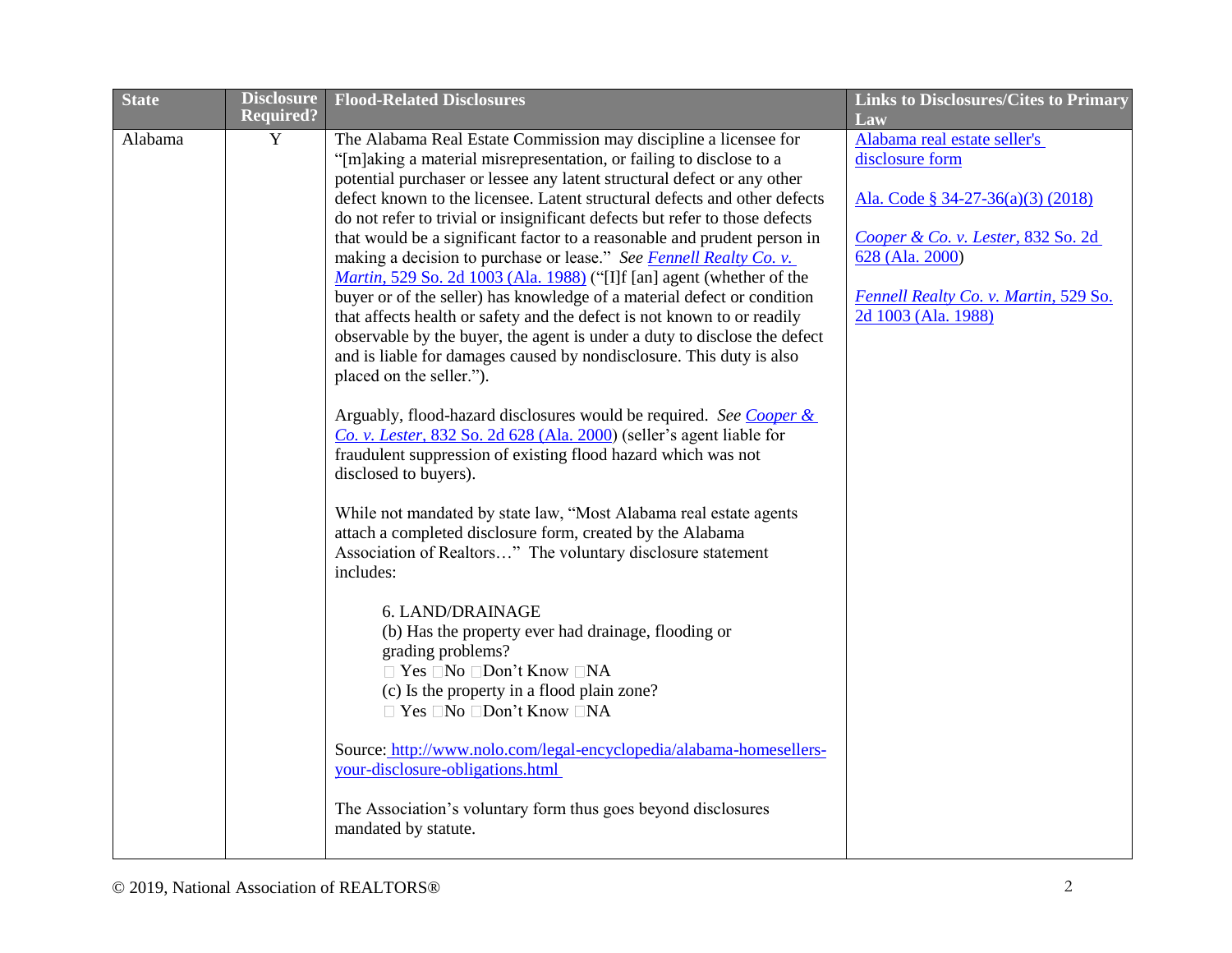| <b>State</b> | <b>Disclosure</b> | <b>Flood-Related Disclosures</b>                                                                                                                     | <b>Links to Disclosures/Cites to Primary</b>                              |
|--------------|-------------------|------------------------------------------------------------------------------------------------------------------------------------------------------|---------------------------------------------------------------------------|
|              | <b>Required?</b>  |                                                                                                                                                      | Law                                                                       |
| Alaska       | Y                 | The Alaska disclosure law directs the state Real Estate Commission to<br>create a seller disclosure statement. The <b>mandatory form</b> created by  | Alaska real estate seller's<br>disclosure form                            |
|              |                   | the Commission pursuant to its regulatory powers includes the                                                                                        |                                                                           |
|              |                   | following flood-related items:                                                                                                                       | Alaska Stat. § 34.70.010 (2018)                                           |
|              |                   |                                                                                                                                                      |                                                                           |
|              |                   | 19. Are you aware if the property has flooded?                                                                                                       |                                                                           |
|              |                   | Flood zone designation:                                                                                                                              |                                                                           |
|              |                   | 21. Are you aware of any damage to the property or any of the                                                                                        |                                                                           |
|              |                   | structures from flood, landslide, avalanche, high winds,                                                                                             |                                                                           |
|              |                   | fire, earthquake, or other natural causes?                                                                                                           |                                                                           |
|              | $\overline{Y}$    |                                                                                                                                                      |                                                                           |
| Arizona      |                   | While Arizona laws and regulations do not establish a mandatory seller's<br>disclosure form, Arizona statutes do address the following flood-related | <b>Residential Seller Disclosure Advisory:</b><br>When In Doubt-Disclose! |
|              |                   | disclosures:                                                                                                                                         |                                                                           |
|              |                   |                                                                                                                                                      | Ariz. Rev. Stat. §§ 33-422, -423 (2018)                                   |
|              |                   | an affidavit of disclosure required by $\S$ 33-422, which must be                                                                                    |                                                                           |
|              |                   | provided by a seller of five or fewer parcels of land, other than                                                                                    | Lombardo v. ALBU21, 199 Ariz. 97, 14                                      |
|              |                   | subdivided land, in an unincorporated area of a county and any                                                                                       | P.3d 288 (2000)                                                           |
|              |                   | subsequent seller of such a parcel, <i>must</i> include a statement                                                                                  |                                                                           |
|              |                   | regarding whether part or all of the property is located in a                                                                                        | Ariz. Admin. Code R4-28-1101 (2018)                                       |
|              |                   | FEMA-designated regulatory floodplain, and if the property is in                                                                                     |                                                                           |
|              |                   | a floodplain, a statement that it may be subject to floodplain                                                                                       |                                                                           |
|              |                   | regulation; and                                                                                                                                      |                                                                           |
|              |                   | a disclosure report addressed by $\S$ 33-423, which may be<br>provided by an authorized third party and must be based on                             |                                                                           |
|              |                   | officially adopted and electronically posted or otherwise readily                                                                                    |                                                                           |
|              |                   | available governmental maps or information, may disclose                                                                                             |                                                                           |
|              |                   | whether the real property is in a special flood hazard area                                                                                          |                                                                           |
|              |                   | designated by FEMA, among other topics.                                                                                                              |                                                                           |
|              |                   |                                                                                                                                                      |                                                                           |
|              |                   | Arizona case law imposes a disclosure duty on sellers and their agents that                                                                          |                                                                           |
|              |                   | would include flood-hazard disclosures. "The buyer and seller, of course,                                                                            |                                                                           |
|              |                   | have legal duties to each other arising out of their contractual relationship.                                                                       |                                                                           |
|              |                   | This includes the covenant of good faith and fair dealing. Buyers and                                                                                |                                                                           |
|              |                   | sellers must deal fairly with each other. And, the buyer and the seller                                                                              |                                                                           |
|              |                   | have duties to each other to disclose facts that are material to the                                                                                 |                                                                           |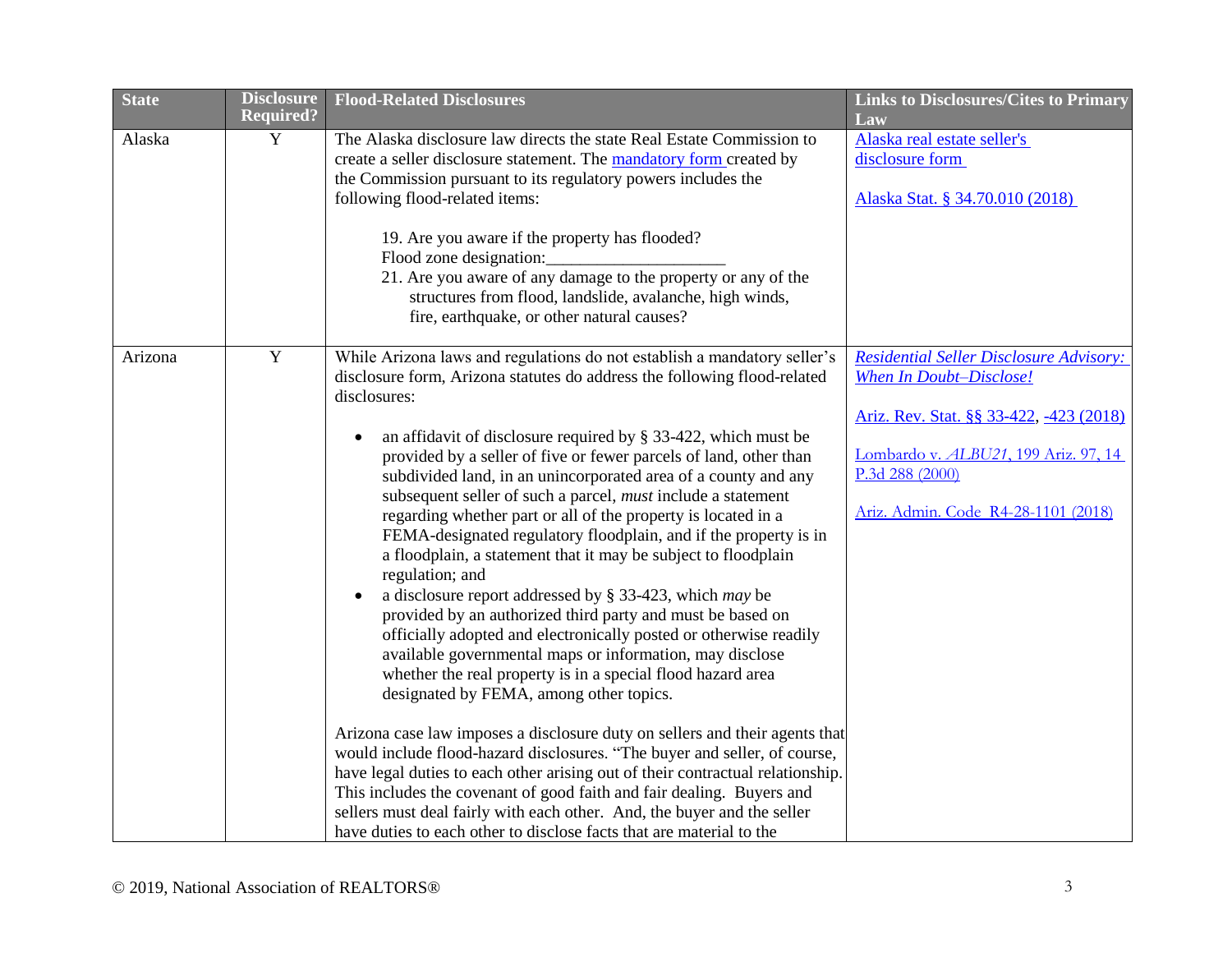| <b>State</b> | <b>Disclosure</b> | <b>Flood-Related Disclosures</b>                                               | <b>Links to Disclosures/Cites to Primary</b> |
|--------------|-------------------|--------------------------------------------------------------------------------|----------------------------------------------|
|              | <b>Required?</b>  |                                                                                | Law                                          |
|              |                   | transaction. Applying these principles, our court of appeals held some         |                                              |
|              |                   | time ago that where a seller knows of facts materially affecting the value     |                                              |
|              |                   | of the property and knows that the facts are not known to the buyer, the       |                                              |
|              |                   | seller has a legal duty to disclose such facts. Thus, the seller has a duty to |                                              |
|              |                   | disclose to the buyer the existence of termite damage whenever it              |                                              |
|              |                   | materially affects the value of the property." <i>Lombardo v. ALBU21</i> , 199 |                                              |
|              |                   | Ariz. 97, 14 P.3d 288 (2000) (citations omitted).                              |                                              |
|              |                   | Additionally, "[a] licensee participating in a real estate transaction shall   |                                              |
|              |                   | disclose in writing to all other parties any information the licensee          |                                              |
|              |                   | possesses that materially or adversely affects the consideration to be paid    |                                              |
|              |                   | by any party to the transaction, including [a] ny material defect              |                                              |
|              |                   | existing in the property being transferred. Ariz. Admin. Code R4-28-1101       |                                              |
|              |                   | (2018).                                                                        |                                              |
|              |                   |                                                                                |                                              |
|              |                   | A recommended disclosure statement form created by the Arizona                 |                                              |
|              |                   | Association of REALTORS <sup>®</sup> includes disclosure by the owner of the   |                                              |
|              |                   | following flood related items:                                                 |                                              |
|              |                   | Are you aware of any damage to any structure on the Property by                |                                              |
|              |                   | any of the following? (Check all that apply):                                  |                                              |
|              |                   | $\Box$ Flood $\Box$ Fire $\Box$ Wind $\Box$ Expansive soil(s)                  |                                              |
|              |                   | $\Box$ Water $\Box$ Hail $\Box$ Other                                          |                                              |
|              |                   | Explain:                                                                       |                                              |
|              |                   | Are you aware if any portion of the Property is in a                           |                                              |
|              |                   | Flood plain/way? Explain:                                                      |                                              |
|              |                   | Are you aware of any portion of the Property ever having been                  |                                              |
|              |                   | flooded? Explain: __                                                           |                                              |
|              |                   | The Association's form thus goes beyond state requirements.                    |                                              |
|              |                   |                                                                                |                                              |
| Arkansas     | $\overline{Y}$    | According to the Arkansas Real Estate Commission, there is no "state           | Arkansas real estate seller's disclosure     |
|              |                   | law in Arkansas that requires every property owner to disclose all             | form                                         |
|              |                   | aspects of the condition of his or her property when selling that              |                                              |
|              |                   | property." However, the Commission, by rule, requires                          | <b>Real Estate Reg. 10.6 (2018)</b>          |
|              |                   | "every real estate agent that lists and sells real estate in the state of      |                                              |
|              |                   | Arkansas to disclose information about the condition of the property           | Worley v. City of Jonesboro, 2011 Ark.       |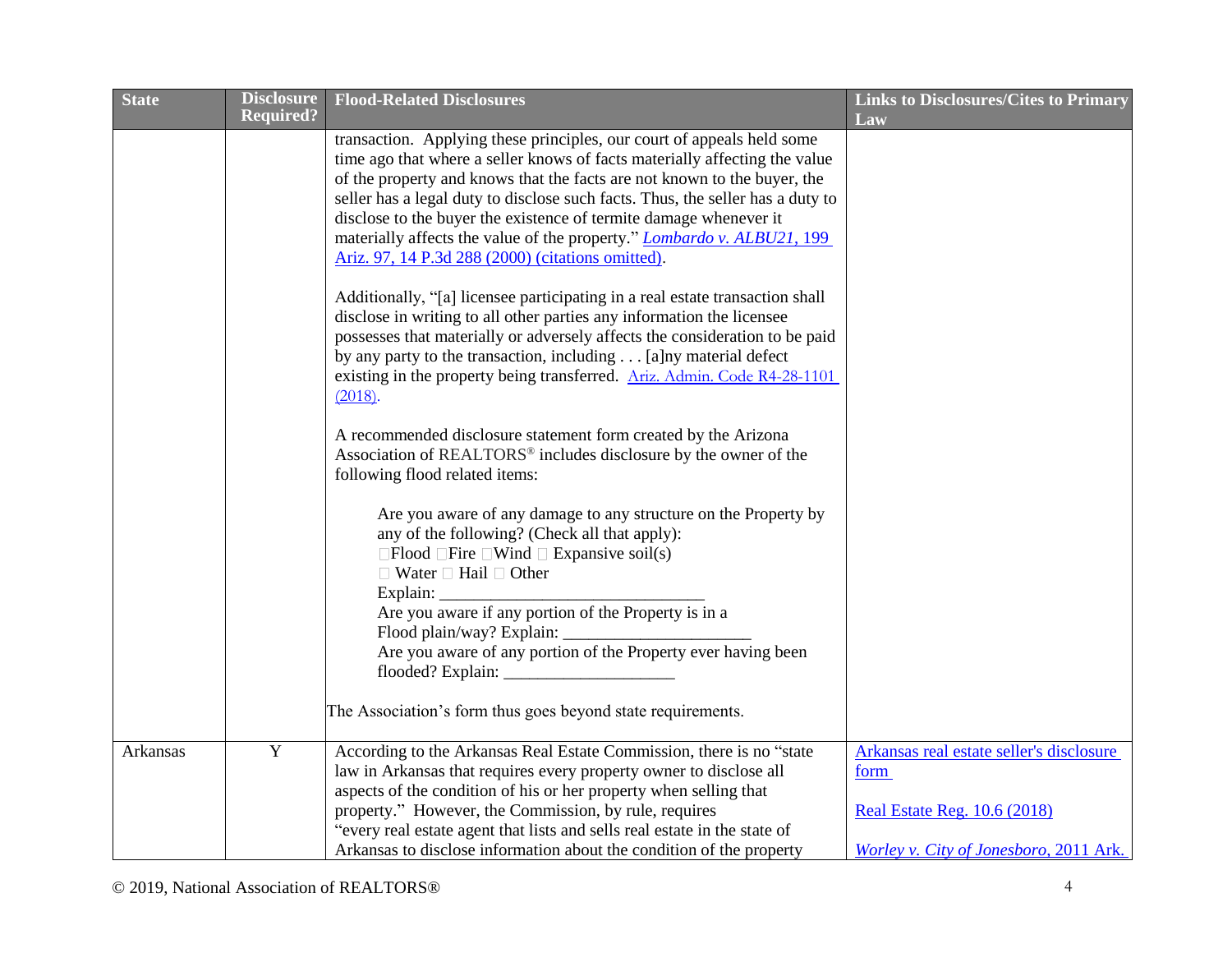| <b>State</b> | <b>Disclosure</b> | <b>Flood-Related Disclosures</b>                                              | <b>Links to Disclosures/Cites to Primary</b> |
|--------------|-------------------|-------------------------------------------------------------------------------|----------------------------------------------|
|              | <b>Required?</b>  |                                                                               | Law                                          |
|              |                   | they are listing or selling." Ark. Real Estate Comm'n, Is Property            | App. 594, 385 S.W.2d 908 (2011)              |
|              |                   | Condition Required by Law? (last visited Feb. 21, 2019)                       |                                              |
|              |                   |                                                                               |                                              |
|              |                   | Pursuant to Real Estate Commission rule, "[a] licensee shall exert            |                                              |
|              |                   | reasonable efforts to ascertain those facts which are material to the         |                                              |
|              |                   | value or desirability of every property for which the licensee accepts        |                                              |
|              |                   | the agency, so that in offering the property the licensee will be             |                                              |
|              |                   | informed about its condition and thus able to avoid intentional or            |                                              |
|              |                   | negligent misrepresentation to the public concerning such property."          |                                              |
|              |                   | Real Estate Reg. 10.6 (2018). Flood-hazard related information                |                                              |
|              |                   | arguably would be material to the value or desirability of a property         |                                              |
|              |                   | and arguably subject to disclosure.                                           |                                              |
|              |                   | See generally <i>Worley v. City of Jonesboro</i> , 2011 Ark. App. 594, 385    |                                              |
|              |                   | S.W.2d 908 (2011) (general discussion of seller and agent disclosure          |                                              |
|              |                   | obligations in context of drainage problems)                                  |                                              |
|              |                   |                                                                               |                                              |
|              |                   | AREC suggests that agents must use their common sense and                     |                                              |
|              |                   | investigate the property that they intend to sell." The Arkansas              |                                              |
|              |                   | Association of REALTORS <sup>®</sup> voluntary disclosure statement includes: |                                              |
|              |                   |                                                                               |                                              |
|              |                   | 11. To your knowledge, has there been any flooding,                           |                                              |
|              |                   | drainage, grading problems, or has water ever stood on the                    |                                              |
|              |                   | Property or under any improvement constructed thereon?                        |                                              |
|              |                   | $\Box$ Yes $\Box$ No $\Box$ Unknown $\Box$ Not Applicable                     |                                              |
|              |                   | 12. To your knowledge, has there been any damage to the                       |                                              |
|              |                   | Property or any of the structures from fire, earthquake,                      |                                              |
|              |                   | storms, floods or landslides prior to or during your ownership?               |                                              |
|              |                   | $\Box$ Yes $\Box$ No $\Box$ Unknown $\Box$ Not Applicable                     |                                              |
|              |                   | 20. To your knowledge, is any of the Property in the                          |                                              |
|              |                   | floodplain or floodway?                                                       |                                              |
|              |                   | $\Box$ Yes $\Box$ No $\Box$ Unknown $\Box$ Not Applicable                     |                                              |
|              |                   | 21. To your knowledge, has any lender required you to                         |                                              |
|              |                   | purchase flood insurance on the Property?                                     |                                              |
|              |                   | $\Box$ Yes $\Box$ No $\Box$ Unknown $\Box$ Not Applicable                     |                                              |
|              |                   | Source: http://www.nolo.com/legal-encyclopedia/selling-                       |                                              |
|              |                   |                                                                               |                                              |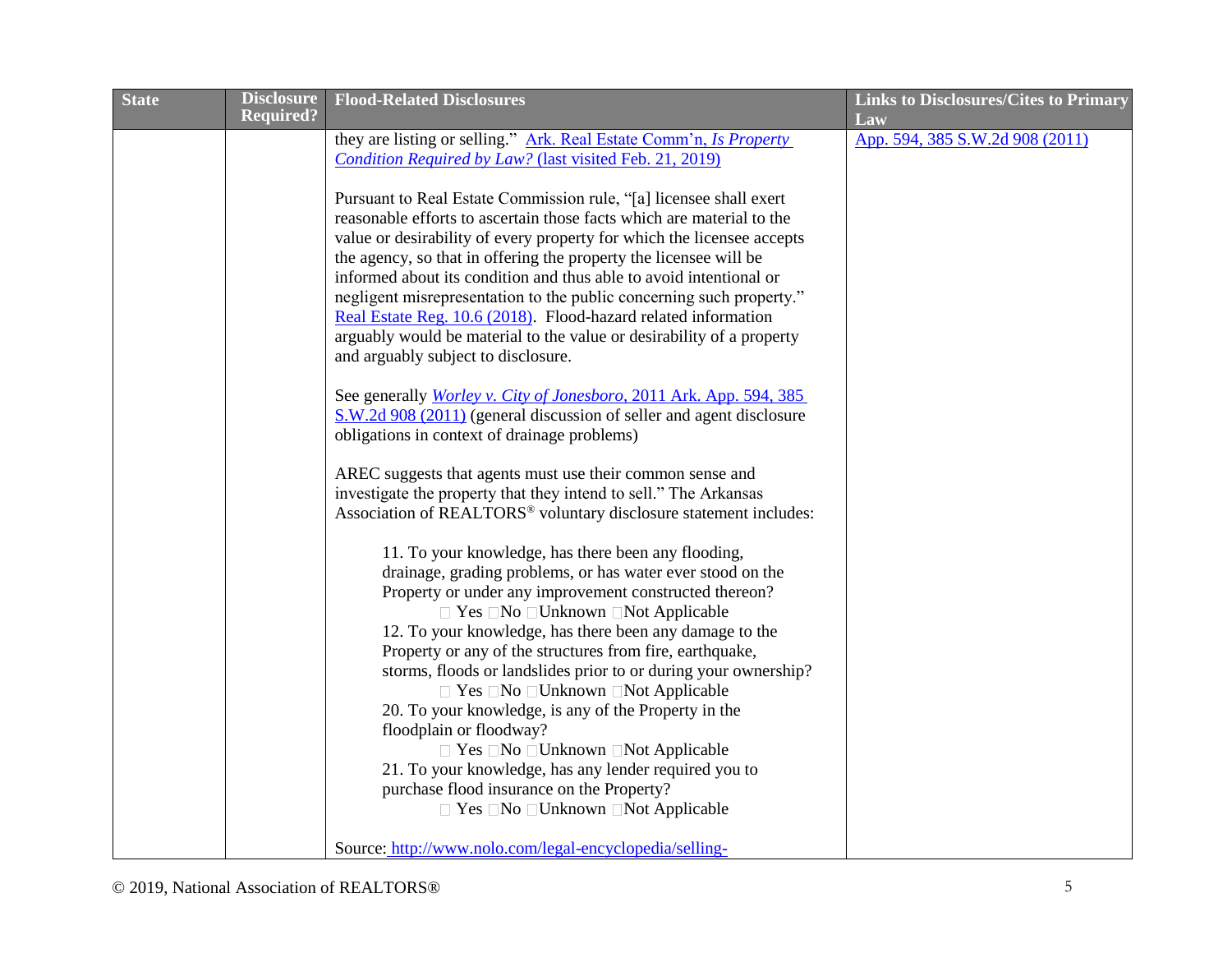| <b>State</b> | <b>Disclosure</b><br><b>Required?</b> | <b>Flood-Related Disclosures</b>                                                                                                                                                                                                                                                                                                                                                                                                                                                                                                                                                                                                                                                                                                | <b>Links to Disclosures/Cites to Primary</b>                                                                                                         |
|--------------|---------------------------------------|---------------------------------------------------------------------------------------------------------------------------------------------------------------------------------------------------------------------------------------------------------------------------------------------------------------------------------------------------------------------------------------------------------------------------------------------------------------------------------------------------------------------------------------------------------------------------------------------------------------------------------------------------------------------------------------------------------------------------------|------------------------------------------------------------------------------------------------------------------------------------------------------|
|              |                                       |                                                                                                                                                                                                                                                                                                                                                                                                                                                                                                                                                                                                                                                                                                                                 | Law                                                                                                                                                  |
|              |                                       | arkansashome-what-are-my-disclosure-obligations.html<br>The Association's voluntary form thus goes beyond what is specifically<br>mandated by statute.                                                                                                                                                                                                                                                                                                                                                                                                                                                                                                                                                                          |                                                                                                                                                      |
| California   | $\mathbf Y$                           | The following mandatory disclosures must be made on the statutorily<br>created Natural Hazard Disclosure Statement:<br>If a transfer is of residential property located within a special flood<br>hazard area (any type Zone "A" or "V") designated by F.E.M.A., the<br>seller or his or her agent must disclose that fact if either:<br>the seller or agent actually knows that the property is within a<br>special flood hazard area; or<br>the local jurisdiction has compiled a list of parcels that are<br>$\bullet$                                                                                                                                                                                                       | California real estate seller's disclosure<br>form<br>Cal. Civ. Code § 1102.6; Cal. Civ. Code<br>§§ 1103, 1103.2; Cal. Gov't Code §<br>8589.5 (2018) |
|              |                                       | within the special flood hazard area, and a notice identifying the<br>location of the parcel list has been posted at certain county<br>offices.<br>If a transfer is of real property located within an area of potential<br>flooding designated pursuant to Cal. Gov't Code § 8589.5, the seller or<br>his or her agent must disclose that fact if either:<br>the seller or his or her agent has actual knowledge that the<br>$\bullet$<br>property is within an "inundation area"; or<br>the local jurisdiction has compiled a list, by parcel, of properties<br>$\bullet$<br>that are within the inundation area, and a notice identifying the<br>location of the parcel list has been posted at specified county<br>offices. |                                                                                                                                                      |
|              |                                       | The seller must disclose:<br>whether the property lies within a special flood hazard area (any<br>$\bullet$<br>type Zone "A" or "V"), as designated by F.E.M.A.; and<br>whether the property is within an area of "potential flooding<br>shown on a dam failure inundation map."                                                                                                                                                                                                                                                                                                                                                                                                                                                |                                                                                                                                                      |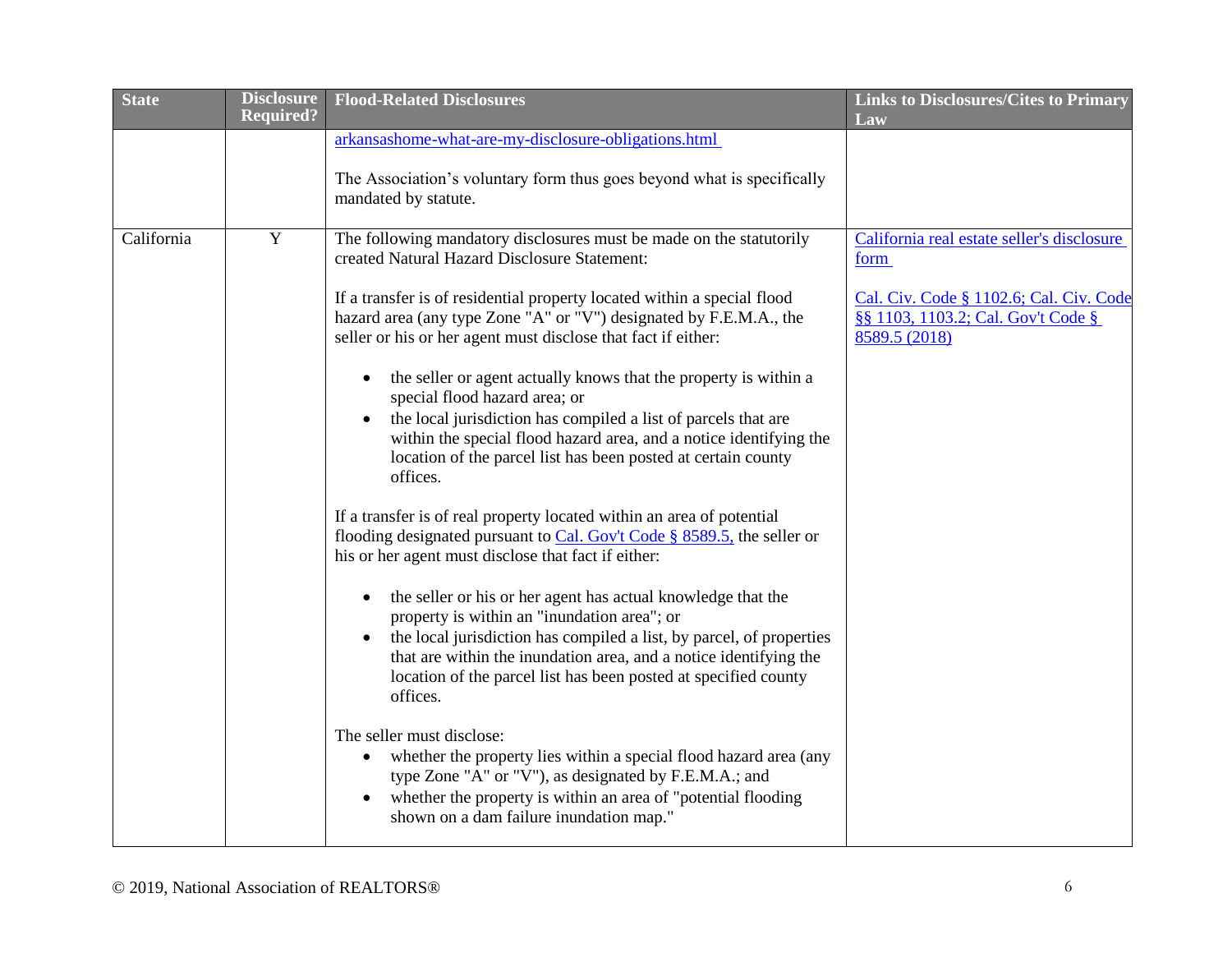| <b>State</b> | <b>Disclosure</b><br>Required? | <b>Flood-Related Disclosures</b>                                                                                                                                                                                                                                                                                                                                                                                                                                                                                      | <b>Links to Disclosures/Cites to Primary</b>        |
|--------------|--------------------------------|-----------------------------------------------------------------------------------------------------------------------------------------------------------------------------------------------------------------------------------------------------------------------------------------------------------------------------------------------------------------------------------------------------------------------------------------------------------------------------------------------------------------------|-----------------------------------------------------|
|              |                                | Cal. Civ. Code §§ 1103, 1103.2<br>Additionally, the mandatory, statutorily created Real Estate Transfer                                                                                                                                                                                                                                                                                                                                                                                                               | Law                                                 |
|              |                                | Disclosure Statement form includes disclosure by the owner of the<br>following flood related items:                                                                                                                                                                                                                                                                                                                                                                                                                   |                                                     |
|              |                                | 8. Flooding, drainage or grading problems $\Box$ Yes $\Box$ No<br>9. Major damage to the property or any of the structures<br>from fire, earthquake, floods, or landslides.<br>$\Box$ Yes $\Box$ No                                                                                                                                                                                                                                                                                                                   |                                                     |
|              |                                | Cal. Civ. Code 1102.6 (Real Estate Transfer Disclosure Statement form<br>is displayed in 2014 Cal. Stat. ch. 71, at 18-22)                                                                                                                                                                                                                                                                                                                                                                                            |                                                     |
| Colorado     | Y                              | Real estate brokers are required to use Commission-approved forms as<br>appropriate to a transaction or circumstance to which a relevant form is<br>applicable. The Colorado Real Estate Commission's mandatory Seller's<br>Property Disclosure (Residential) form includes disclosure by the owner<br>of the following flood related items:<br>A. If you know of any problems EVER EXISTING with<br>the following on the Property check the "Yes" column:<br>Damage due to hail, wind, fire, flood or other casualty | Colorado real estate seller's disclosure<br>form    |
|              |                                | J. If you know of any problems EVER EXISTING with<br>the following on the Property check the "Yes" column:<br>Flooding or drainage<br>N-11. If you know of any of the following EVER EXISTING on<br>any part of the Property check the "Yes" column:<br>Within governmentally designated flood plain or wetland<br>area                                                                                                                                                                                               |                                                     |
|              |                                | The Commission's mandatory Seller's Property Disclosure (Commercial)<br>form contains identical flood-related disclosures.                                                                                                                                                                                                                                                                                                                                                                                            |                                                     |
| Connecticut  | $\mathbf Y$                    | Connecticut's disclosure statute directs the Department of Consumer<br>Protection to promulgate a seller's property disclosure form which must<br>include "information concerning environmental matters such as                                                                                                                                                                                                                                                                                                       | Connecticut real estate seller's<br>disclosure form |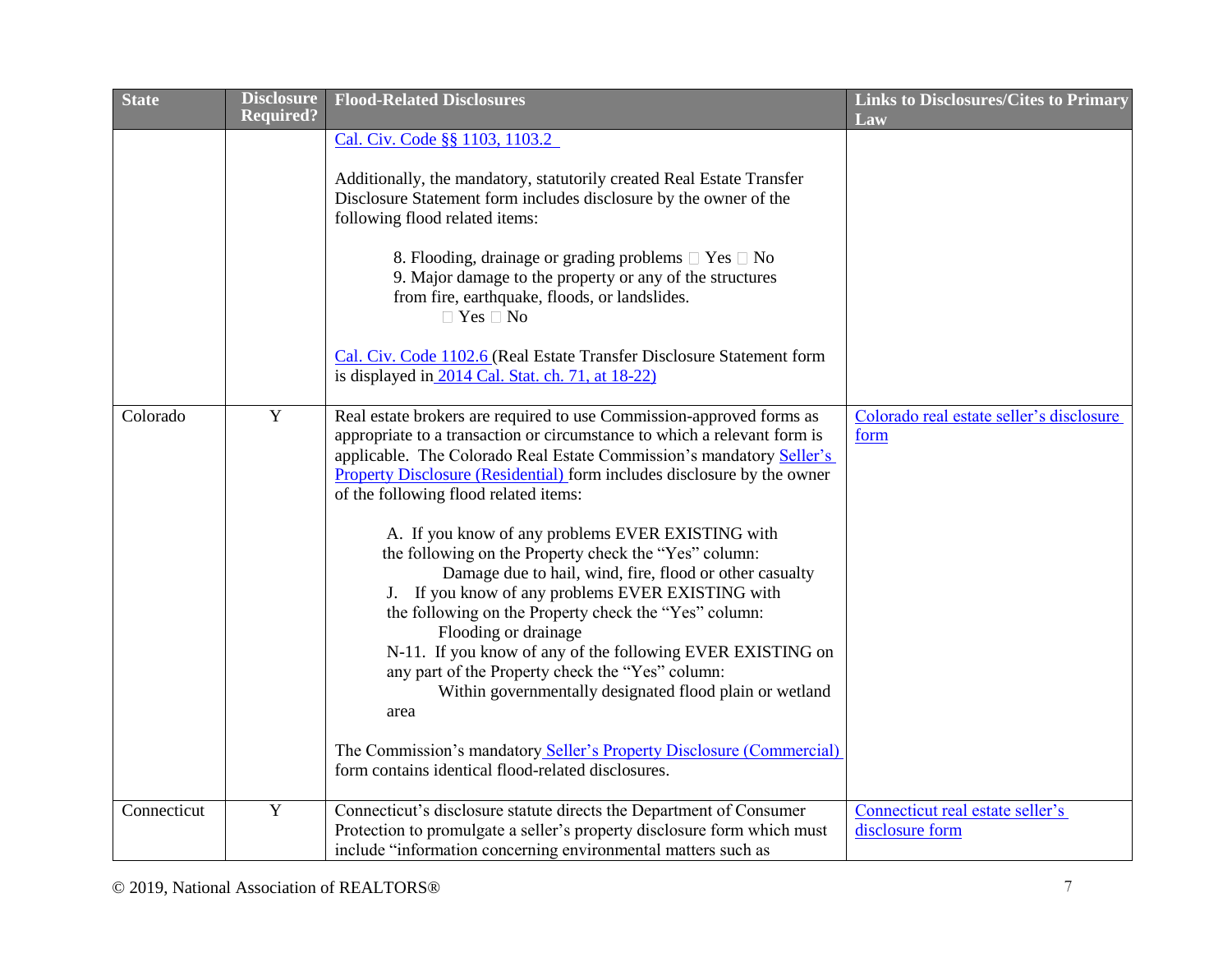| <b>State</b> | <b>Disclosure</b><br><b>Required?</b> | <b>Flood-Related Disclosures</b>                                                                                                                                                                                                                     | <b>Links to Disclosures/Cites to Primary</b>  |
|--------------|---------------------------------------|------------------------------------------------------------------------------------------------------------------------------------------------------------------------------------------------------------------------------------------------------|-----------------------------------------------|
|              |                                       | flood hazards  and such other topics as the Commissioner of                                                                                                                                                                                          | Law<br>Conn. Gen. Stat. Ann. § 20-327b (2018) |
|              |                                       | Consumer Protection may determine would be of interest to a buyer.".<br>The form so promulgated includes disclosure by the owner of the                                                                                                              | Conn. Agencies Regs. § 20-328-5a              |
|              |                                       | following flood-related items:                                                                                                                                                                                                                       | (2019)                                        |
|              |                                       | 7. Is the property in a flood hazard area or an inland<br>wetlands area? If yes, explain:<br>$\Box$ Yes $\Box$ No $\Box$ Unknown                                                                                                                     |                                               |
|              |                                       | Completion of the form does not relieve a licensee "of his or her<br>obligation under the provisions of section 20-328-5a of the Regulations<br>of Connecticut State Agencies to disclose any material facts. Failure to                             |                                               |
|              |                                       | do so could result in punitive action taken against the broker, such as<br>fines, suspension or revocation of license." A material fact would<br>arguably include information regarding whether the property ever<br>sustained damage from flooding. |                                               |
|              |                                       | Conn. Gen. Stat. Ann. § 20-327b (2018); Connecticut Residential<br><b>Property Condition Disclosure Report</b>                                                                                                                                       |                                               |
| Delaware     | $\mathbf Y$                           | Pursuant to statute, the Delaware Real Estate Commission is charged with                                                                                                                                                                             | Delaware seller's real property               |
|              |                                       | developing "a standard form or forms to be used as the Seller's Disclosure<br>of Real Property Condition Report, for the disclosure of the condition of                                                                                              | disclosure form                               |
|              |                                       | residential real property." The standard form so developed by the                                                                                                                                                                                    | Del. Code tit. 6, § 2572 (2018)               |
|              |                                       | Commission includes disclosure by the owner of the following flood<br>related items:                                                                                                                                                                 |                                               |
|              |                                       | 51. Is any part of the property located in (____ a flood<br>zone) and<br>$\frac{1}{\alpha}$ or $\frac{1}{\alpha}$ a wetlands area)?<br>Yes   No   Unknown/NA                                                                                         |                                               |
|              |                                       | 52. Are there any drainage or flood problems affecting the<br>property? If Yes, describe in XVI.                                                                                                                                                     |                                               |
|              |                                       | Yes   No   Unknown/NA                                                                                                                                                                                                                                |                                               |
|              |                                       | 53. Do you carry flood insurance? Agent: ___ Policy # ___                                                                                                                                                                                            |                                               |
|              |                                       | Yes   No   Unknown/NA                                                                                                                                                                                                                                |                                               |
|              |                                       | 54. If # 53 is Yes, what is the annual cost of this policy?<br>65. Have the property or improvements thereon, ever been                                                                                                                              |                                               |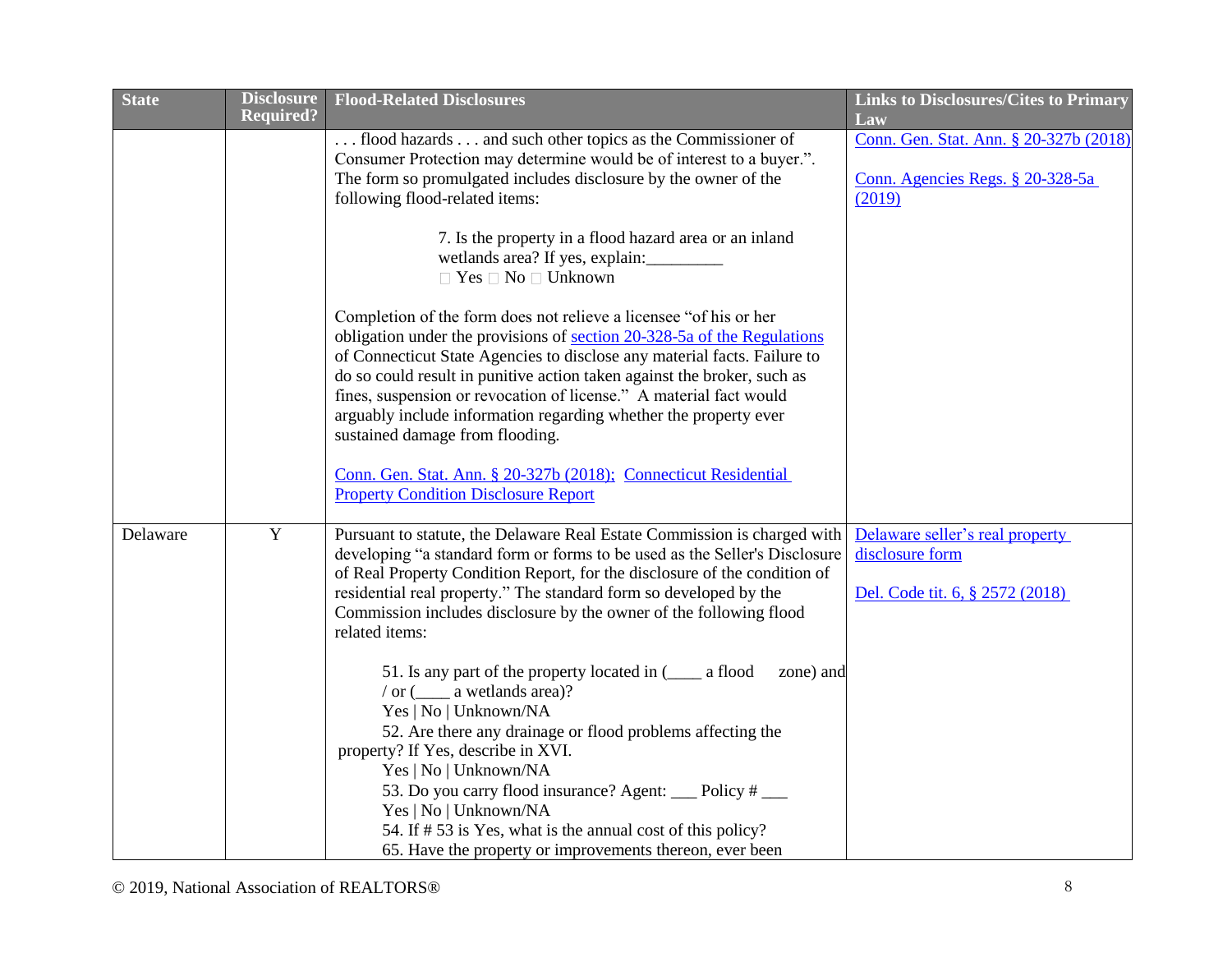| <b>State</b>            | <b>Disclosure</b> | <b>Flood-Related Disclosures</b>                                                                                                                                                                                                                                                                                                                                                                                                                                                                                                                                                                                                                                                                                                                                                                                                                                                                                                                                                                                                                                                                      | <b>Links to Disclosures/Cites to Primary</b>                                                                 |
|-------------------------|-------------------|-------------------------------------------------------------------------------------------------------------------------------------------------------------------------------------------------------------------------------------------------------------------------------------------------------------------------------------------------------------------------------------------------------------------------------------------------------------------------------------------------------------------------------------------------------------------------------------------------------------------------------------------------------------------------------------------------------------------------------------------------------------------------------------------------------------------------------------------------------------------------------------------------------------------------------------------------------------------------------------------------------------------------------------------------------------------------------------------------------|--------------------------------------------------------------------------------------------------------------|
|                         | <b>Required?</b>  | damaged by ( <i>__fire</i> ), ( <i>__smoke</i> ), ( <i>__wind</i> ), or ( <i>_</i><br>flood)? If<br>Yes, describe in XVI.<br>Del. Code tit. 6, § 2572 (2018); Del. Real Estate Comm'n, Seller's<br>Disclosure of Real Property Condition Report (eff. Oct. 1, 2017)<br>Note too that seller's agents have the general duty to respond accurately<br>and honestly to a potential purchaser's questions and to disclose material<br>facts about properties. 2900-24 Del. Code Regs. § 9.5.2 (2019).                                                                                                                                                                                                                                                                                                                                                                                                                                                                                                                                                                                                     | Law                                                                                                          |
| District of<br>Columbia | $\mathbf Y$       | Section 42-1302 directs the creation of "a real property disclosure<br>statement on a form to be approved by the Mayor." The mandatory<br>Seller's Property Condition Statement so promulgated includes disclosure<br>by the owner of the following flood-related items:<br>D.1. Exterior Drainage<br>Does the seller have actual knowledge of any problem with<br>drainage on the property?<br>$\Box$ Yes $\Box$ No<br>D.2. Damage to the property<br>Does the seller have actual knowledge whether the property has<br>previously been damaged by:<br>Flooding $\Box$ Yes $\Box$ No<br>D.C. Code § 42-1302 (2019); D.C. Mun. Regs. tit. 17, § 2708.13 (2019)<br>Note too that generally "[a] licensee engaged by a seller shall disclose to<br>prospective buyers all material adverse facts pertaining to the physical<br>condition of the property which are actually known by the licensee."<br>However, if the required seller's disclosure statement is provided as<br>required by law, the licensee is deemed to have complied with this<br>disclosure duty. D.C. Code § 42-1307, -1703(2019) | District of Columbia seller disclosure<br>form<br>D.C. Code § 42-1302; D.C. Mun. Regs.<br>tit. 17, § 2708.13 |
| Florida                 | $\mathbf Y$       | No Florida statutes or regulations generally requiring a real estate seller<br>to disclose information about property to a prospective buyer on a<br>specified form were located. No statutes or regulations address flood-<br>related disclosures.                                                                                                                                                                                                                                                                                                                                                                                                                                                                                                                                                                                                                                                                                                                                                                                                                                                   | Florida seller disclosure form<br>Fla. Stat. § 475.278 (2018)                                                |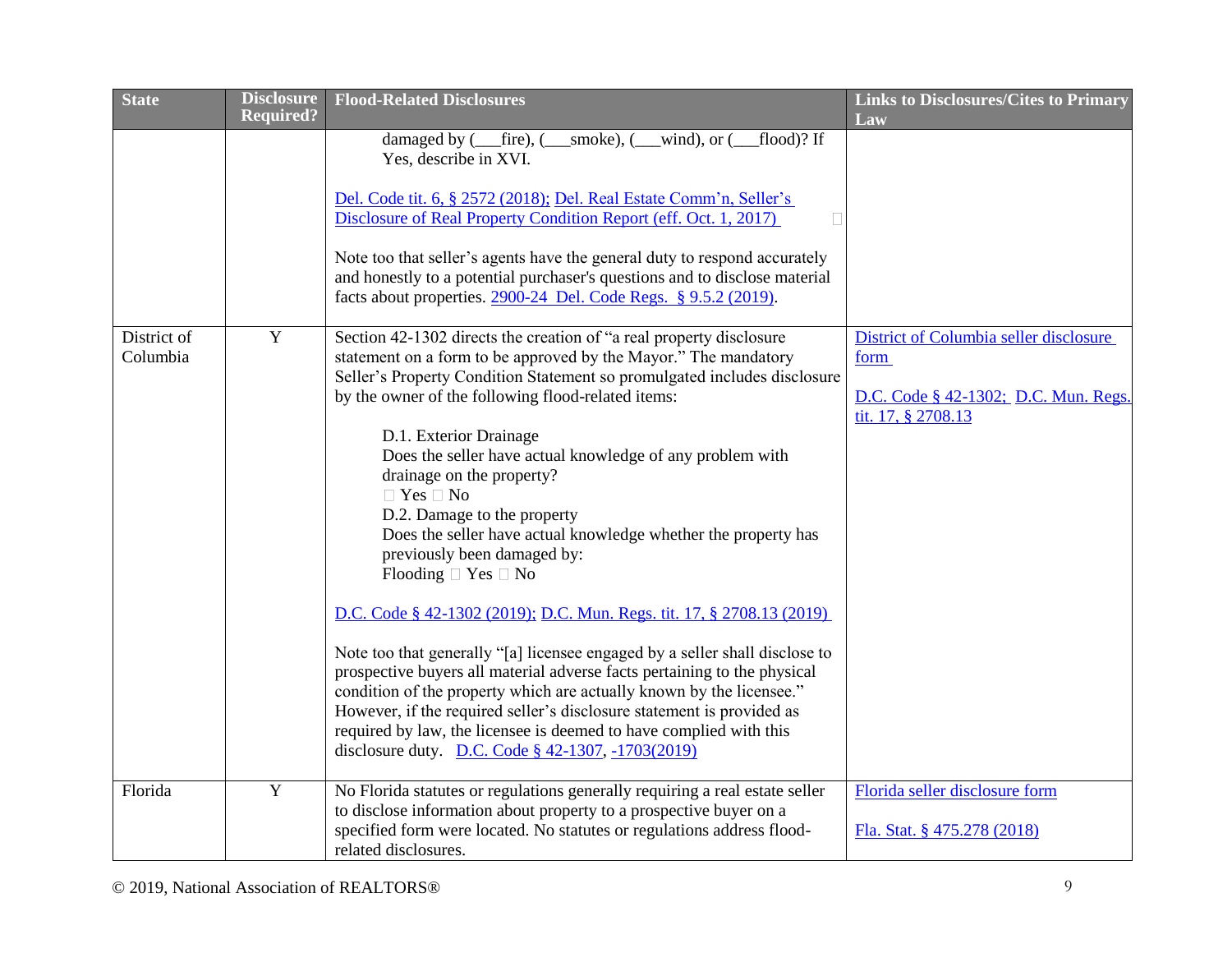| <b>State</b> | <b>Disclosure</b> | <b>Flood-Related Disclosures</b>                                                                                                                                                                                                                                                                                                                                                                                                                                                                                                                                                                                                                                                                                                                                                                                                                                                                             | <b>Links to Disclosures/Cites to Primary</b>                                                                          |
|--------------|-------------------|--------------------------------------------------------------------------------------------------------------------------------------------------------------------------------------------------------------------------------------------------------------------------------------------------------------------------------------------------------------------------------------------------------------------------------------------------------------------------------------------------------------------------------------------------------------------------------------------------------------------------------------------------------------------------------------------------------------------------------------------------------------------------------------------------------------------------------------------------------------------------------------------------------------|-----------------------------------------------------------------------------------------------------------------------|
|              | <b>Required?</b>  |                                                                                                                                                                                                                                                                                                                                                                                                                                                                                                                                                                                                                                                                                                                                                                                                                                                                                                              | Law                                                                                                                   |
|              |                   | However, a licensee generally must disclose "all known facts that<br>materially affect the value of residential real property and are not<br>readily observable." Fla. Stat. § 475.278 (2018). Also, in <i>Johnson v</i> .<br>Davis, 480 So. 2d 625 (Fla. 1985), the Florida Supreme Court held that<br>"where the seller of a home knows of facts materially affecting the<br>value of the property which are not readily observable and are not<br>known to the buyer, the seller is under a duty to disclose them to the<br>buyer." This duty of disclosure extends to latent flooding problems.<br>Young v. Johnson, 538 So. 2d 1387 (Fla. 2d Dist. Ct. App. 1989).<br>While not mandated by state law, the Florida Association of<br>REALTORS <sup>®</sup> provides a standard form. The voluntary disclosure                                                                                           | Johnson v. Davis, 480 So. 2d 625 (Fla.<br>1985)<br>Young v. Johnson, 538 So. 2d 1387<br>(Fla. 2d Dist. Ct. App. 1989) |
|              |                   | statement includes:<br>3. Water Intrusion; Drainage; Flooding:<br>(a) Has past or present water intrusion affected the Property? $\square$<br>Yes □ No □ Unknown<br>(b) Have past or present drainage or flooding problems<br>affected the Property? $\square$ Yes $\square$ No $\square$ Unknown<br>(c) Is any of the Property located in a special flood<br>Hazard area? □ Yes □ No □ Unknown<br>(d) Is any of the Property located seaward of the coastal<br>construction control line? $\Box$ Yes $\Box$ No $\Box$ Unknown<br>(e) Does your lender require flood insurance? $\square$ Yes<br>$\Box$ No $\Box$ Unknown<br>(f) Do you have an elevation certificate? If yes, please attach a<br>copy. $\Box$ Yes $\Box$ No $\Box$ Unknown<br>(g) If any answer to questions $3(a) - 3(d)$ is yes, please<br>The Association's voluntary form thus goes beyond what is specifically<br>mandated by statute. |                                                                                                                       |
| Georgia      | $\mathbf Y$       | Research located no Georgia statutes or regulations requiring a real<br>estate seller to disclose general information about real property to a<br>prospective buyer or to specifically make any flood-related                                                                                                                                                                                                                                                                                                                                                                                                                                                                                                                                                                                                                                                                                                | Georgia seller disclosure form<br>Shaw v. Robertson, 705 S.E 2d 210 (Ga.                                              |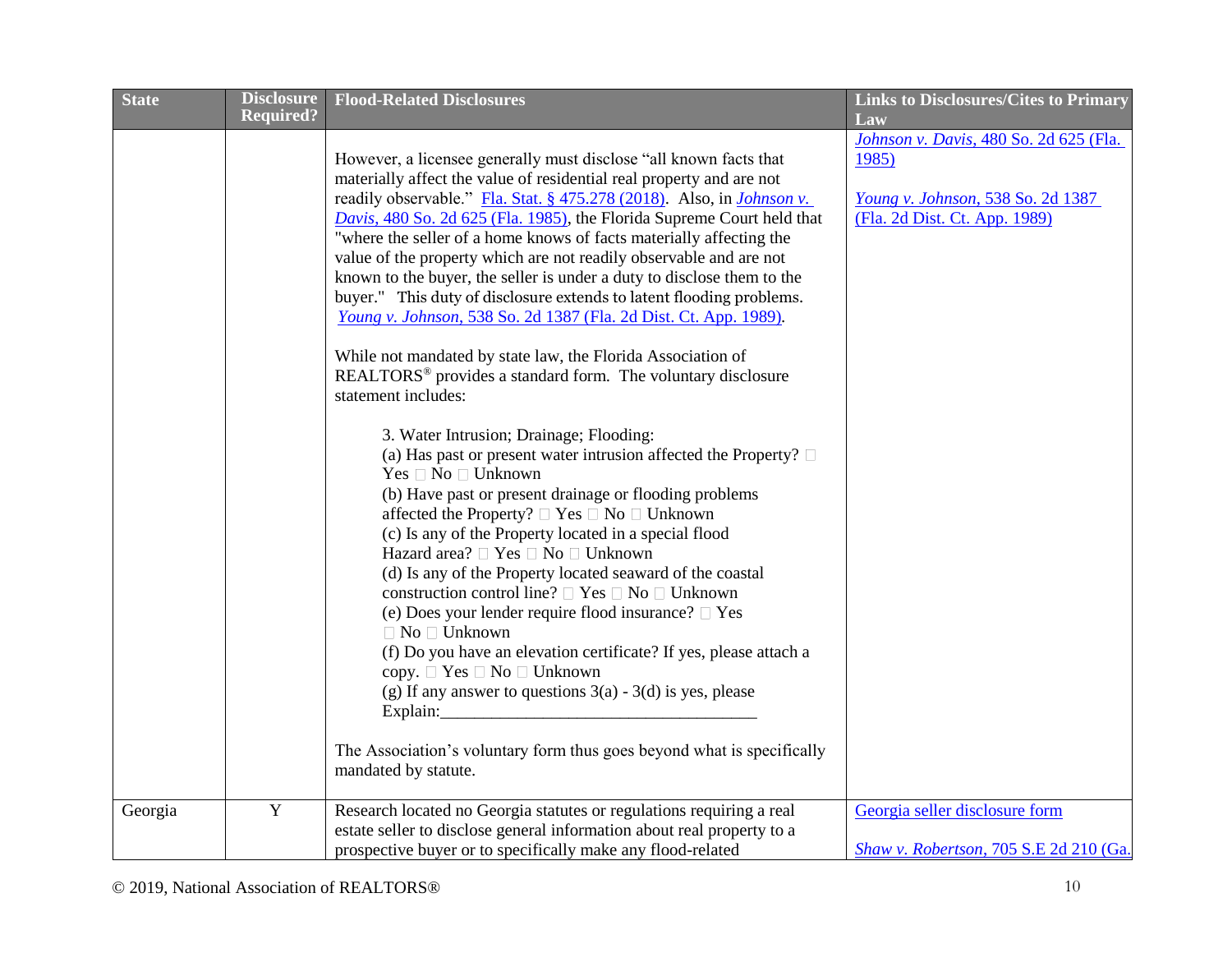| <b>State</b> | <b>Disclosure</b> | <b>Flood-Related Disclosures</b>                                                                                                                  | <b>Links to Disclosures/Cites to Primary</b> |
|--------------|-------------------|---------------------------------------------------------------------------------------------------------------------------------------------------|----------------------------------------------|
|              | <b>Required?</b>  |                                                                                                                                                   | Law                                          |
|              |                   | disclosures.                                                                                                                                      | Ct. App. 2010)                               |
|              |                   |                                                                                                                                                   |                                              |
|              |                   | "Georgia law does not require a seller to fill out a specific disclosure<br>form, the law does require a seller to inform a buyer about any known |                                              |
|              |                   | material (important) defects in the condition of the home." The                                                                                   |                                              |
|              |                   |                                                                                                                                                   |                                              |
|              |                   | Georgia Association of REALTORS <sup>®</sup> voluntary disclosure statement                                                                       |                                              |
|              |                   | includes:                                                                                                                                         |                                              |
|              |                   | 8. FLOODING, DRAINAGE, MOISTURE AND SPRINGS:                                                                                                      |                                              |
|              |                   | (a) Is there now or has there been any water intrusion in the                                                                                     |                                              |
|              |                   | basement, crawl space or other parts of any dwelling or garage?                                                                                   |                                              |
|              |                   | Yes   No   Do Not Know                                                                                                                            |                                              |
|              |                   | (b) Have any repairs been made to control water Intrusion in                                                                                      |                                              |
|              |                   | the basement, crawl space, or other parts of any dwelling or                                                                                      |                                              |
|              |                   | garage?                                                                                                                                           |                                              |
|              |                   | Yes   No   Do Not Know                                                                                                                            |                                              |
|              |                   | (c) Is any part of the Property or any improvements thereon                                                                                       |                                              |
|              |                   | presently located in a 100 year Special Flood Hazard Area                                                                                         |                                              |
|              |                   | where there is at least a 1% chance of a Flood in any given                                                                                       |                                              |
|              |                   | year?                                                                                                                                             |                                              |
|              |                   | Yes   No   Do Not Know                                                                                                                            |                                              |
|              |                   | (d) Has there ever been any flooding?                                                                                                             |                                              |
|              |                   | Yes   No   Do Not Know                                                                                                                            |                                              |
|              |                   | (e) Are there any streams that do not flow year round or                                                                                          |                                              |
|              |                   | underground springs?                                                                                                                              |                                              |
|              |                   | Yes   No   Do Not Know                                                                                                                            |                                              |
|              |                   | (f) Are there any dams, retention ponds, storm water detention                                                                                    |                                              |
|              |                   | basins, or other similar facilities?                                                                                                              |                                              |
|              |                   | Yes   No   Do Not Know                                                                                                                            |                                              |
|              |                   | Source: http://www.nolo.com/legal-encyclopedia/home-sellers-                                                                                      |                                              |
|              |                   | georgia-disclosures-required-under-state-law.html                                                                                                 |                                              |
|              |                   |                                                                                                                                                   |                                              |
|              |                   | The Association's voluntary form thus goes beyond what is mandated                                                                                |                                              |
|              |                   | by law. The listed items arguably do fall within the scope of material                                                                            |                                              |
|              |                   | defects which require disclosure, however.                                                                                                        |                                              |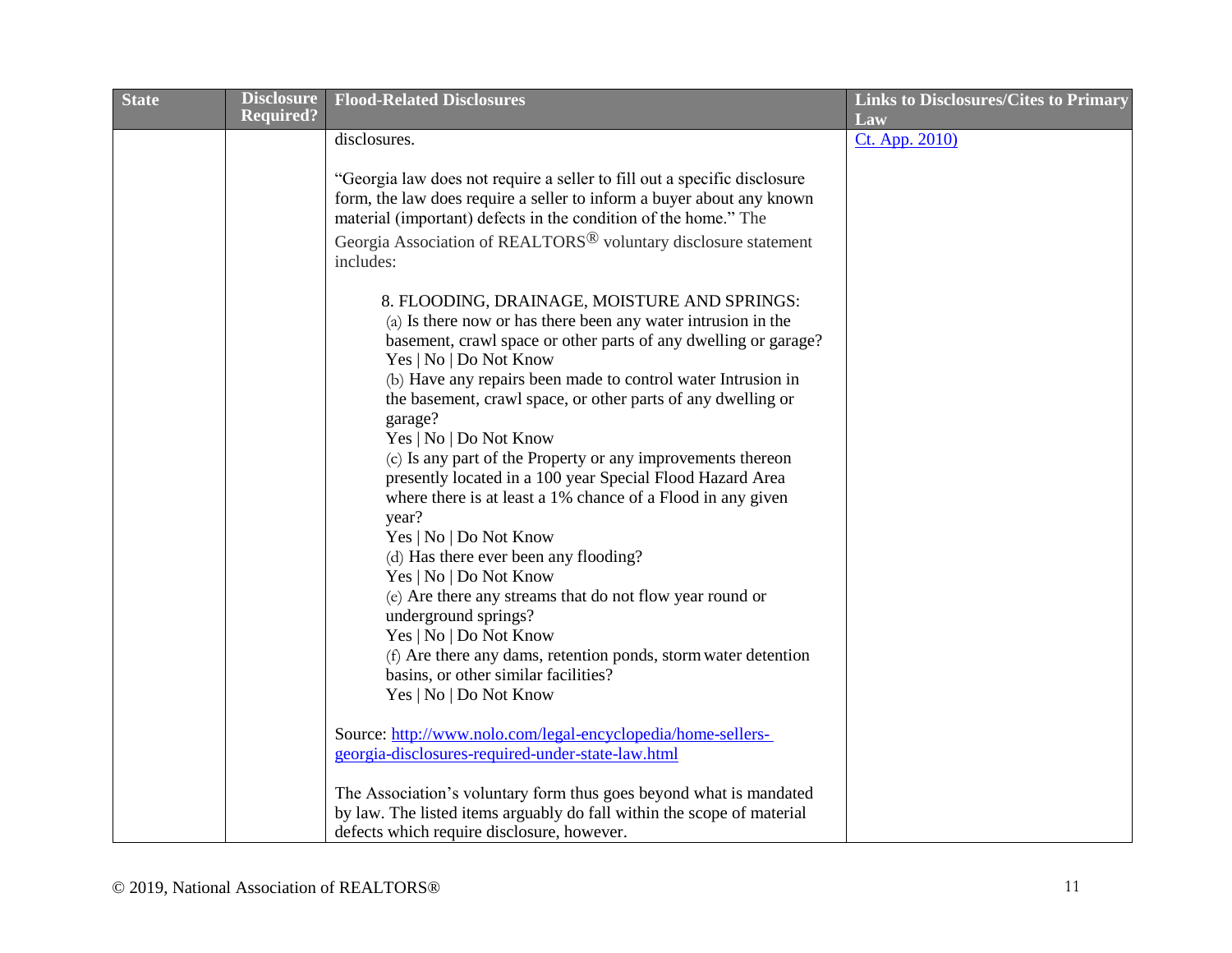| <b>State</b> | <b>Disclosure</b> | <b>Flood-Related Disclosures</b>                                                                                                                                                                                                                                                                                                                                                                                                                                                                                                                                                                                                                                                                                                                                                                                                                                                                                                                                                                                                                                                                                                                                                                                                                                           | <b>Links to Disclosures/Cites to Primary</b>                                        |
|--------------|-------------------|----------------------------------------------------------------------------------------------------------------------------------------------------------------------------------------------------------------------------------------------------------------------------------------------------------------------------------------------------------------------------------------------------------------------------------------------------------------------------------------------------------------------------------------------------------------------------------------------------------------------------------------------------------------------------------------------------------------------------------------------------------------------------------------------------------------------------------------------------------------------------------------------------------------------------------------------------------------------------------------------------------------------------------------------------------------------------------------------------------------------------------------------------------------------------------------------------------------------------------------------------------------------------|-------------------------------------------------------------------------------------|
|              | <b>Required?</b>  |                                                                                                                                                                                                                                                                                                                                                                                                                                                                                                                                                                                                                                                                                                                                                                                                                                                                                                                                                                                                                                                                                                                                                                                                                                                                            | Law                                                                                 |
|              |                   | Nonetheless, sellers and agents can have a disclosure obligation. See<br>Shaw v. Robertson, 705 S.E 2d 210 (Ga. Ct. App. 2010) (affirming<br>summary judgment for seller and seller's agent on claim for fraud<br>based on failure to disclose flood-hazard information; buyer did not<br>exercise due diligence; discussing disclosure obligations when passive<br>concealment exception to the general rule of caveat emptor is<br>involved).                                                                                                                                                                                                                                                                                                                                                                                                                                                                                                                                                                                                                                                                                                                                                                                                                            |                                                                                     |
| Guam         | N/A               | N/A                                                                                                                                                                                                                                                                                                                                                                                                                                                                                                                                                                                                                                                                                                                                                                                                                                                                                                                                                                                                                                                                                                                                                                                                                                                                        | N/A                                                                                 |
|              |                   | See generally Mendiola v. Bell, 2009 Guam 15 (2009) (applying Guam<br>Consumer Protection Act to claims against property seller for damages<br>caused by post-sale flooding).                                                                                                                                                                                                                                                                                                                                                                                                                                                                                                                                                                                                                                                                                                                                                                                                                                                                                                                                                                                                                                                                                              |                                                                                     |
| Hawaii       | Y                 | Chapter 508D of the Hawaii Revised Statutes, which requires certain<br>disclosures, applies to any sale of residential real property. Generally,<br>the seller's "Disclosure Statement" is a written statement prepared by<br>the seller or at the seller's direction, that "purports to fully and<br>accurately disclose" material facts relating to the residential real<br>property being offered that:<br>are within the seller's knowledge or control;<br>can be observed from visible and accessible areas; or<br>must be disclosed under §§ 508D-15 and 508D-4.5.<br>Section 508D-15 provides that if residential real property lies within<br>the boundaries of a special flood hazard area (as officially designated<br>on Flood Insurance Administration maps promulgated by H.U.D. to<br>determine eligibility for emergency flood insurance programs), or<br>within the anticipated inundation areas designated on the Department<br>of Defense's emergency management tsunami inundation maps, the<br>seller must include that "material fact information in the disclosure<br>statement provided to the buyer."<br>Generally, a "material fact" is a fact, defect, or condition that would<br>reasonably be expected to "measurably affect" the value of the | Hawaii seller disclosure form<br>Haw. Rev. Stat. §§ 508D-1, -4.5, -7, -15<br>(2018) |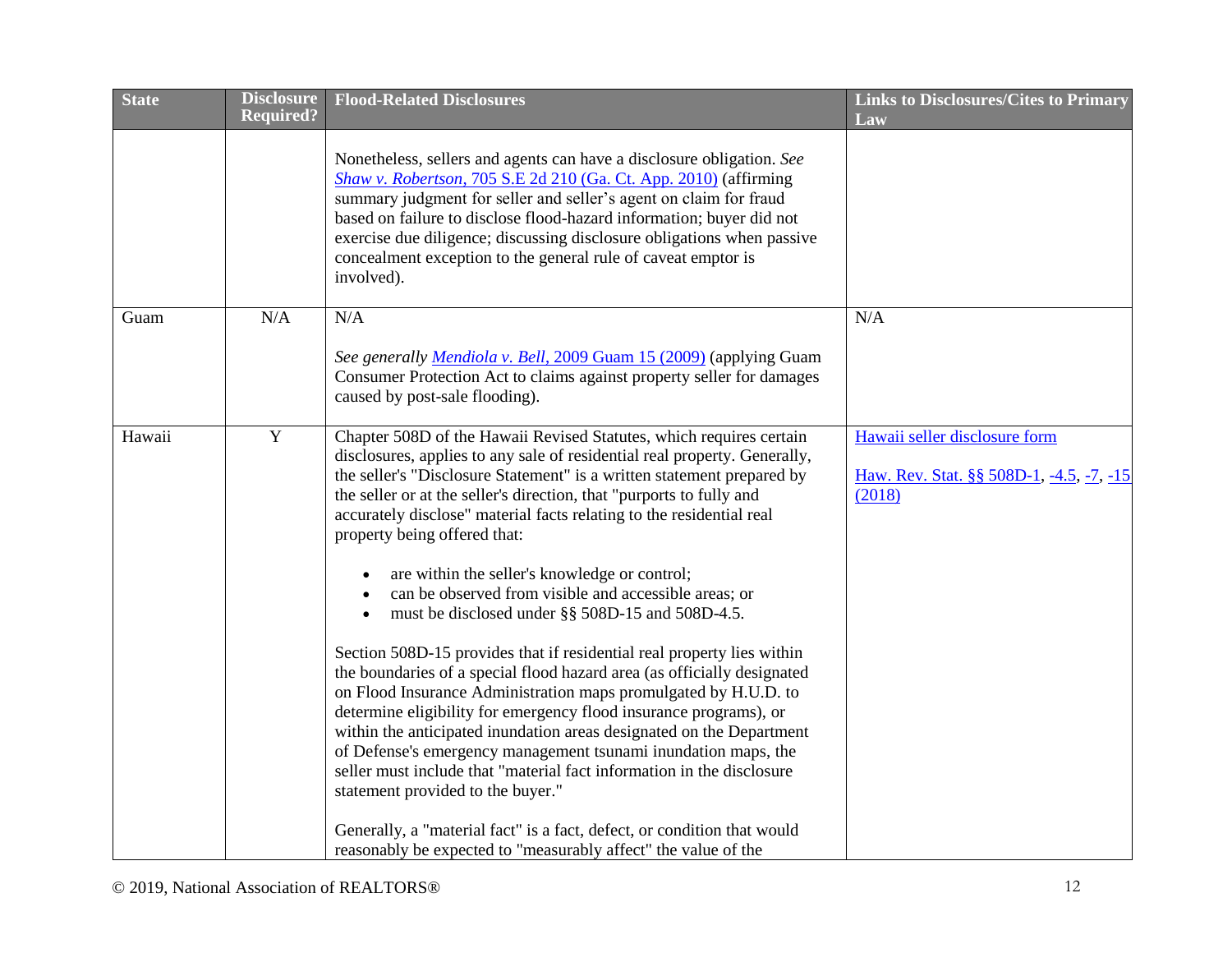| <b>State</b> | <b>Disclosure</b> | <b>Flood-Related Disclosures</b>                                                                                                                                                                                                                                                                                                                                                                                                                                                                                                                                                               | <b>Links to Disclosures/Cites to Primary</b>                                                                               |
|--------------|-------------------|------------------------------------------------------------------------------------------------------------------------------------------------------------------------------------------------------------------------------------------------------------------------------------------------------------------------------------------------------------------------------------------------------------------------------------------------------------------------------------------------------------------------------------------------------------------------------------------------|----------------------------------------------------------------------------------------------------------------------------|
|              | <b>Required?</b>  |                                                                                                                                                                                                                                                                                                                                                                                                                                                                                                                                                                                                | Law                                                                                                                        |
|              |                   | property. "If the seller's agent is or becomes aware of any material<br>facts inconsistent with or contradictory to the disclosure statement or<br>the inspection report of a third party provided by the seller, the seller's<br>agent shall disclose these facts to the seller, the buyer, and the buyer's<br>agent."                                                                                                                                                                                                                                                                        |                                                                                                                            |
|              |                   | Haw. Rev. Stat. §§ 508D-1, -4.5, -7, -15 (2018)                                                                                                                                                                                                                                                                                                                                                                                                                                                                                                                                                |                                                                                                                            |
|              |                   | The Hawaii Association of Realtors provides a standard form, which is<br>available online to members. That form includes disclosure by the<br>owner of the following flood related items:                                                                                                                                                                                                                                                                                                                                                                                                      |                                                                                                                            |
|              |                   | 10. Has there ever been any drainage, water infiltration,<br>seepage, flooding, or grading problems?<br>$\Box$ Yes $\Box$ No $\Box$ NTMK $\Box$ NA<br>19. Is the Property located in a Special Flood Hazard Area<br>based on FEMA's Flood Insurance Rate Maps?<br>$\Box$ Yes $\Box$ No $\Box$ NTMK $\Box$ NA<br>21. Is there any existing or past damage to the Property or any<br>of the structures (interior or exterior) from earthquake, fire,<br>smoke, flooding, leaks, landslides,<br>falling rocks, tsunami, volcanic activity, or wind?<br>$\Box$ Yes $\Box$ No $\Box$ NTMK $\Box$ NA |                                                                                                                            |
|              |                   | Because the Association's form complies with the $\S$ 508D-15 and<br>addresses flood-related information that arguably would be deemed<br>"material" facts it probably cannot be characterized as going beyond<br>the disclosure law.                                                                                                                                                                                                                                                                                                                                                          |                                                                                                                            |
| Idaho        | $\mathbf Y$       | Idaho's disclosure law states that the required information must be<br>disclosed on the form set forth in $\S$ 55-2508, although the seller may<br>substitute alternative forms provided they include the disclosure<br>information required by § 55-2506 and the mandatory disclosure<br>statements set forth in § 55-2507. No specific flood-related<br>information is required, although the statutory form requires the seller<br>to disclose any "other problems, including legal, physical or other" not<br>listed on the mandatory disclosure form. Idaho Code § 55-2508                | Idaho seller disclosure form<br>Idaho Code § 55-2508 (2018)<br>Enright v. Jonassen, 129 Idaho 694,<br>931 P.2d 1212 (1997) |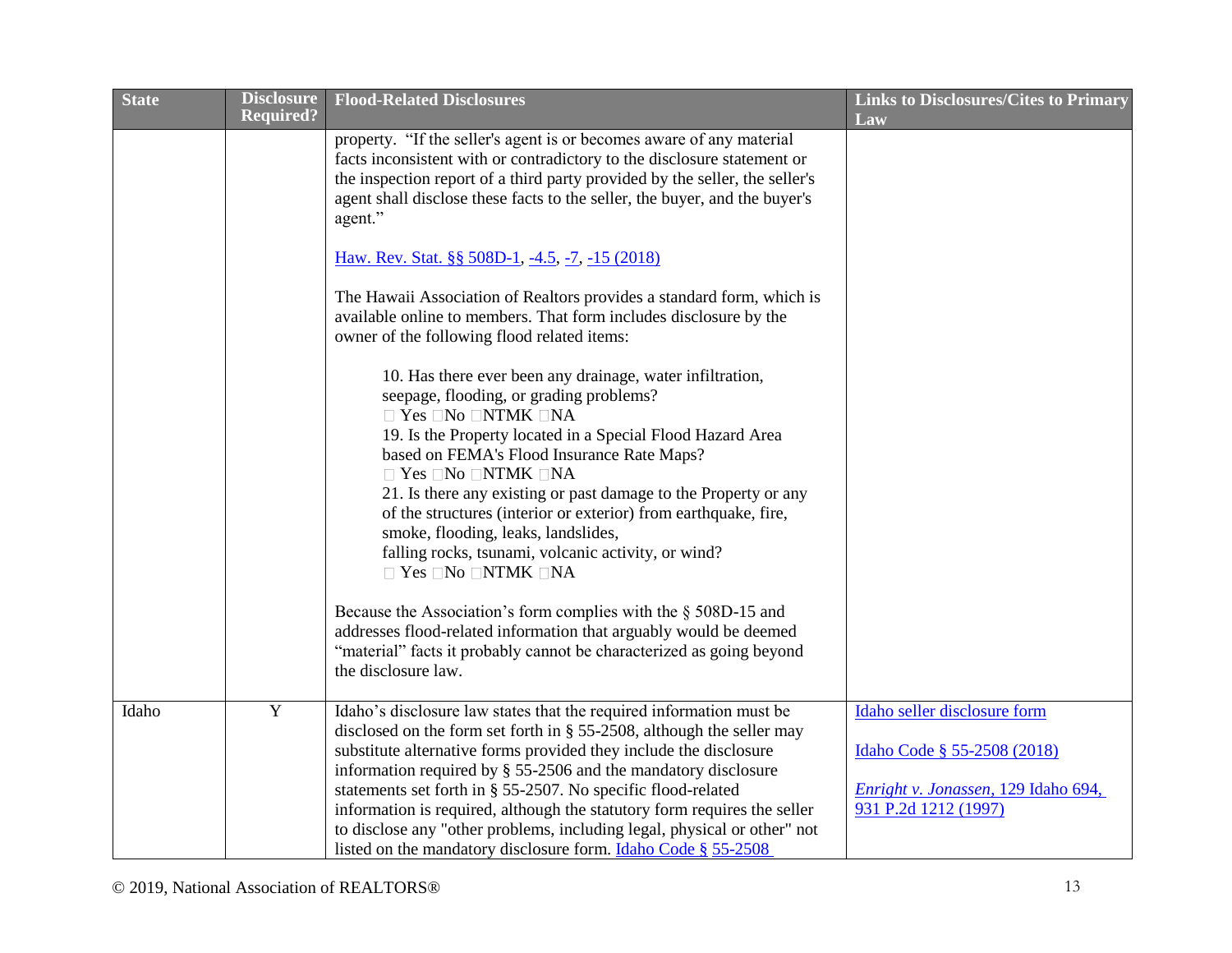| <b>State</b> | <b>Disclosure</b> | <b>Flood-Related Disclosures</b>                                             | <b>Links to Disclosures/Cites to Primary</b> |
|--------------|-------------------|------------------------------------------------------------------------------|----------------------------------------------|
|              | <b>Required?</b>  |                                                                              | Law                                          |
|              |                   | (2018).                                                                      |                                              |
|              |                   |                                                                              |                                              |
|              |                   | The catch-all "other problems" disclosure requirement would                  |                                              |
|              |                   | encompass flood-hazard defects or problems. See <i>Enright v. Jonassen</i> , |                                              |
|              |                   | 129 Idaho 694, 931 P.2d 1212 (1997) (licensee who was both listing           |                                              |
|              |                   | and selling agency liable to purchasers for failing to disclose property     |                                              |
|              |                   | was located in a floodplain management district).                            |                                              |
|              |                   | While not mandated by state law, "the intent of the [Idaho] statute is       |                                              |
|              |                   | 'to promote the public health, safety and welfare and to protect             |                                              |
|              |                   | consumers [by requiring] sellers of residential real property to             |                                              |
|              |                   | disclose certain defects in the residential real property to a prospective   |                                              |
|              |                   | buyer."" The Idaho Association of REALTORS® voluntary                        |                                              |
|              |                   | disclosure statement includes:                                               |                                              |
|              |                   | MOISTURE & DRAINAGE CONDITIONS SECTION                                       |                                              |
|              |                   | Is the property located in a floodplain?                                     |                                              |
|              |                   | $\Box$ Yes $\Box$ No $\Box$ Do Not Know Remarks                              |                                              |
|              |                   | Has there been any water intrusion or moisture related damage                |                                              |
|              |                   | to any portion of the property, including, but not                           |                                              |
|              |                   | limited to, the crawlspace, floors, walls, ceilings, siding, or              |                                              |
|              |                   | basement, based on flooding; moisture seepage, moisture                      |                                              |
|              |                   | condensation, sewer overflow/backup, or leaking pipes,                       |                                              |
|              |                   | plumbing fixtures, appliances, or moisture related damage from               |                                              |
|              |                   | other causes?                                                                |                                              |
|              |                   | □ Yes □ No □ Do Not Know Remarks                                             |                                              |
|              |                   | Have you ever had any water intrusion, moisture related                      |                                              |
|              |                   | damage, mold or mold-related problems on the property                        |                                              |
|              |                   | remediated, repaired, fixed or replaced?                                     |                                              |
|              |                   | □ Yes □ No □ Do Not Know Remarks                                             |                                              |
|              |                   | HAZARDOUS CONDITIONS SECTION                                                 |                                              |
|              |                   | Is there any damage due to wind, fire, or flood?                             |                                              |
|              |                   | □ Yes □ No □ Do Not Know Remarks                                             |                                              |
|              |                   |                                                                              |                                              |
|              |                   | Source: http://www.nolo.com/legal-encyclopedia/selling-idaho-                |                                              |
|              |                   | home-what-are-my-disclosure-obligations.html                                 |                                              |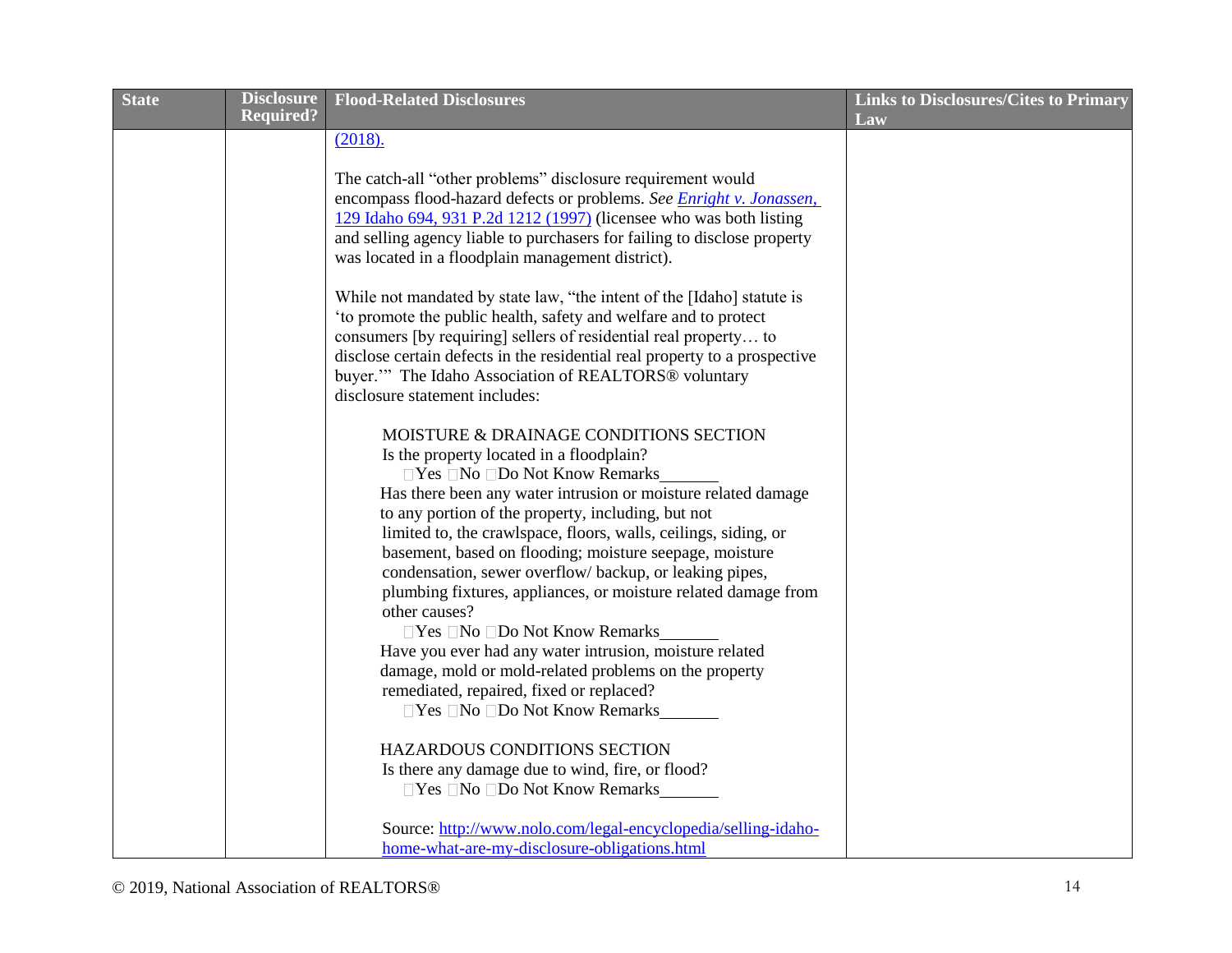| <b>State</b> | <b>Disclosure</b> | <b>Flood-Related Disclosures</b>                                                                                                                                                                                                                                                                                                                                                                                                                                                                                                                                                                                                                                                                                                                                                                                                                                                                                                                                                                                                                                       | <b>Links to Disclosures/Cites to Primary</b>                                                                  |
|--------------|-------------------|------------------------------------------------------------------------------------------------------------------------------------------------------------------------------------------------------------------------------------------------------------------------------------------------------------------------------------------------------------------------------------------------------------------------------------------------------------------------------------------------------------------------------------------------------------------------------------------------------------------------------------------------------------------------------------------------------------------------------------------------------------------------------------------------------------------------------------------------------------------------------------------------------------------------------------------------------------------------------------------------------------------------------------------------------------------------|---------------------------------------------------------------------------------------------------------------|
|              | <b>Required?</b>  |                                                                                                                                                                                                                                                                                                                                                                                                                                                                                                                                                                                                                                                                                                                                                                                                                                                                                                                                                                                                                                                                        | Law                                                                                                           |
|              |                   | The Association's voluntary form thus goes beyond what is specifically<br>mandated by statute. The listed items probably do fall within the scope of<br>"other problems" which require disclosure, however.                                                                                                                                                                                                                                                                                                                                                                                                                                                                                                                                                                                                                                                                                                                                                                                                                                                            |                                                                                                               |
| Illinois     | Y                 | A residential real property seller must complete all applicable items in<br>the Residential Real Property Disclosure Report set forth at 765 Ill.<br>Comp. Stat. 77/35. The disclosure must be made on the required form.<br>The standard form includes disclosure by the owner of the following<br>flood-related items:<br>2. I am aware of flooding or recurring leakage problems in the<br>crawl space or basement.<br>$\Box$ Yes $\Box$ No $\Box$ NA<br>3. I am aware that the property is located in a flood plain or that<br>I currently have flood hazard insurance on the property.<br>$\Box$ Yes $\Box$ No $\Box$ NA<br>765 Ill Comp. Stat. 77/20, /35 (2018)<br>Note too that the real estate licensing statutes generally require a<br>licensee engaged by a seller to disclose to prospective buyers all latent<br>material adverse facts pertaining to the property's physical condition<br>that the licensee actually knows and that could not be discovered by a<br>customer's reasonably diligent inspection.<br>225 Ill. Comp. Stat. 454/15-25 (2018) | Illinois seller disclosure form<br>765 Ill. Comp. Stat. 77/35 (2018)<br>225 Ill. Comp. Stat. 454/15-25 (2018) |
| Indiana      | $\mathbf Y$       | The statutorily mandated disclosure form created by the Indiana Real<br>Estate Commission pursuant to Ind. Code § 32-2-5-7 includes<br>disclosure by the owner of the following flood related items:<br><b>4. OTHER DISCLOSURES</b><br>Is there any damage due to wind, flood, termites, or rodents?<br>$\square$ YES $\square$ NO $\square$ DO NOT KNOW<br>Is the property in a flood plain?<br>$\square$ YES $\square$ NO $\square$ DO NOT KNOW                                                                                                                                                                                                                                                                                                                                                                                                                                                                                                                                                                                                                      | Indiana seller disclosure form<br>Ind. Code Ann. § 32-2-5-7 (2018)<br>Ind. Code Ann. § 25-34.1-10-10 (2018)   |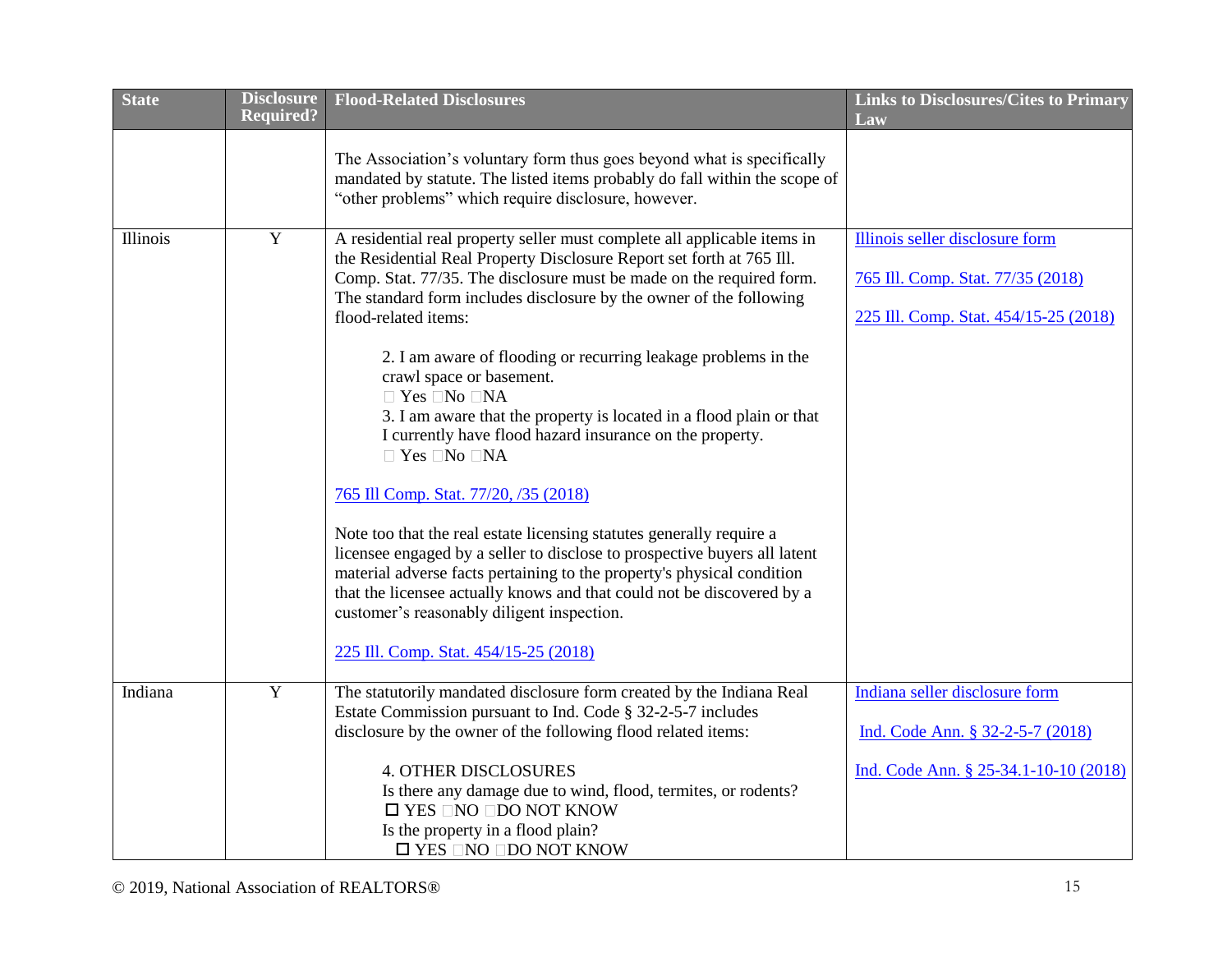| <b>State</b> | <b>Disclosure</b> | <b>Flood-Related Disclosures</b>                                                                                                                 | <b>Links to Disclosures/Cites to Primary</b> |
|--------------|-------------------|--------------------------------------------------------------------------------------------------------------------------------------------------|----------------------------------------------|
|              | <b>Required?</b>  |                                                                                                                                                  | Law                                          |
|              |                   | Do you currently pay flood insurance?<br>$\square$ YES $\square$ NO $\square$ DO NOT KNOW                                                        |                                              |
|              |                   |                                                                                                                                                  |                                              |
|              |                   | Seller's Residential Real Estate Sales Disclosure (June 2014)                                                                                    |                                              |
|              |                   |                                                                                                                                                  |                                              |
|              |                   | Note too that Indiana licensing statutes provide that a licensee                                                                                 |                                              |
|              |                   | representing a seller must disclose to a prospective buyer: (a) known                                                                            |                                              |
|              |                   | adverse material facts concerning the property's physical condition;                                                                             |                                              |
|              |                   | and (b) facts required by statute or regulation to be disclosed that the<br>buyer could not discover by a reasonable and timely inspection. Ind. |                                              |
|              |                   | Code Ann. § 25-34.1-10-10 (2018). Flood-hazard related information                                                                               |                                              |
|              |                   | arguably falls within this general disclosure requirement.                                                                                       |                                              |
|              |                   |                                                                                                                                                  |                                              |
| Iowa         | $\mathbf Y$       | Pursuant to statute, all property disclosure statements must contain at                                                                          | <b>Iowa seller disclosure form</b>           |
|              |                   | least the information required by the sample Residential Property                                                                                |                                              |
|              |                   | Seller Disclosure Statement set forth in Iowa Admin. Code r. 193E-                                                                               | Iowa Admin. Code r. 193E-14.1 (2019)         |
|              |                   | <u>14.1.</u>                                                                                                                                     |                                              |
|              |                   |                                                                                                                                                  | <u>Iowa Code § 543B.56(1)(c) (2018)</u>      |
|              |                   | Although the Iowa Real Estate Commission recommends the use of the<br>form set forth in the regulation, no particular language is required       |                                              |
|              |                   | provided all mandatory items are included. The Commission sample form                                                                            |                                              |
|              |                   | includes disclosure by the owner of the following flood related items:                                                                           |                                              |
|              |                   |                                                                                                                                                  |                                              |
|              |                   | 14. Flood Plain: Do you know if the property is located in                                                                                       |                                              |
|              |                   | a flood plain? $\Box$ Yes $\Box$ No                                                                                                              |                                              |
|              |                   | If yes, what is the flood plain designation?                                                                                                     |                                              |
|              |                   | 18. Physical Problems: Any known settling, flooding, drainage                                                                                    |                                              |
|              |                   | or grading problems? $\Box$ Yes $\Box$ No                                                                                                        |                                              |
|              |                   | Note too that in providing brokerage services to all parties to a                                                                                |                                              |
|              |                   | transaction, a licensee must disclose to each party all material adverse                                                                         |                                              |
|              |                   | facts that the licensee knows except for: (a) material adverse facts                                                                             |                                              |
|              |                   | known by the party; (b) material adverse facts the party could discover                                                                          |                                              |
|              |                   | through a reasonably diligent inspection, and which would be                                                                                     |                                              |
|              |                   | discovered by a reasonably prudent person under like or similar                                                                                  |                                              |
|              |                   | circumstances; (c) material adverse facts the disclosure of which is                                                                             |                                              |
|              |                   | prohibited by law; and (d) material adverse facts that are known to a                                                                            |                                              |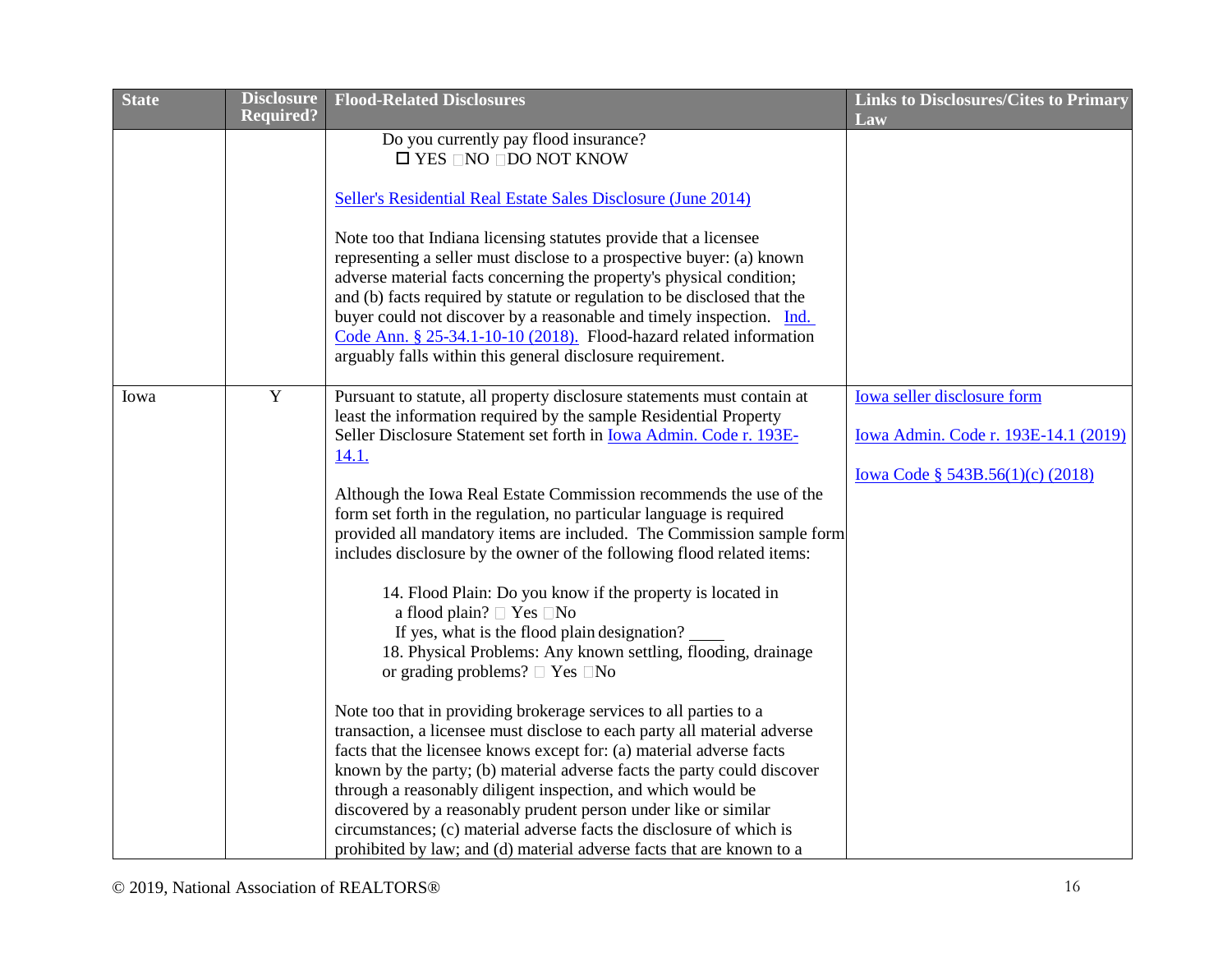| <b>State</b> | <b>Disclosure</b> | <b>Flood-Related Disclosures</b>                                                                                                                   | <b>Links to Disclosures/Cites to Primary</b>           |
|--------------|-------------------|----------------------------------------------------------------------------------------------------------------------------------------------------|--------------------------------------------------------|
|              | <b>Required?</b>  |                                                                                                                                                    | Law                                                    |
|              |                   | person who conducts an inspection on the party's behalf. This duty<br>could require disclosure of other flood-related facts not addressed in       |                                                        |
|              |                   | the form.                                                                                                                                          |                                                        |
|              |                   |                                                                                                                                                    |                                                        |
|              |                   | <u>Iowa Code § 543B.56(1)(c) (2018)</u>                                                                                                            |                                                        |
| Kansas       | $\mathbf Y$       | While there is no general seller disclosure requirement, nor specific flood                                                                        | Kansas seller disclosure form                          |
|              |                   | disclosure requirement mandated by state law, the law states that a                                                                                |                                                        |
|              |                   | licensee must disclose to the "customer" (i.e. buyer, seller, landlord or                                                                          | <u>Kan. Stat. § 58-30,106(d) (2018)</u>                |
|              |                   | tenant not in agency with the licensee), among other things: (a) any                                                                               |                                                        |
|              |                   | environmental hazards affecting the property which are required to be<br>disclosed by law; (b) the physical condition of the property; and (c) any | Stechschulte v. Jennings, 298 P.3d 1083<br>(Kan. 2013) |
|              |                   | material defects in the property. Kan. Stat. § 58-30,106(d) (2018).                                                                                |                                                        |
|              |                   | Kansas case law also forms a basis for imposing a duty to disclose defects                                                                         |                                                        |
|              |                   | on both sellers and their real estate agents. See Stechschulte v. Jennings,                                                                        |                                                        |
|              |                   | 298 P.3d 1083 (Kan. 2013).                                                                                                                         |                                                        |
|              |                   | Therefore, arguably, flood-hazard related facts and defects should be<br>disclosed.                                                                |                                                        |
|              |                   | The Kansas Association of Realtors® voluntary disclosure statement<br>includes:                                                                    |                                                        |
|              |                   | Section 4. - LAND (SOILS, DRAINAGE AND BOUNDARIES):<br>ARE YOU AWARE OF:                                                                           |                                                        |
|              |                   | c. The Property or any portion thereof being located in a flood                                                                                    |                                                        |
|              |                   | zone, wetlands area or proposed to be located in such as                                                                                           |                                                        |
|              |                   | designated by FEMA which requires flood insurance?                                                                                                 |                                                        |
|              |                   | $\Box$ Yes $\Box$ No                                                                                                                               |                                                        |
|              |                   | d. Any drainage or flood problems on the Property or adjacent<br>properties? $\Box$ Yes $\Box$ No                                                  |                                                        |
|              |                   | e. Any flood insurance premiums that you pay?                                                                                                      |                                                        |
|              |                   | $\Box$ Yes $\Box$ No                                                                                                                               |                                                        |
|              |                   | f. Any need for flood insurance on the Property?                                                                                                   |                                                        |
|              |                   | $\Box$ Yes $\Box$ No                                                                                                                               |                                                        |
|              |                   | 7. Has there been any damage to the real property or any of the                                                                                    |                                                        |
|              |                   | improvements due to the following occurrences, including, but                                                                                      |                                                        |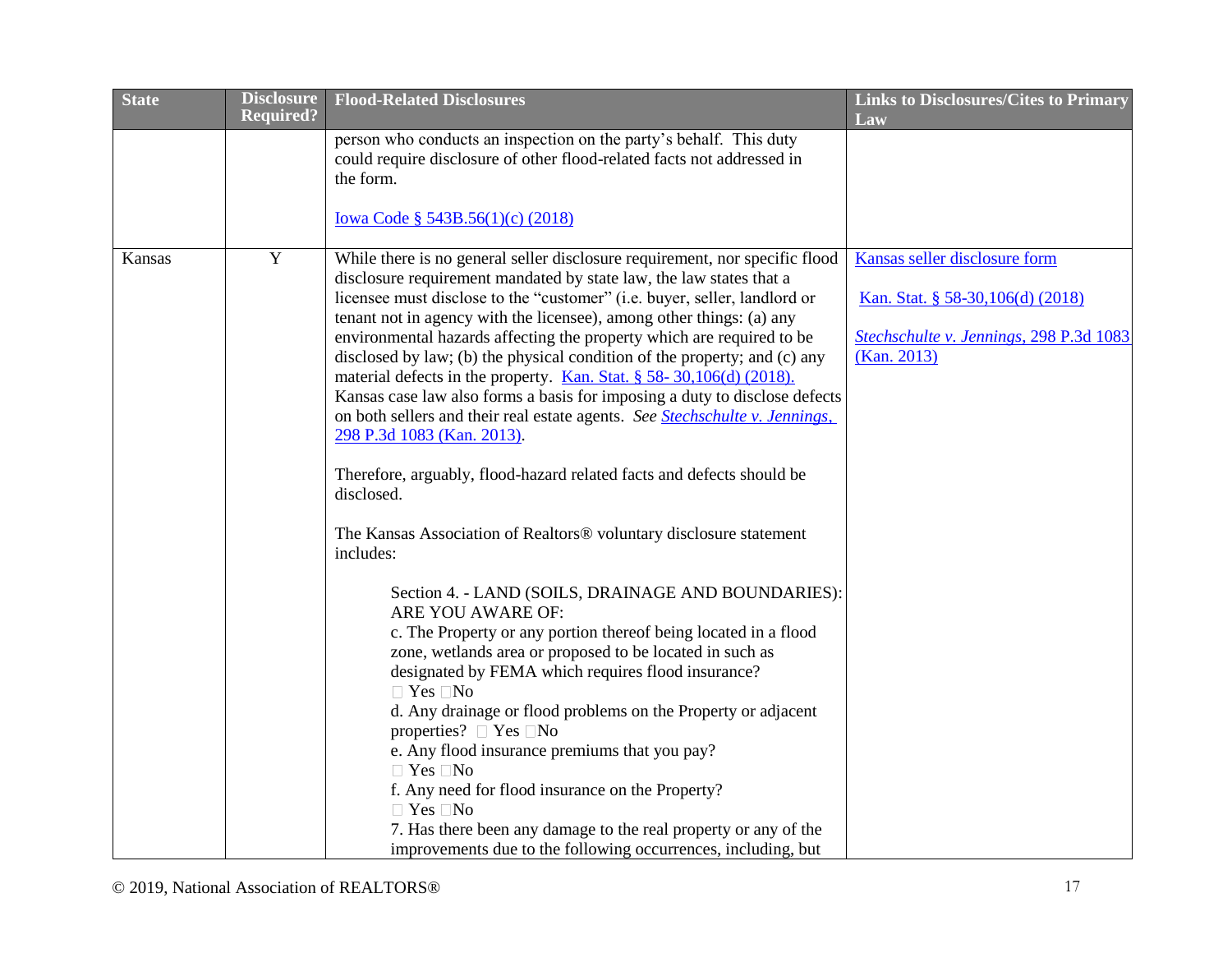| <b>State</b> | <b>Disclosure</b><br><b>Required?</b> | <b>Flood-Related Disclosures</b>                                                                                                                                                                                                                                                                                                                                                                                                                                                                                                                                                                                                                                                                                                                                                                                                                                                                                                                                                                                                                                                                                                                                                      | <b>Links to Disclosures/Cites to Primary</b>                                                                                                        |
|--------------|---------------------------------------|---------------------------------------------------------------------------------------------------------------------------------------------------------------------------------------------------------------------------------------------------------------------------------------------------------------------------------------------------------------------------------------------------------------------------------------------------------------------------------------------------------------------------------------------------------------------------------------------------------------------------------------------------------------------------------------------------------------------------------------------------------------------------------------------------------------------------------------------------------------------------------------------------------------------------------------------------------------------------------------------------------------------------------------------------------------------------------------------------------------------------------------------------------------------------------------|-----------------------------------------------------------------------------------------------------------------------------------------------------|
|              |                                       | not limited to, wind, fire, flood?<br>$\Box$ Yes $\Box$ No<br>If yes, explain Section D - Other Disclosures: For property and<br>improvements thereon:<br>7. Are there any flooding, drainage, or grading problems?<br>$\Box$ Yes $\Box$ No<br>8. Is the property in a flood plain?<br>$\Box$ Yes $\Box$ No<br>The Association's form thus arguably goes beyond the statutory<br>requirements. See Seller's Disclosure and Condition of Property<br>Addendum (rev. Sept. 2017).                                                                                                                                                                                                                                                                                                                                                                                                                                                                                                                                                                                                                                                                                                       | Law                                                                                                                                                 |
| Kentucky     | $\mathbf Y$                           | A seller must disclose the condition of single-family residential real<br>estate if a licensee receives compensation for the transaction on a form<br>promulgated by administrative regulation, as provided in <b>Ky. Rev.</b><br>Stat. § 324.360(1), (2), (7) (2019). Accordingly, the seller must<br>complete the Seller's Disclosure of Property Condition (rev. 2016)<br>form available at the Board of Real Estate Professionals website. That<br>mandatory form includes disclosure by the owner of the following<br>flood-related items:<br>4. LAND/DRAINAGE<br>(b) Has the property ever had a drainage, flooding, or<br>grading problem?<br>$\Box N/A \Box$ YES $\Box NO \Box UNKNOWN$<br>(c) Is the residence located within a Special Flood Hazard Area<br>(SFHA) mandating the purchase of flood insurance for federally<br>backed mortgages?<br>$\Box N/A \Box$ YES $\Box NO \Box UNKNOWN$<br>If yes, what is the flood zone?<br>Note too that the Real Estate Commission may impose sanctions against a<br>licensee who fails to disclose "known defects which substantially affect<br>the value of the property." $\underline{Ky}$ . Rev. Stat. § 324.160(4)(b) (2019) | Kentucky real estate seller's<br>disclosure form<br><u>Ky. Rev. Stat. § 324.360(1), (2), (7)</u><br>(2019)<br>Ky. Rev. Stat. § 324.160(4)(b) (2019) |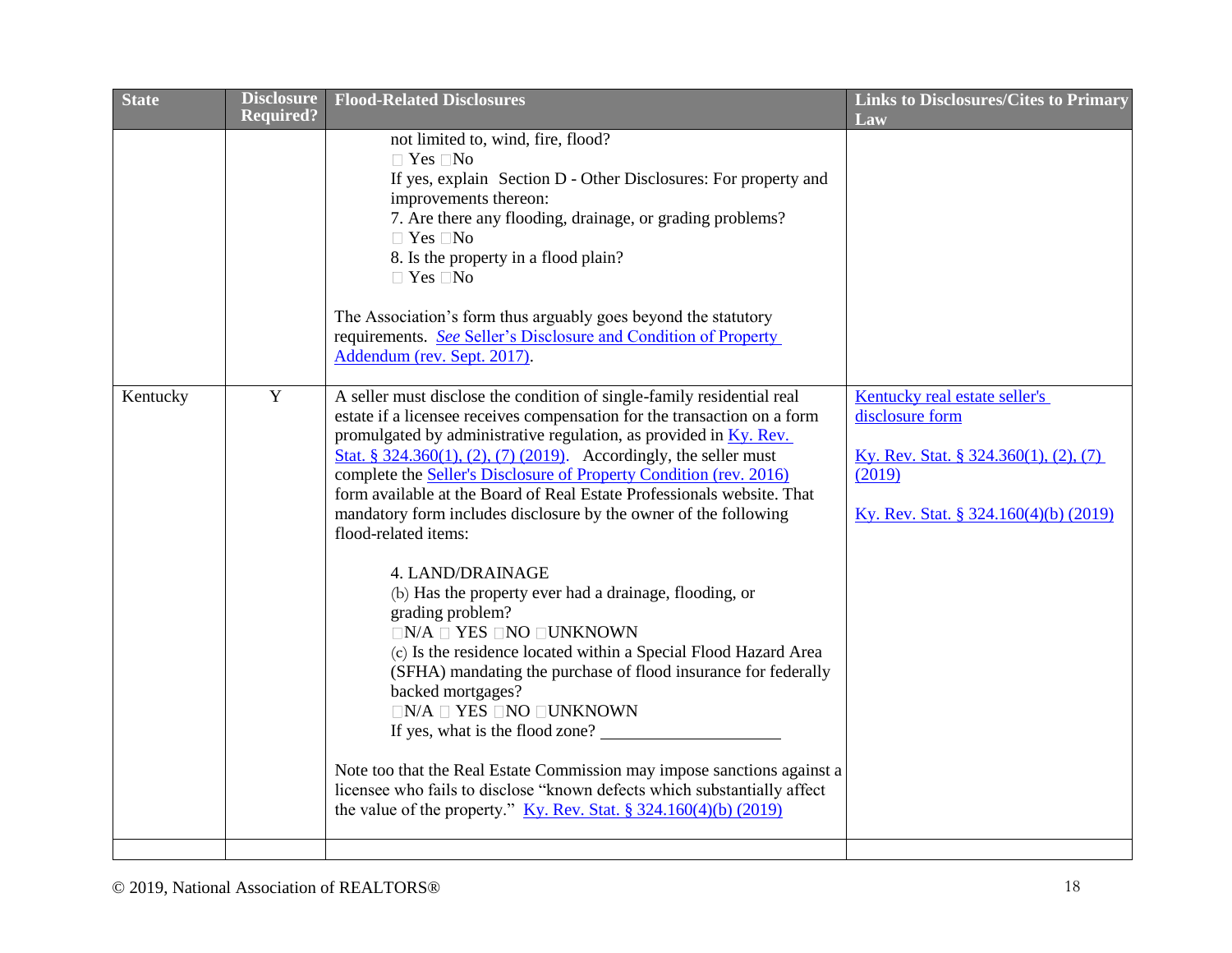| <b>State</b> | <b>Disclosure</b> | <b>Flood-Related Disclosures</b>                                          | <b>Links to Disclosures/Cites to Primary</b> |
|--------------|-------------------|---------------------------------------------------------------------------|----------------------------------------------|
|              | <b>Required?</b>  |                                                                           | Law                                          |
| Louisiana    | Y                 | A residential real property seller must complete a property disclosure    | Louisiana real estate seller's               |
|              |                   | document in the form prescribed by the Louisiana Real Estate              | disclosure form                              |
|              |                   | Commission regulations, as provided by La. Rev. Stat. § 9:3198 (2018).    |                                              |
|              |                   | The form includes disclosure by the owner of the following flood-related  | La. Rev. Stat. § 9:3198 (2018)               |
|              |                   | items:                                                                    |                                              |
|              |                   |                                                                           | La. Rev. Stat. § 37:1455(27) (2018)          |
|              |                   | <b>SECTION 1: LAND</b>                                                    |                                              |
|              |                   | (6) Has any flooding, water intrusion, accumulation, or                   |                                              |
|              |                   | drainage problem been experienced with respect to the                     |                                              |
|              |                   | land?                                                                     |                                              |
|              |                   | (a) during the time the SELLER owned the property? $\Box$ Y               |                                              |
|              |                   | $\Box$ NK If yes, indicate the nature and frequency of the                |                                              |
|              |                   | defect at the end of this section.                                        |                                              |
|              |                   | (b) prior to the time the SELLER owned the property? $\Box$ Y             |                                              |
|              |                   | $\Box$ NK If yes, indicate the nature and frequency of the                |                                              |
|              |                   | defect at the end of this section.                                        |                                              |
|              |                   | (7) What is/are the flood zone classification(s) of the                   |                                              |
|              |                   | property?                                                                 |                                              |
|              |                   | (a) What is the source and date of this information? Check all            |                                              |
|              |                   |                                                                           |                                              |
|              |                   | $\Box$ Other/Date                                                         |                                              |
|              |                   | <b>SECTION 3: STRUCTURE</b>                                               |                                              |
|              |                   | (16) Has any structure on the property ever taken water by                |                                              |
|              |                   | flooding (rising water or otherwise)? If yes, give the nature and         |                                              |
|              |                   | frequency of the defect at the end of this section.                       |                                              |
|              |                   | $\Box Y \Box NK.$                                                         |                                              |
|              |                   | (17) Is there flood insurance on the property?                            |                                              |
|              |                   | $\Box Y \Box NK$ . If yes, attach a copy of the declarations page.        |                                              |
|              |                   | Does SELLER have a flood elevation certificate that will<br>(18)          |                                              |
|              |                   | be shared with BUYER?                                                     |                                              |
|              |                   | $\Box Y \Box NK$                                                          |                                              |
|              |                   |                                                                           |                                              |
|              |                   | Note too that a licensee may be disciplined for failure to "disclose to a |                                              |
|              |                   | buyer a known material defect regarding the condition of real estate of   |                                              |
|              |                   | which a broker, salesperson, or timeshare interest salesperson has        |                                              |
|              |                   | knowledge." La. Rev. Stat. § 37:1455(27) (2018).                          |                                              |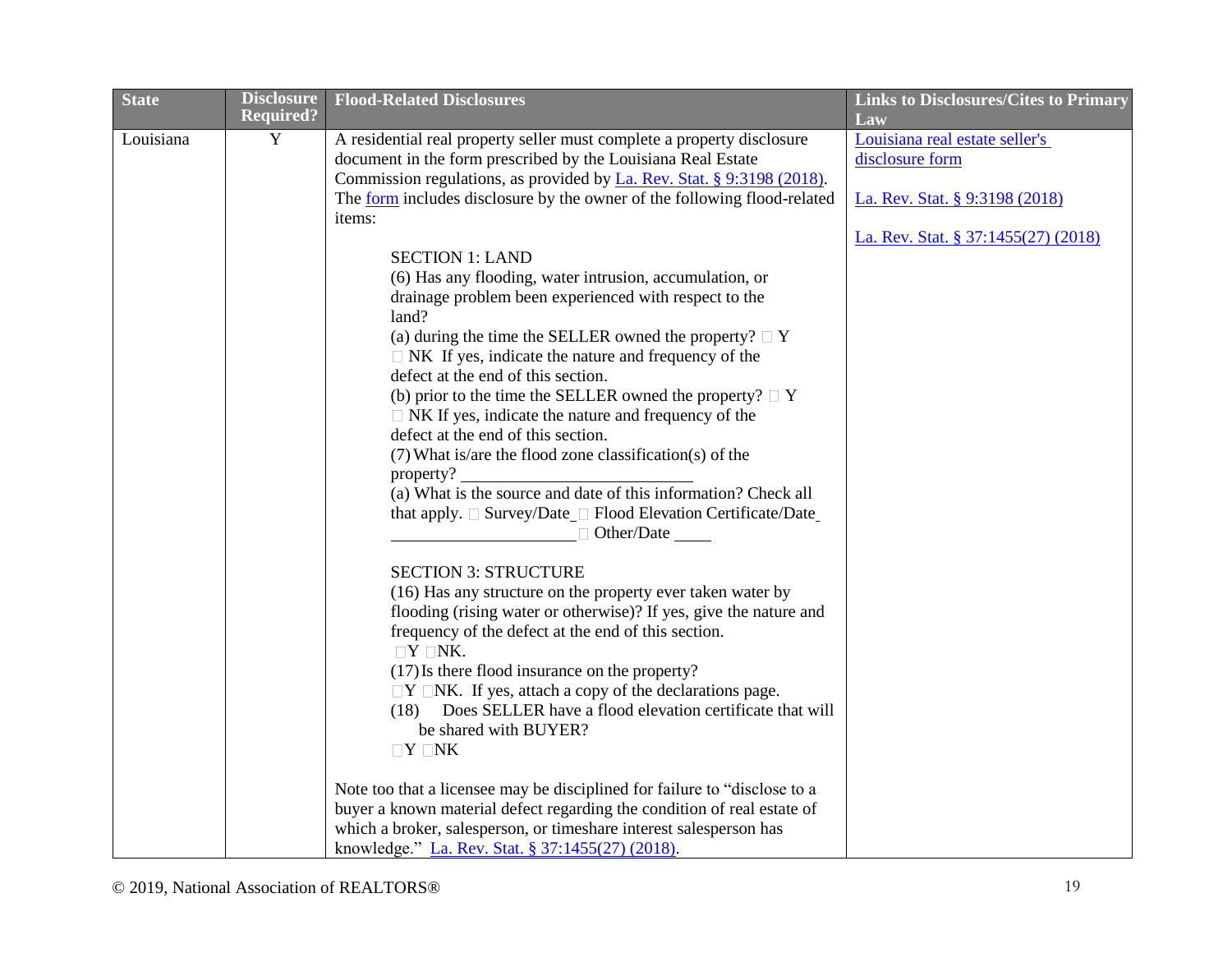| <b>State</b> | <b>Disclosure</b> | <b>Flood-Related Disclosures</b>                                                                                                                                                                                                                                                                                                                                                                                                                                                                                                                                                                                                                                                                                                                                                                                                                                                                                                                                                                                                    | <b>Links to Disclosures/Cites to Primary</b>                                                     |
|--------------|-------------------|-------------------------------------------------------------------------------------------------------------------------------------------------------------------------------------------------------------------------------------------------------------------------------------------------------------------------------------------------------------------------------------------------------------------------------------------------------------------------------------------------------------------------------------------------------------------------------------------------------------------------------------------------------------------------------------------------------------------------------------------------------------------------------------------------------------------------------------------------------------------------------------------------------------------------------------------------------------------------------------------------------------------------------------|--------------------------------------------------------------------------------------------------|
|              | <b>Required?</b>  |                                                                                                                                                                                                                                                                                                                                                                                                                                                                                                                                                                                                                                                                                                                                                                                                                                                                                                                                                                                                                                     | Law                                                                                              |
| Maine        | $\overline{Y}$    | Maine's statutes make no mention of flood-related disclosures. No<br>standard form could be found.                                                                                                                                                                                                                                                                                                                                                                                                                                                                                                                                                                                                                                                                                                                                                                                                                                                                                                                                  | Me. Rev. Stat. tit. 32, § 13273(2)(A)<br>(2018)                                                  |
|              |                   | Note, however, that a seller agent must "treat all prospective buyers"<br>honestly and may not give false information and shall disclose in a<br>timely manner to a prospective buyer all material defects pertaining<br>to the physical condition of the property of which the seller agent<br>knew or, acting in a reasonable manner, should have known." The<br>seller agent is not liable for providing false information to a buyer if<br>the information was provided to the agent by his or her client and the<br>agent did not know, or reasonably should not have known, the<br>information was false. The agent need not discover latent property<br>defects. Me. Rev. Stat. tit. 32, § 13273(2)(A) (2018).<br>Accordingly, disclosure of flood-hazard related information would be<br>required in some instances.<br>See Kezer v. Mark Stimson Assocs., 1999 ME 184, 742 A.2d 898<br>(construing § 13273 and holding that real estate agency not liable to<br>purchaser for failure to disclose environmental hazards in | Kezer v. Mark Stimson Assocs., 1999<br>ME 184, 742 A.2d 898                                      |
|              |                   | neighborhood).                                                                                                                                                                                                                                                                                                                                                                                                                                                                                                                                                                                                                                                                                                                                                                                                                                                                                                                                                                                                                      |                                                                                                  |
| Maryland     | $\mathbf Y$       | A seller of residential real property improved by one to four single-<br>family units must complete and deliver to a purchaser: (i) a written<br>disclosure statement on the Maryland Residential Property Disclosure<br>Statement form provided by the Real Estate Commission; or (ii) a<br>written residential property disclaimer statement on the form provided<br>by the Maryland Real Estate Commission. The model disclosure and<br>disclaimer statements provided by the Commission must be used in all<br>applicable residential real property transactions. The Maryland<br><b>Residential Property Disclosure and Disclaimer Statement</b> is available<br>online. That form includes disclosure by the owner of the following<br>flood related items:                                                                                                                                                                                                                                                                   | Maryland real estate seller's<br>disclosure form<br>Md. Code Ann., Real Prop. § 10-702<br>(2018) |
|              |                   | 17. Is the property located in a flood zone, conservation area,<br>wetland area, Chesapeake Bay critical area or Designated Historic                                                                                                                                                                                                                                                                                                                                                                                                                                                                                                                                                                                                                                                                                                                                                                                                                                                                                                |                                                                                                  |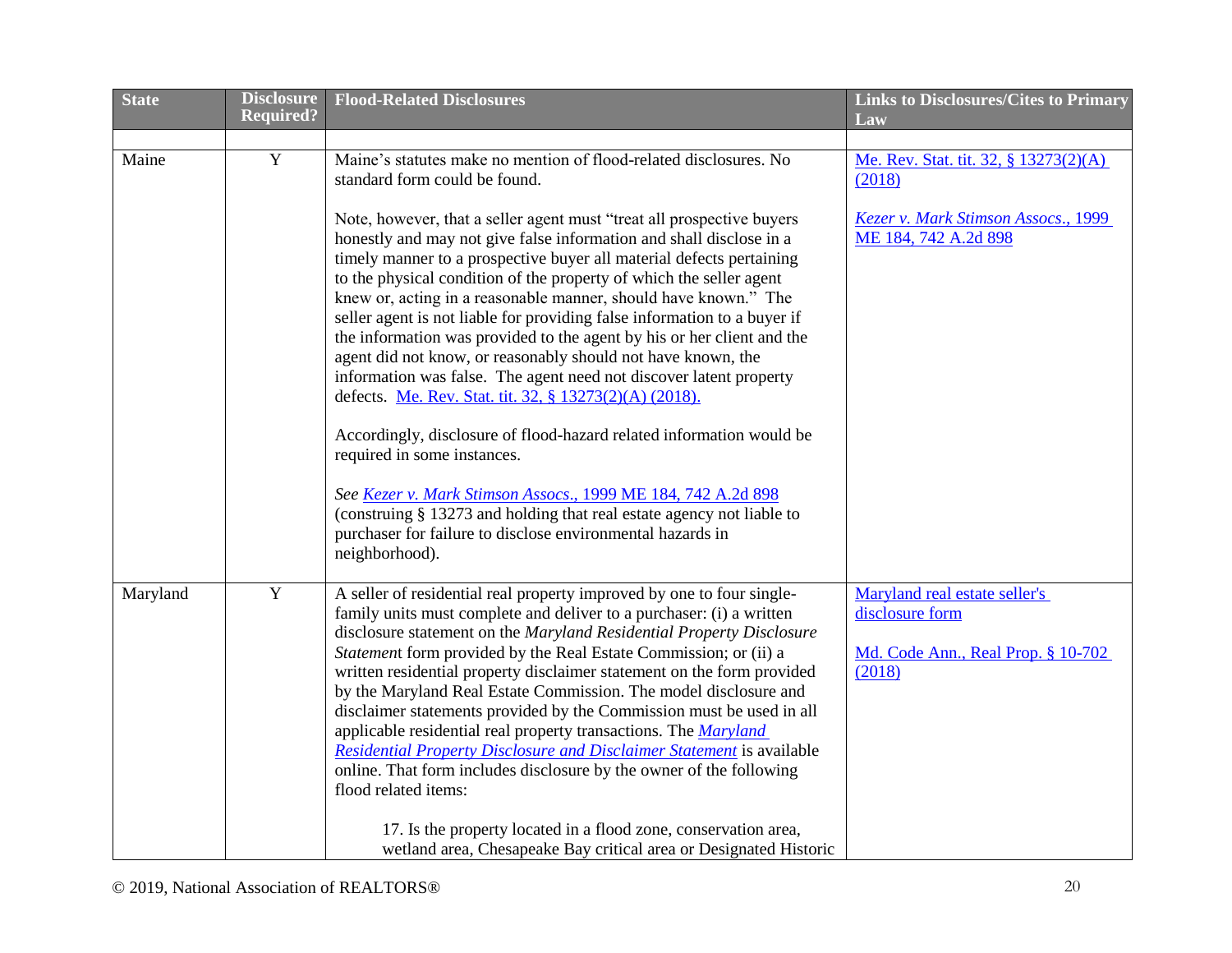| <b>State</b>       | <b>Disclosure</b> | <b>Flood-Related Disclosures</b>                                                                                                                                                                                                                                                                                                                                                                                                                                                                                                                                                                                                                                                                                                                                                                                                                                                                                                                                                                                                                                                                                                                                                                                                                                                   | <b>Links to Disclosures/Cites to Primary</b>                                                                                                                               |
|--------------------|-------------------|------------------------------------------------------------------------------------------------------------------------------------------------------------------------------------------------------------------------------------------------------------------------------------------------------------------------------------------------------------------------------------------------------------------------------------------------------------------------------------------------------------------------------------------------------------------------------------------------------------------------------------------------------------------------------------------------------------------------------------------------------------------------------------------------------------------------------------------------------------------------------------------------------------------------------------------------------------------------------------------------------------------------------------------------------------------------------------------------------------------------------------------------------------------------------------------------------------------------------------------------------------------------------------|----------------------------------------------------------------------------------------------------------------------------------------------------------------------------|
|                    | <b>Required?</b>  |                                                                                                                                                                                                                                                                                                                                                                                                                                                                                                                                                                                                                                                                                                                                                                                                                                                                                                                                                                                                                                                                                                                                                                                                                                                                                    | Law                                                                                                                                                                        |
|                    |                   | District? $\Box$ Yes $\Box$ No $\Box$ Unknown If yes, specify below<br>Comments:                                                                                                                                                                                                                                                                                                                                                                                                                                                                                                                                                                                                                                                                                                                                                                                                                                                                                                                                                                                                                                                                                                                                                                                                   |                                                                                                                                                                            |
|                    |                   | Maryland law also requires the seller to disclose in the Statement<br>information about latent defects in the property that the seller has actual<br>knowledge of that a purchaser would not reasonably be expected to<br>ascertain by a careful visual inspection and that would pose a direct threat<br>to the health or safety of the purchaser or an occupant This general<br>disclosure requirement could include additional flood-related facts. Md.<br>Code Ann., Real Prop. § 10-702 (2018)                                                                                                                                                                                                                                                                                                                                                                                                                                                                                                                                                                                                                                                                                                                                                                                |                                                                                                                                                                            |
| Massachu-<br>setts | $\mathbf Y$       | While not mandated by state law, "buyers will often come up with<br>additional questions about the property's condition. These questions<br>might range from whether or not the basement has ever flooded to the<br>condition of the electrical system. If you fail to do answer truthfully or<br>you mislead the buyer, you could later be sued and held liable for<br>misrepresentation." The Massachusetts Association of REALTORS <sup>®</sup><br>voluntary disclosure statement includes:<br>8. Have you been informed that any part of the property is in a<br>designated floor zone or wetlands? Explain<br>VIII. EXPLANATORY MATERIAL<br>A. Flood Hazard Insurance Disclosure Clause (Question #8).<br>The lender may require Flood Hazard Insurance as a condition of<br>the mortgage loan if the lender determines that the property is in<br>a flood hazard zone.<br>Source: http://www.nolo.com/legal-encyclopedia/massachusetts-<br>home-sellers-what-if-anything-you-must-disclose-buyers.html<br>Accordingly, the Association's form goes beyond state law<br>requirements.<br>Generally, a designated broker or salesperson has "an<br>affirmative obligation to disclose known material defects in<br>real property," which, arguably, could include flood hazard | Massachusetts real estate seller<br>disclosure form<br>254 Mass. Code Regs 3.00(13)(c)<br>(2019)<br>Grossman v. Pouy, 23 Mass. L. Rptr.<br>623 (Sup. Ct. Essex Cnty. 2008) |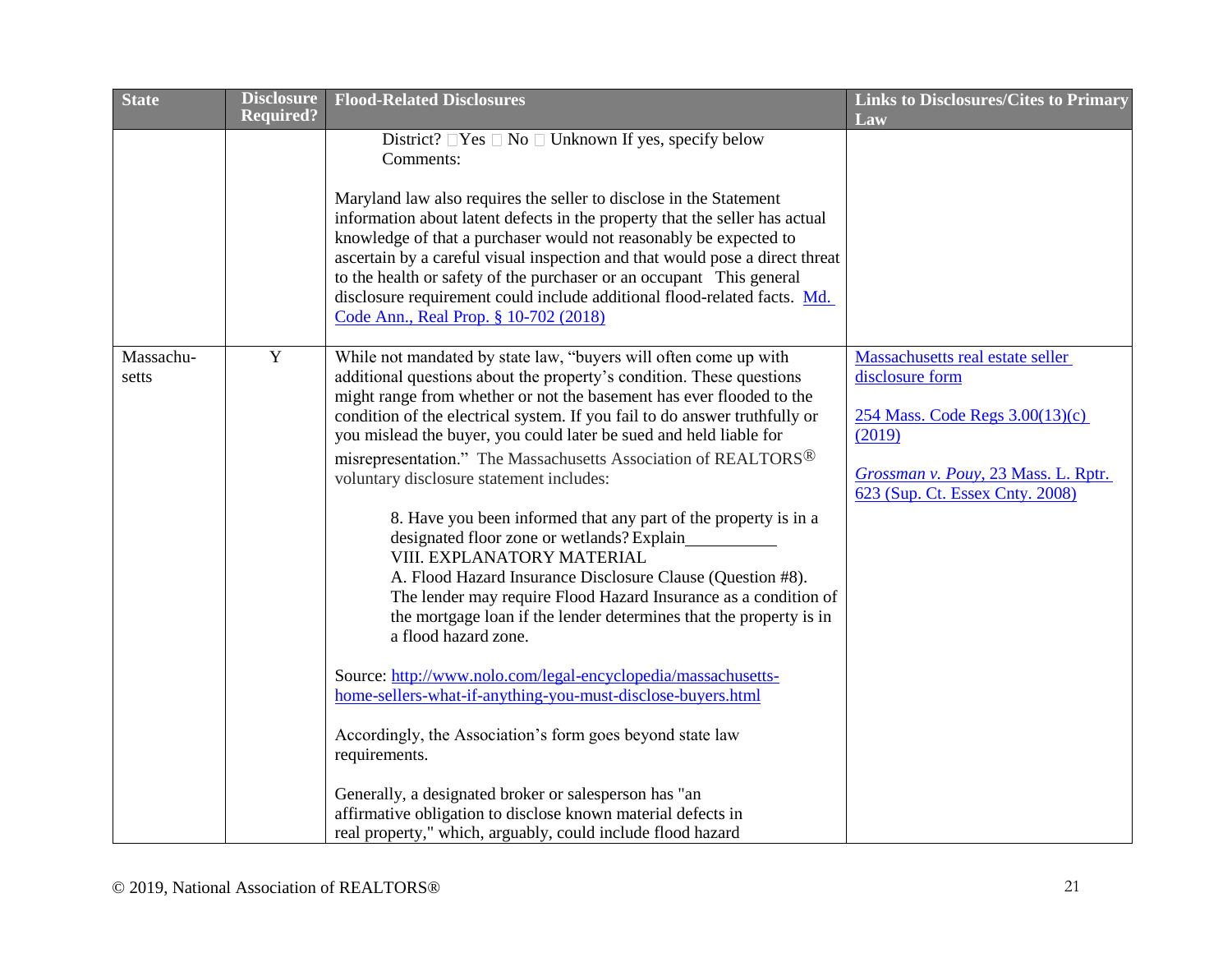| <b>State</b> | <b>Disclosure</b> | <b>Flood-Related Disclosures</b>                                                                                                                  | <b>Links to Disclosures/Cites to Primary</b>      |
|--------------|-------------------|---------------------------------------------------------------------------------------------------------------------------------------------------|---------------------------------------------------|
|              | <b>Required?</b>  |                                                                                                                                                   | Law                                               |
|              |                   | related facts. 254 Mass. Code Regs 3.00(13)(c) (2019)                                                                                             |                                                   |
|              |                   |                                                                                                                                                   |                                                   |
|              |                   | See Grossman v. Pouy, 23 Mass. L. Rptr. 623 (Sup. Ct. Essex<br>Cnty. 2008) (discussing seller's and seller agents' liability for                  |                                                   |
|              |                   | fraud and negligent misrepresentation for failure to disclose                                                                                     |                                                   |
|              |                   | residential property defects to prospective purchasers;                                                                                           |                                                   |
|              |                   | summary judgment for defendants denied).                                                                                                          |                                                   |
|              |                   |                                                                                                                                                   |                                                   |
| Michigan     | $\mathbf Y$       | The transferor of any real property described in $\frac{8}{565.952}$ (one to four                                                                 | Michigan real estate seller's                     |
|              |                   | dwelling units) must deliver a written disclosure statement on the form                                                                           | disclosure form                                   |
|              |                   | provided in § 565.957. However, a city or county may require additional                                                                           |                                                   |
|              |                   | disclosures or disclosure on a different form. Mich. Comp. Laws $\S$                                                                              | Mich. Comp. Laws §§ 565.954, .957,                |
|              |                   | 565.954, .957, .959 (2018)                                                                                                                        | .959(2018)                                        |
|              |                   |                                                                                                                                                   |                                                   |
|              |                   | The state statutory form includes disclosure by the owner of the<br>following flood related items:                                                |                                                   |
|              |                   | Property conditions, improvements & additional                                                                                                    |                                                   |
|              |                   | information:                                                                                                                                      |                                                   |
|              |                   | 11. Flood Insurance: Do you have flood insurance on the                                                                                           |                                                   |
|              |                   | property? unknown $\Box$ yes $\Box$ no $\Box$                                                                                                     |                                                   |
|              |                   | Other Items: Are you aware of any of the following:                                                                                               |                                                   |
|              |                   | 5. Settling, flooding, drainage, structural, or grading                                                                                           |                                                   |
|              |                   | problems? unknown □ yes □ no□                                                                                                                     |                                                   |
|              |                   | 6. Major damage to the property from fire, wind, floods, or                                                                                       |                                                   |
|              |                   | landslides? unknown □ yes□ no□                                                                                                                    |                                                   |
|              | $\mathbf Y$       |                                                                                                                                                   |                                                   |
| Minnesota    |                   | Minnesota law states very generally that the seller must make a written<br>disclosure to the prospective buyer, which disclosure must include all | Minnesota real estate seller's<br>disclosure form |
|              |                   | known material facts that could significantly adversely affect: (a) the                                                                           |                                                   |
|              |                   | buyer's use and enjoyment of the property; or (b) any known intended                                                                              | Minn. Stat. § 513.55 (2018)                       |
|              |                   | use of the property. Minn. Stat. §§ 513.55 (2018) No mandatory form                                                                               |                                                   |
|              |                   | was located in the state's statutes or regulations.                                                                                               | Minn. Stat. § 82.68, subd. 3 (2018)               |
|              |                   | A disclosure form created by the Minnesota State Bar Association                                                                                  |                                                   |
|              |                   | includes disclosure by the owner of the following flood related item:                                                                             |                                                   |
|              |                   | Are you aware of any of the following, now or in the past?                                                                                        |                                                   |
|              |                   | Explain all of your "YES" answers in the space at the end of this                                                                                 |                                                   |
|              |                   | selection                                                                                                                                         |                                                   |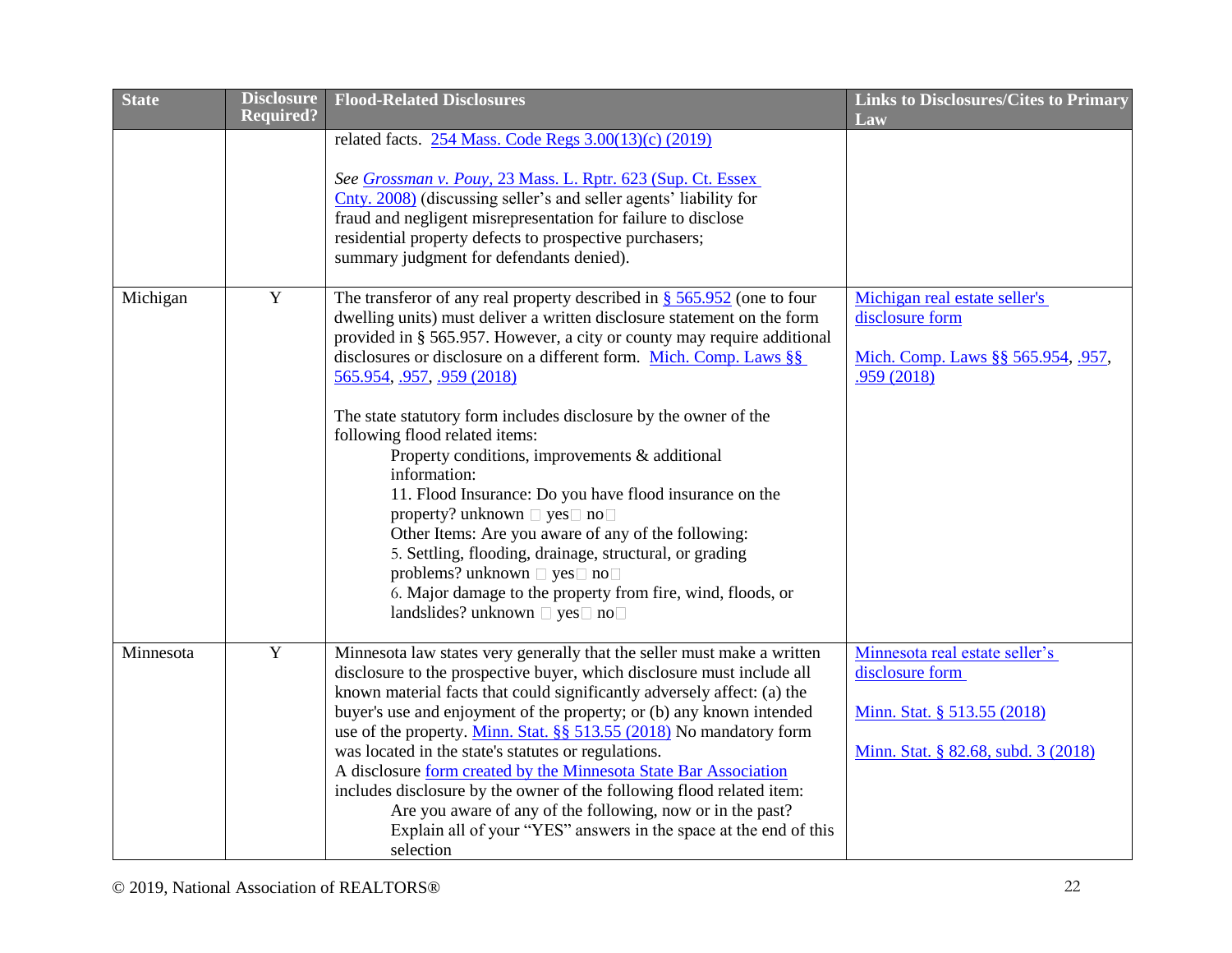| <b>State</b> | <b>Disclosure</b><br><b>Required?</b> | <b>Flood-Related Disclosures</b>                                                                                                                                                                                                                                                                                                                                                                                                                                                                                                                                                             | <b>Links to Disclosures/Cites to Primary</b><br>Law |
|--------------|---------------------------------------|----------------------------------------------------------------------------------------------------------------------------------------------------------------------------------------------------------------------------------------------------------------------------------------------------------------------------------------------------------------------------------------------------------------------------------------------------------------------------------------------------------------------------------------------------------------------------------------------|-----------------------------------------------------|
|              |                                       | Flooding $\Box$ YES $\Box$ NO                                                                                                                                                                                                                                                                                                                                                                                                                                                                                                                                                                |                                                     |
|              |                                       | A form approved by the Minnesota Association of REALTORS®,                                                                                                                                                                                                                                                                                                                                                                                                                                                                                                                                   |                                                     |
|              |                                       | includes the following flood-related disclosure:                                                                                                                                                                                                                                                                                                                                                                                                                                                                                                                                             |                                                     |
|              |                                       | A. (8) Flood Insurance: All properties in the state of<br>Minnesota have been assigned a flood zone designation.<br>Some flood zones may require flood insurance.<br>(a) Do you know which zone the property is located in? $\square$<br>YES □NO. If "Yes," which zone?<br>(b) Have you ever had a flood insurance policy?<br>$\Box$ YES $\Box$ NO.<br>If "Yes," is the policy in force? $\Box$ YES $\Box$ NO.<br>If "Yes," what is the annual premium? \$<br>If "Yes," who is the insurance carrier?<br>(c) Have you ever had a claim with a flood insurance<br>carrier or FEMA? □ YES □NO. |                                                     |
|              |                                       | If "Yes," please explain:                                                                                                                                                                                                                                                                                                                                                                                                                                                                                                                                                                    |                                                     |
|              |                                       | B. To your knowledge, have any of the following conditions<br>previously existed or do they currently exist?<br>(1) Has there been any damage by wind, fire, flood, hail or<br>other cause(s)? $\square \square Y$ es $\square \square$ No. If "Yes," give details of<br>what happened and when:                                                                                                                                                                                                                                                                                             |                                                     |
|              |                                       | (7) THE BASEMENT, CRAWLSPACE, SLAB:<br>(c) flooding: $\square \square Y$ es $\square \square$ No                                                                                                                                                                                                                                                                                                                                                                                                                                                                                             |                                                     |
|              |                                       | Accordingly, both Associations' flood-related disclosure items go<br>beyond specific disclosure requirements mandated by law, but do<br>arguably fall within the broad sweep of material facts that could<br>adversely affect the buyer's use and enjoyment of the property, which<br>must be disclosed.                                                                                                                                                                                                                                                                                     |                                                     |
|              |                                       | Additionally, "[a] licensee shall disclose to a prospective purchaser all<br>material facts of which the licensee is aware, which could adversely<br>and significantly affect an ordinary purchaser's use or enjoyment of the                                                                                                                                                                                                                                                                                                                                                                |                                                     |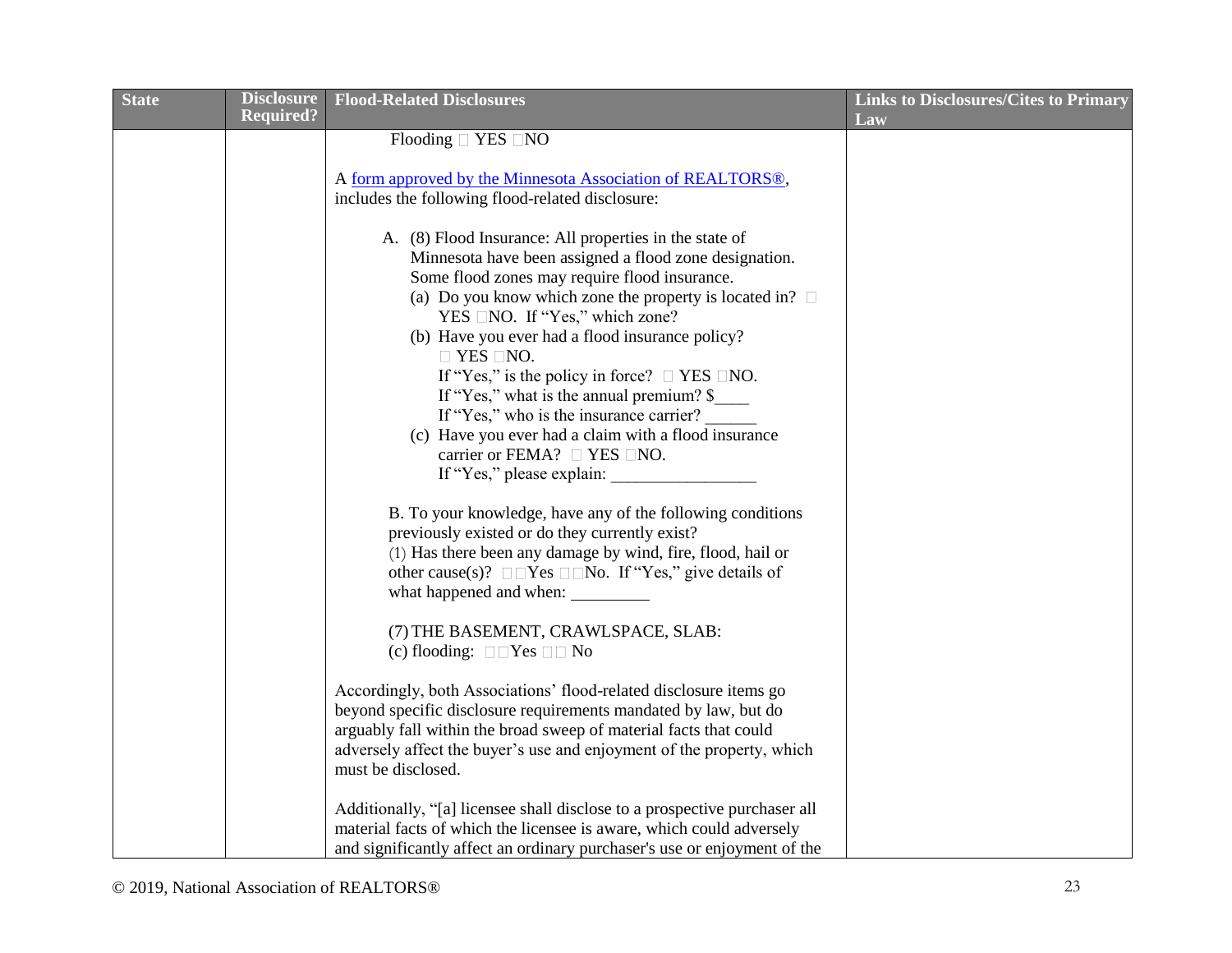| <b>State</b> | <b>Disclosure</b> | <b>Flood-Related Disclosures</b>                                                                                          | <b>Links to Disclosures/Cites to Primary</b> |
|--------------|-------------------|---------------------------------------------------------------------------------------------------------------------------|----------------------------------------------|
|              | <b>Required?</b>  |                                                                                                                           | Law                                          |
|              |                   | property, or any intended use of the property of which the licensee is                                                    |                                              |
|              |                   | aware." Minn. Stat. § 82.68, subd. 3 (2018). A licensee, therefore,                                                       |                                              |
|              |                   | would also be required to disclose flood-hazard related facts.                                                            |                                              |
|              |                   |                                                                                                                           |                                              |
| Mississippi  | $\overline{Y}$    | A seller must deliver to a prospective buyer a written property condition                                                 | Mississippi real estate seller's             |
|              |                   | disclosure statement. The seller must make the required disclosures on a                                                  | disclosure form                              |
|              |                   | form, the "structure and composition of which" must be as determined by                                                   |                                              |
|              |                   | the Mississippi Real Estate Commission. Miss. Code §§ 89-1-501, 503,                                                      | Miss. Code §§ 89-1-501, 503, 509             |
|              |                   | 509 (LexisNexis 2018). A copy of the required Mississippi Property<br>Condition Disclosure Statement is available online. | (LexisNexis 2018)                            |
|              |                   |                                                                                                                           |                                              |
|              |                   | The mandatory form which became effective April 1, 2017, includes                                                         |                                              |
|              |                   | disclosure by the owner of the following flood related items:                                                             |                                              |
|              |                   |                                                                                                                           |                                              |
|              |                   | STRUCTURE/FLOOR/WALLS/CEILINGS/WINDOWS                                                                                    |                                              |
|              |                   | / FEATURES:                                                                                                               |                                              |
|              |                   | 1. During your ownership, has there been DAMAGE to any                                                                    |                                              |
|              |                   | portion of the physical structure resulting from fire, windstorm,                                                         |                                              |
|              |                   | hail, tornados, hurricane or any other natural disaster? Yes                                                              |                                              |
|              |                   | If "YES", please describe, to your best<br>N <sub>o</sub>                                                                 |                                              |
|              |                   | knowledge, the cause of the damage, in detail, and supply the                                                             |                                              |
|              |                   | dates of the losses.                                                                                                      |                                              |
|              |                   | F. LAND AND SITE DATA:                                                                                                    |                                              |
|              |                   | 6. Are you aware if any portion of the Property (including a part                                                         |                                              |
|              |                   | of the site) is currently located in or near a FEMA Designated<br>Flood Hazard Zone?                                      |                                              |
|              |                   | N <sub>o</sub><br>Unknown.<br>Yes                                                                                         |                                              |
|              |                   | If "YES", please indicate the source of your information and the                                                          |                                              |
|              |                   | current Map Number used to determine the Flood Zone.                                                                      |                                              |
|              |                   | 7. Is Flood Insurance currently required on the Property?                                                                 |                                              |
|              |                   | Yes No.                                                                                                                   |                                              |
|              |                   | If "YES", please indicate the amount of the premium currently                                                             |                                              |
|              |                   | being paid and when the premium was last adjusted                                                                         |                                              |
|              |                   | 11. FOR ANY REASON, past or present, has any portion of the                                                               |                                              |
|              |                   | interior of the Property ever suffered water damage or moisture                                                           |                                              |
|              |                   | related damage which was caused by flooding, lot drainage,                                                                |                                              |
|              |                   | moisture seepage, condensation, sewer overflow, sewer backup,                                                             |                                              |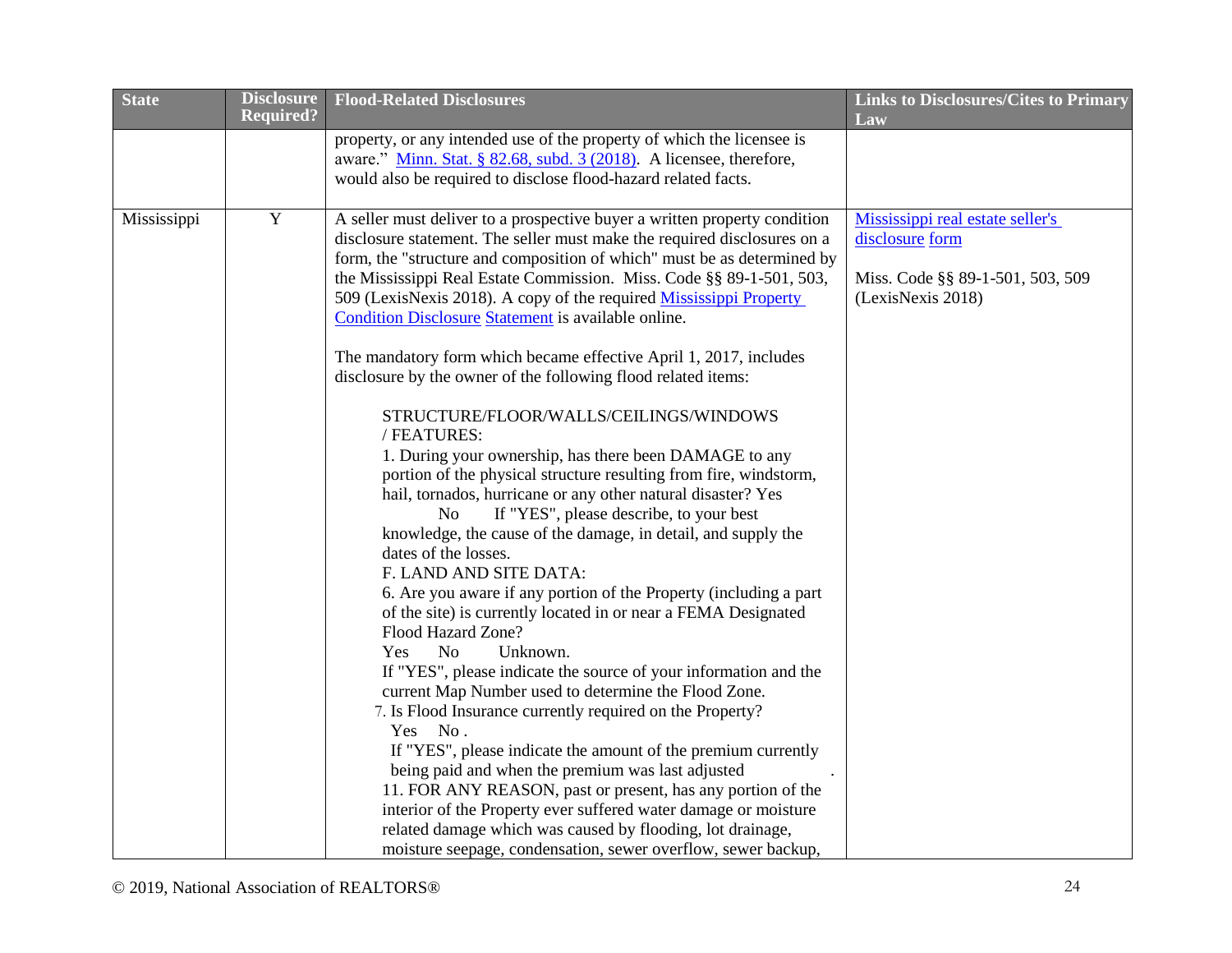| <b>State</b> | <b>Disclosure</b> | <b>Flood-Related Disclosures</b>                                                                                                                                                                                                                                                                                                                                                                                                                                                                                                                                                                                                                                                                                                                                                                                                                                                                                                                                                                                                                                                                                                                                                                                                                                                                                                                   | <b>Links to Disclosures/Cites to Primary</b>                                           |
|--------------|-------------------|----------------------------------------------------------------------------------------------------------------------------------------------------------------------------------------------------------------------------------------------------------------------------------------------------------------------------------------------------------------------------------------------------------------------------------------------------------------------------------------------------------------------------------------------------------------------------------------------------------------------------------------------------------------------------------------------------------------------------------------------------------------------------------------------------------------------------------------------------------------------------------------------------------------------------------------------------------------------------------------------------------------------------------------------------------------------------------------------------------------------------------------------------------------------------------------------------------------------------------------------------------------------------------------------------------------------------------------------------|----------------------------------------------------------------------------------------|
|              | <b>Required?</b>  | leaking or broken water pipes (during or after construction) pipe<br>fittings, plumbing fixtures, leaking appliances, fixtures or<br>equipment?<br><b>No</b><br>. If "YES", please describe, to your knowledge,<br>Yes<br>the nature of the problems and what steps were taken to remedy<br>the problems.                                                                                                                                                                                                                                                                                                                                                                                                                                                                                                                                                                                                                                                                                                                                                                                                                                                                                                                                                                                                                                          | Law                                                                                    |
| Missouri     | $\mathbf Y$       | Research located no Missouri statutes or regulations requiring a real<br>estate seller to disclose general information about real property to a<br>prospective buyer. Nor were any required flood-related disclosures<br>located.<br>However, a licensee acting as a seller's agent must disclose to any<br>customer all adverse material facts actually known or that should have<br>been known by the licensee, which facts could, arguably include flood<br>hazard related facts. A seller's agent "owes no duty to conduct an<br>independent inspection or discover any adverse material facts for the<br>benefit of the customer and owes no duty to independently verify the<br>accuracy or completeness of any statement made by the client or any<br>independent inspector." Mo. Rev. Stat. § 339.730(3) (2018).<br>The Missouri Association of REALTORS <sup>®</sup> voluntary disclosure<br>statement includes:<br><b>15. SOIL AND DRAINAGE</b><br>(b) Are you aware of any soil, earth movement, flood, drainage or<br>grading problems? $\Box$ Yes $\Box$ No<br><b>16. MISCELLANEOUS</b><br>(j) Is any portion of the Property located within the 100 year flood<br>hazard area (flood plain)? □Yes □No<br>Accordingly, the Association's flood-related disclosures go beyond the<br>disclosures required of seller's by Missouri law. | Missouri real estate seller's<br>disclosure form<br>Mo. Rev. Stat. § 339.730(3) (2018) |
| Montana      | $\overline{Y}$    | Montana law does not require home sellers to give a formal disclosure<br>statement to a potential home buyer. However, Mont. Code Ann. § 37-                                                                                                                                                                                                                                                                                                                                                                                                                                                                                                                                                                                                                                                                                                                                                                                                                                                                                                                                                                                                                                                                                                                                                                                                       | Montana real estate seller's disclosure<br>form                                        |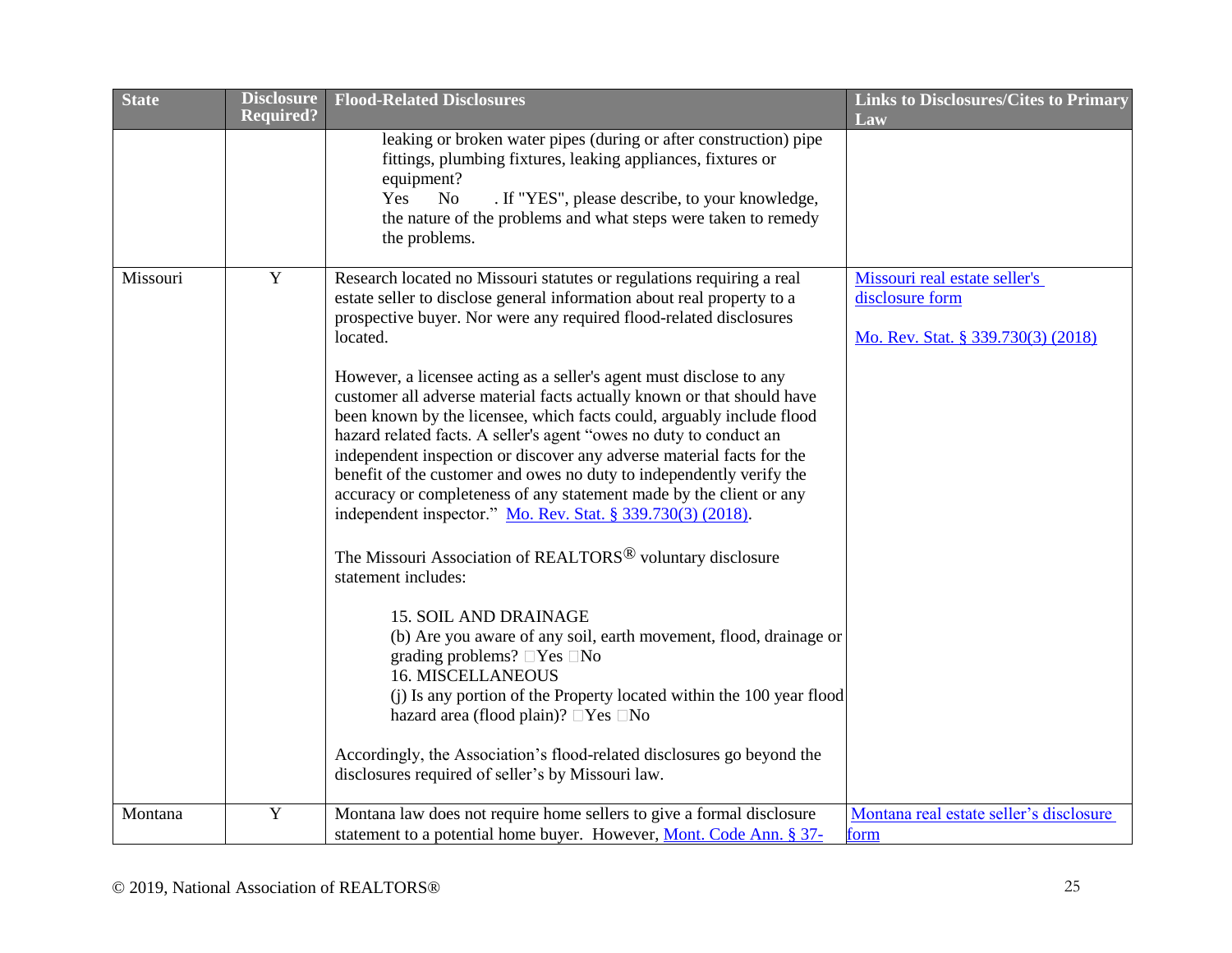| <b>State</b> | <b>Disclosure</b><br><b>Required?</b> | <b>Flood-Related Disclosures</b>                                                                                                                                                                                                                                                                                                                                                                                                                                                                                | <b>Links to Disclosures/Cites to Primary</b><br>Law                                                                     |
|--------------|---------------------------------------|-----------------------------------------------------------------------------------------------------------------------------------------------------------------------------------------------------------------------------------------------------------------------------------------------------------------------------------------------------------------------------------------------------------------------------------------------------------------------------------------------------------------|-------------------------------------------------------------------------------------------------------------------------|
|              |                                       | 51-313 (2017) requires a seller agent or dual agent to disclose to a buyer<br>or the buyer's agent any "adverse material facts" that concern the<br>property and that are known to the seller or dual agent, but he or she<br>need not inspect the property or verify any statements made by the seller.<br>No disclosure to a buyer is required when the seller agent or dual agent<br>has no personal knowledge of the veracity of information regarding<br>adverse material facts that concern the property. | Mont. Code Ann. § 37-51-313 (2017)<br>Mont. Code Ann. § 37-51-102(2)(a)<br>(2017)<br>Rutterud v. Gilbraith, 2015 MT 288 |
|              |                                       | An "adverse material fact" is "a fact that should be recognized by a<br>broker or salesperson as being of enough significance as to affect a<br>person's decision to enter into a contract to buy or sell real property."<br>This may include facts that materially affect the property's value or<br>structural integrity, presents a health risk to occupants, or affects the<br>buyer's ability or intent to perform his contractual obligations. Mont.<br>Code Ann. § 37-51-102(2)(a) (2017).               |                                                                                                                         |
|              |                                       | Additionally, a licensee must "endeavor to ascertain all pertinent facts<br>concerning each property in any transaction in which the licensee acts so<br>that the licensee may fulfill the obligation to avoid error, exaggeration,<br>misrepresentation, or concealment of pertinent facts."                                                                                                                                                                                                                   |                                                                                                                         |
|              |                                       | These statutory obligations, arguably, would require disclosure of flood<br>hazard related information. See Rutterud v. Gilbraith, 2015 MT 288<br>(court construes § 37-51-313 in context of failure to disclose mold<br>damage caused by flooding; seller agent not liable).                                                                                                                                                                                                                                   |                                                                                                                         |
|              |                                       | The Montana Association of REALTORS <sup>®</sup> voluntary disclosure<br>statement includes:                                                                                                                                                                                                                                                                                                                                                                                                                    |                                                                                                                         |
|              |                                       | Please describe any Adverse Material Facts concerning the<br>items listed, or other components, fixtures or matters. If space<br>is inadequate, please attach additional sheets.<br>9. BASEMENT: (Leakage, Flooding, Moisture or Evidence of<br>Water, and Fuel Tanks)<br>If any of the following items or conditions exist relative to the<br>property, please check the box and provide details                                                                                                               |                                                                                                                         |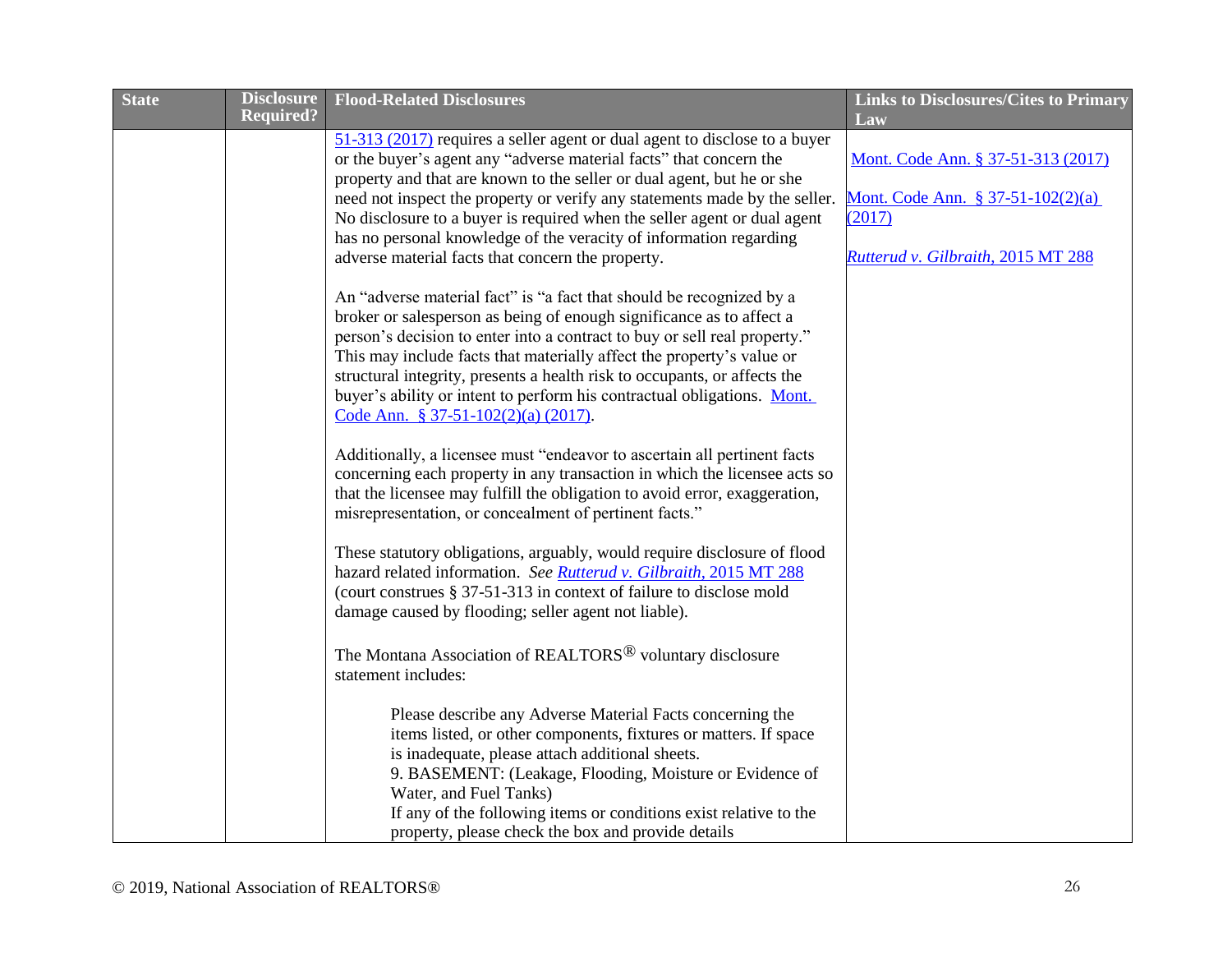| <b>State</b> | <b>Disclosure</b> | <b>Flood-Related Disclosures</b>                                          | <b>Links to Disclosures/Cites to Primary</b> |
|--------------|-------------------|---------------------------------------------------------------------------|----------------------------------------------|
|              | <b>Required?</b>  |                                                                           | Law                                          |
|              |                   | below:                                                                    |                                              |
|              |                   | 10. <b>D</b> -Location in the floodplain, shoreline master plan,          |                                              |
|              |                   | wetland or other environmentally sensitive area.                          |                                              |
|              |                   | 12. <sup>[12]</sup> -Flooding, draining, grading problems, or French      |                                              |
|              |                   | drains.                                                                   |                                              |
|              |                   | 13. □-Major damage to the property or any of the                          |                                              |
|              |                   | structures from fire, earthquakes, floods, slides, etc.                   |                                              |
|              |                   | Accordingly, the Association's disclosure form goes beyond any specific   |                                              |
|              |                   | Montana disclosure requirements, but the flood-related disclosures        |                                              |
|              |                   | arguably are "adverse material facts" that must be disclosed.             |                                              |
|              |                   |                                                                           |                                              |
| Nebraska     | Y                 | Each seller of residential real property located in Nebraska must provide | Nebraska real estate seller disclosure       |
|              |                   | the purchaser with a written statement disclosing the property's          | torm                                         |
|              |                   | condition. The statement must be executed by the seller and be            |                                              |
|              |                   | substantially in the form of the Seller Property Condition Disclosure     | Neb. Rev. Stat. Ann. § 76-2,120(2), (6);     |
|              |                   | Statement set forth in the Nebraska regulations promulgated by the Real   | 302 (2018)                                   |
|              |                   | Estate Commission. Neb. Rev. Stat. Ann. § 76-2,120(2), (6) (2018); 302    |                                              |
|              |                   | Neb. Admin. Code § 1-001 (2019) (form effective Jan. 1, 2017)             | 302 Neb. Admin. Code § 1-001 (2019)          |
|              |                   | The mandatory form includes disclosure by the owner of the                | 299 Neb. Admin. Code § 5-003.20              |
|              |                   | following flood-related items:                                            | (2019)                                       |
|              |                   | Section A - Structural Conditions                                         |                                              |
|              |                   | 6. Has there been any damage to the real property or any of               |                                              |
|              |                   | the structures thereon due to the following occurrences                   |                                              |
|              |                   | including, but not limited to, wind, hail, fire, flood, wood-             |                                              |
|              |                   | destroying insects, or rodents?                                           |                                              |
|              |                   | □ Yes □No □Do Not Know                                                    |                                              |
|              |                   | Section D - Other Conditions                                              |                                              |
|              |                   | 8. a. Is the real property in a flood plain?                              |                                              |
|              |                   | □ Yes □No □Do Not Know                                                    |                                              |
|              |                   | b. Is the real property in a floodway?                                    |                                              |
|              |                   | □ Yes □No □Do Not Know                                                    |                                              |
|              |                   | 14. Are there any flooding, drainage, or grading problems in              |                                              |
|              |                   | connection to the real property?                                          |                                              |
|              |                   | □ Yes □No □Do Not Know                                                    |                                              |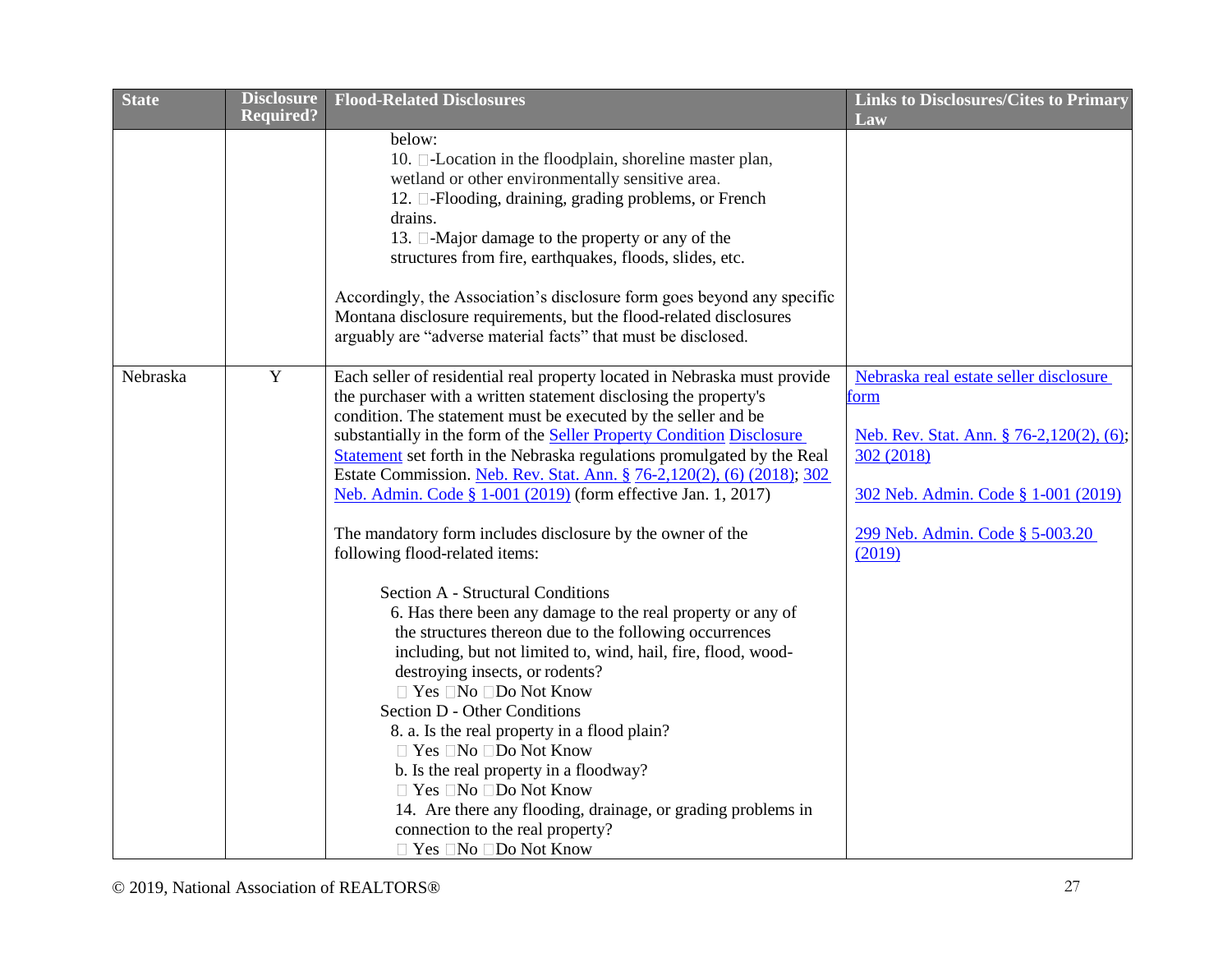| <b>State</b> | <b>Disclosure</b><br><b>Required?</b> | <b>Flood-Related Disclosures</b>                                                                                                                                                                                                                                                                                                                                                                                                                                                                                                                                                                                                                                                                                                                                                                                                                                                                                                                                                                                                                                                                                                                                                                                                                                                                                   | <b>Links to Disclosures/Cites to Primary</b><br>Law                                                                                          |
|--------------|---------------------------------------|--------------------------------------------------------------------------------------------------------------------------------------------------------------------------------------------------------------------------------------------------------------------------------------------------------------------------------------------------------------------------------------------------------------------------------------------------------------------------------------------------------------------------------------------------------------------------------------------------------------------------------------------------------------------------------------------------------------------------------------------------------------------------------------------------------------------------------------------------------------------------------------------------------------------------------------------------------------------------------------------------------------------------------------------------------------------------------------------------------------------------------------------------------------------------------------------------------------------------------------------------------------------------------------------------------------------|----------------------------------------------------------------------------------------------------------------------------------------------|
|              |                                       | Note too that the Commission may find a licensee to be negligent,<br>incompetent or unworthy if he or she fails to disclose, in writing, to a<br>buyer, at or before the time the buyer signs a purchase offer, a known<br>adverse material fact regarding the real estate's condition. An "adverse<br>material fact" is one that significantly affects the property's desirability or<br>value and that the buyer does not know or cannot reasonably ascertain.<br>299 Neb. Admin. Code § 5-003.20 (2019). Such a duty arguably would<br>encompass disclosure of flood-hazard related facts not included in the<br>form.                                                                                                                                                                                                                                                                                                                                                                                                                                                                                                                                                                                                                                                                                          |                                                                                                                                              |
| Nevada       | $\mathbf Y$                           | A seller of residential real property must complete the most current form<br>for disclosing the property's condition, as provided by the Real Estate<br>Division of the Department of Business and Industry. The seller may not<br>modify, alter or amend the form in any manner, except with the<br>Division's approval. Seller's Real Property Disclosure<br>Form (July 2017).<br>The mandatory form includes disclosure by the owner of the<br>following flood-related items:<br>Property conditions, improvements and additional<br>information:<br>Are you aware of any of the following?<br>2. Land / Foundation:<br>(c) Any drainage, flooding, water seepage, or high water<br>table? □YES □NO □N/A<br>(d) The property being located in a designated flood plain?<br>$\Box$ YES $\Box$ NO $\Box$ N/A<br>Note too that generally a licensee must disclose to each party to a real<br>estate transaction as soon as is practicable "[a]ny material and relevant<br>facts, data or information which the licensee knows, or which by the<br>exercise of reasonable care and diligence should have known, relating to<br>the property which is the subject of the transaction." Nev. Rev. Stat. §<br>$645.252(1)(a)$ (2017). This broad disclosure requirement would<br>encompass flood-hazard related facts. | Nevada real estate seller's disclosure<br>form<br>Nev. Rev. Stat. §§ 113.130, 113.140<br>(2017)<br>Nev. Rev. Stat. § 645.252(1)(a)<br>(2017) |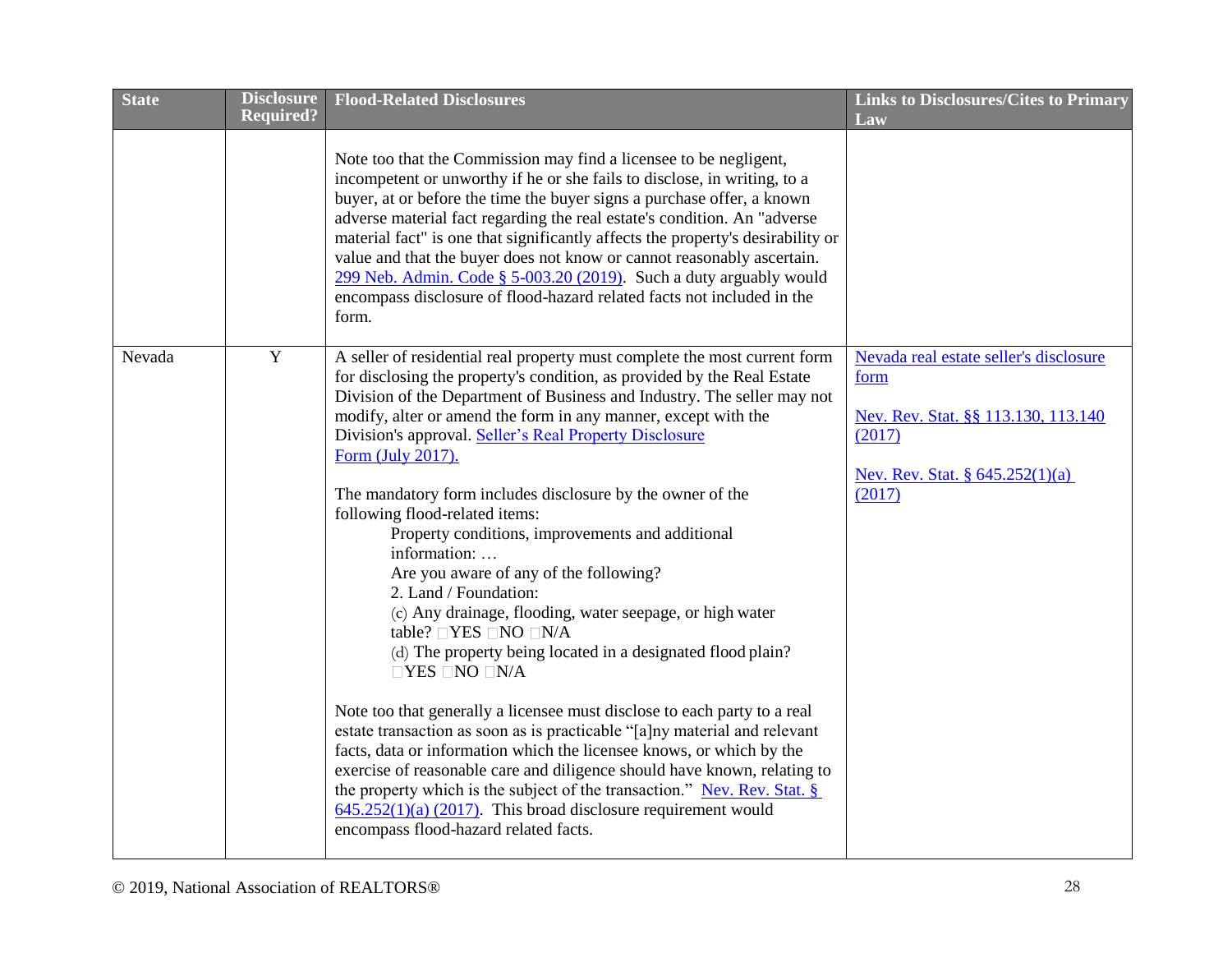| <b>State</b>            | <b>Disclosure</b><br><b>Required?</b> | <b>Flood-Related Disclosures</b>                                                                                                                                                                                                                                                                                                                                                                                                                                                                                                                                                                                                                                                                                                                                                                                                                                                                                                                                                                                                                                                                                                                                                                                                                                                                                  | <b>Links to Disclosures/Cites to Primary</b><br>Law                                                                   |
|-------------------------|---------------------------------------|-------------------------------------------------------------------------------------------------------------------------------------------------------------------------------------------------------------------------------------------------------------------------------------------------------------------------------------------------------------------------------------------------------------------------------------------------------------------------------------------------------------------------------------------------------------------------------------------------------------------------------------------------------------------------------------------------------------------------------------------------------------------------------------------------------------------------------------------------------------------------------------------------------------------------------------------------------------------------------------------------------------------------------------------------------------------------------------------------------------------------------------------------------------------------------------------------------------------------------------------------------------------------------------------------------------------|-----------------------------------------------------------------------------------------------------------------------|
| <b>New</b><br>Hampshire | Y                                     | "Despite the lack of broader legislation on disclosure and the caveat<br>emptor (let the buyer beware) doctrine, New Hampshire does have<br>some relevant regulations around disclosures of property defects.<br>N.H. Rev. Stat. Ann. § 331-A:25-b [2018] provides: 'The duties of [an<br>agent] acting on behalf of a seller include Treating all prospective<br>buyers honestly [and] [d] isclosing to a prospective buyer or tenant<br>any material physical, regulatory, mechanical, or on-site environmental<br>condition affecting the subject property of which the licensee has actual<br>knowledge."<br>The New Hampshire Association of REALTORS <sup>®</sup> voluntary disclosure<br>statement includes:<br>9. GENERAL INFORMATION<br>c. Are you aware of any onsite landfills or any other factors,<br>such as soil, flooding, drainage, etc.?<br>$\Box$ Yes $\Box$ No<br>If YES, Explain:<br>g. Is this property located in a Federally Designated Flood<br>Zone? □ Yes □ No □ Unknown<br>Source: http://www.nolo.com/legal-encyclopedia/selling-new-<br>hampshire-home-what-are-my-disclosure-obligations.html<br>The Associations' flood-related disclosures are arguably material "on-site"<br>environmental condition(s)" affecting the property which must be<br>disclosed pursuant to statute. | New Hampshire real estate seller's<br>disclosure form<br>N.H. Rev. Stat. Ann. § 331-A:25-b<br>(2018)                  |
| New Jersey              | $\mathbf Y$                           | The New Jersey Seller's Property Condition Disclosure Statement must<br>be in the form set forth in New Jersey regulations, and must contain, at<br>a minimum, the information required by the form.<br>The mandatory form includes disclosure by the owner of the following<br>flood-related items:                                                                                                                                                                                                                                                                                                                                                                                                                                                                                                                                                                                                                                                                                                                                                                                                                                                                                                                                                                                                              | New Jersey real estate seller's<br>disclosure form<br>N.J. Admin. Code §§ 11:5-6.4, 13:45A-<br>29.1 (LexisNexis 2019) |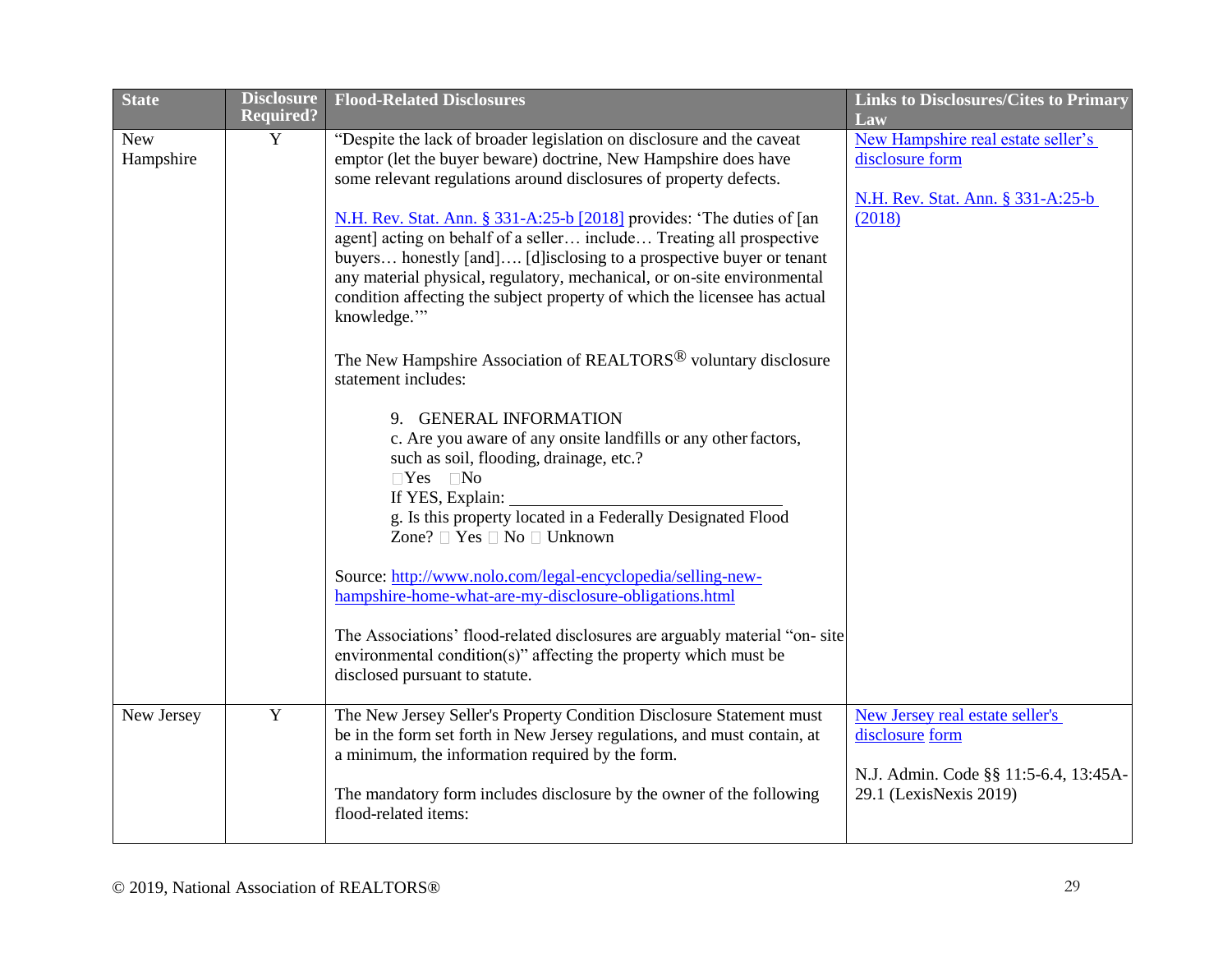| <b>State</b> | <b>Disclosure</b><br><b>Required?</b> | <b>Flood-Related Disclosures</b>                                                                                                                                                                                                                                                                                                                                                                                                                                                                                                                                                                                          | <b>Links to Disclosures/Cites to Primary</b><br>Law                                           |
|--------------|---------------------------------------|---------------------------------------------------------------------------------------------------------------------------------------------------------------------------------------------------------------------------------------------------------------------------------------------------------------------------------------------------------------------------------------------------------------------------------------------------------------------------------------------------------------------------------------------------------------------------------------------------------------------------|-----------------------------------------------------------------------------------------------|
|              |                                       | <b>STRUCTURAL ITEMS</b><br>23. Are you aware if the property or any of the structures on it<br>have ever been damaged by fire, smoke, wind or flood? $\square$ Yes<br>$\Box$ No $\Box$ Unknown<br>LAND (SOILS, DRAINAGE AND BOUNDARIES)<br>69. Is the property located in a flood hazard zone?<br>$\Box$ Yes $\Box$ No<br>70. Are you aware of any drainage or flood problems affecting<br>the property?<br>$\Box$ Yes $\Box$ No $\Box$ Unknown                                                                                                                                                                           |                                                                                               |
|              |                                       | N.J. Admin. Code § 13:45A-29.1 (LexisNexis 2019)<br>Additionally, every licensee must make reasonable efforts to "ascertain<br>all material information concerning the physical condition of every<br>property for which he or she accepts an agency or which he or she is<br>retained to market as a transaction broker." Licensees must "disclose<br>all information material to the physical condition of any property which<br>they know or which a reasonable effort to ascertain such information<br>would have revealed to their client or principal and when appropriate to<br>any other party to a transaction." |                                                                                               |
|              |                                       | Information is "material" if a reasonable person would "attach<br>importance to its existence or non-existence in deciding whether or<br>how to proceed in the transaction, or if the licensee knows or has<br>reason to know that the recipient of the information regards, or is likely<br>to regard it as important in deciding whether or how to proceed,<br>although a reasonable person would not so regard it." N.J. Admin.<br>Code § 11:5-6.4 (LexisNexis 2019). Accordingly, a licensee would be<br>obligated to disclose flood-hazard related facts which are deemed<br>material.                               |                                                                                               |
| New Mexico   | $\mathbf Y$                           | Real Estate Commission rules mandate that licensees disclose any<br>adverse material facts actually known by the associate broker or<br>qualifying broker about the property or the transaction. N.M. Code R. $\S$<br>$16.61.19.8(A)$ (2019).                                                                                                                                                                                                                                                                                                                                                                             | <b>New Mexico real estate seller's</b><br>disclosure form<br>N.M. Code R. § 16.61.19.8 (2019) |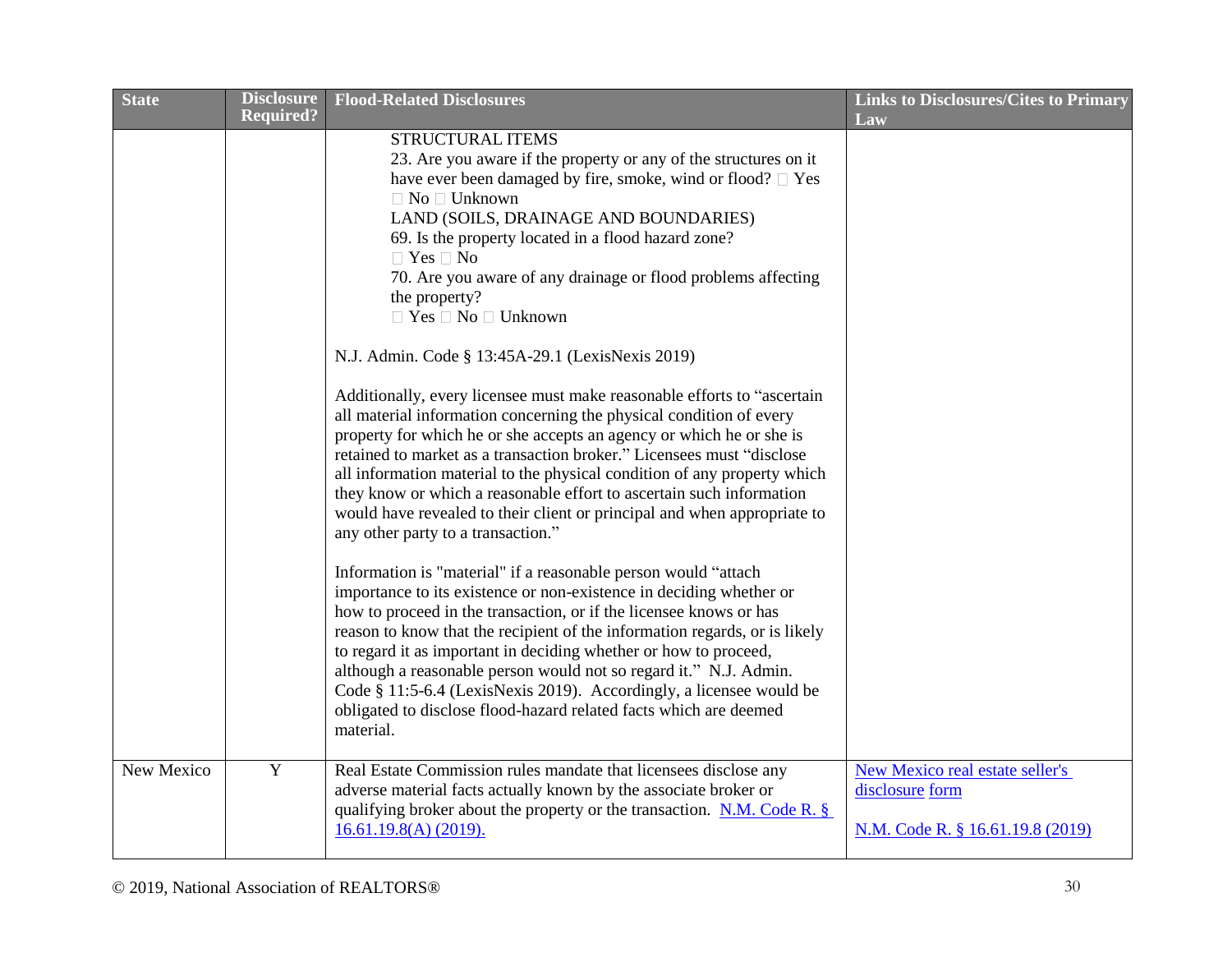| <b>State</b> | <b>Disclosure</b> | <b>Flood-Related Disclosures</b>                                                                                                                                                                                                                                                                                                                                                                                                                                                                                                                                                                                                                                                                                                                                                                                                                                                                                                                                                                                                                                                                                                                                                                                                                                                                                                                                 | <b>Links to Disclosures/Cites to Primary</b>                                                                                               |
|--------------|-------------------|------------------------------------------------------------------------------------------------------------------------------------------------------------------------------------------------------------------------------------------------------------------------------------------------------------------------------------------------------------------------------------------------------------------------------------------------------------------------------------------------------------------------------------------------------------------------------------------------------------------------------------------------------------------------------------------------------------------------------------------------------------------------------------------------------------------------------------------------------------------------------------------------------------------------------------------------------------------------------------------------------------------------------------------------------------------------------------------------------------------------------------------------------------------------------------------------------------------------------------------------------------------------------------------------------------------------------------------------------------------|--------------------------------------------------------------------------------------------------------------------------------------------|
|              | <b>Required?</b>  | See Gouveia v. Citicorp Person-to-Person Fin. Ctr., Inc., 101 N.M. 572,<br>686 P.2d 262 (Ct. App. 1984) (brokers' status as listing agent did not<br>relieve them of duty to disclose structural defects to prospective<br>purchasers; direct contact with purchasers not required for liability).<br>The REALTORS <sup>®</sup> Association of New Mexico voluntary disclosure<br>statement includes:<br>I. ACCESS, PARKING, DRAINAGE & SIGNAGE - Do any of<br>the following conditions currently exist or is Seller aware of them<br>ever existing?<br>8. Flooding or drainage problems: Past $\Box$ YES $\Box$ NO<br>9. Flooding or drainage problems: Present $\Box$ YES $\Box$ NO<br>K. ENVIRONMENTAL CONDITIONS - Do any of the<br>following conditions currently exist or is Seller aware of them<br>ever existing?<br>10. Within governmentally designated flood plain or wetland<br>area $\Box$ YES $\Box$ NO<br>16. Flooding on any portion of the Property $\Box$ YES $\Box$ NO<br>Source: http://www.nolo.com/legal-encyclopedia/selling-new-<br>mexico-home-what-are-my-disclosure-obligations.html<br>Although New Mexico has no specific property disclosure form or<br>required flood-related disclosures, the above Association disclosures<br>would probably be deemed "adverse material facts" which must be<br>disclosed pursuant to statute. | Law<br>Gouveia v. Citicorp Person-to-<br>Person Fin. Ctr., Inc., 101 N.M.<br>572, 686 P.2d 262 (Ct. App. 1984)                             |
| New York     | $\mathbf Y$       | Every seller of residential real property must complete and sign a<br>Property Condition Disclosure Statement, which is set forth at N.Y.<br>Real Prop. Law § 462(2) (2018).<br>The mandatory form includes disclosure by the owner of the<br>following flood related items:                                                                                                                                                                                                                                                                                                                                                                                                                                                                                                                                                                                                                                                                                                                                                                                                                                                                                                                                                                                                                                                                                     | New York real estate seller's<br>disclosure form<br>N.Y. Real Prop. Law § 462(2), 465,<br>467 (2018)<br>Pesce v. Leimsider, 59 Misc. 3d 23 |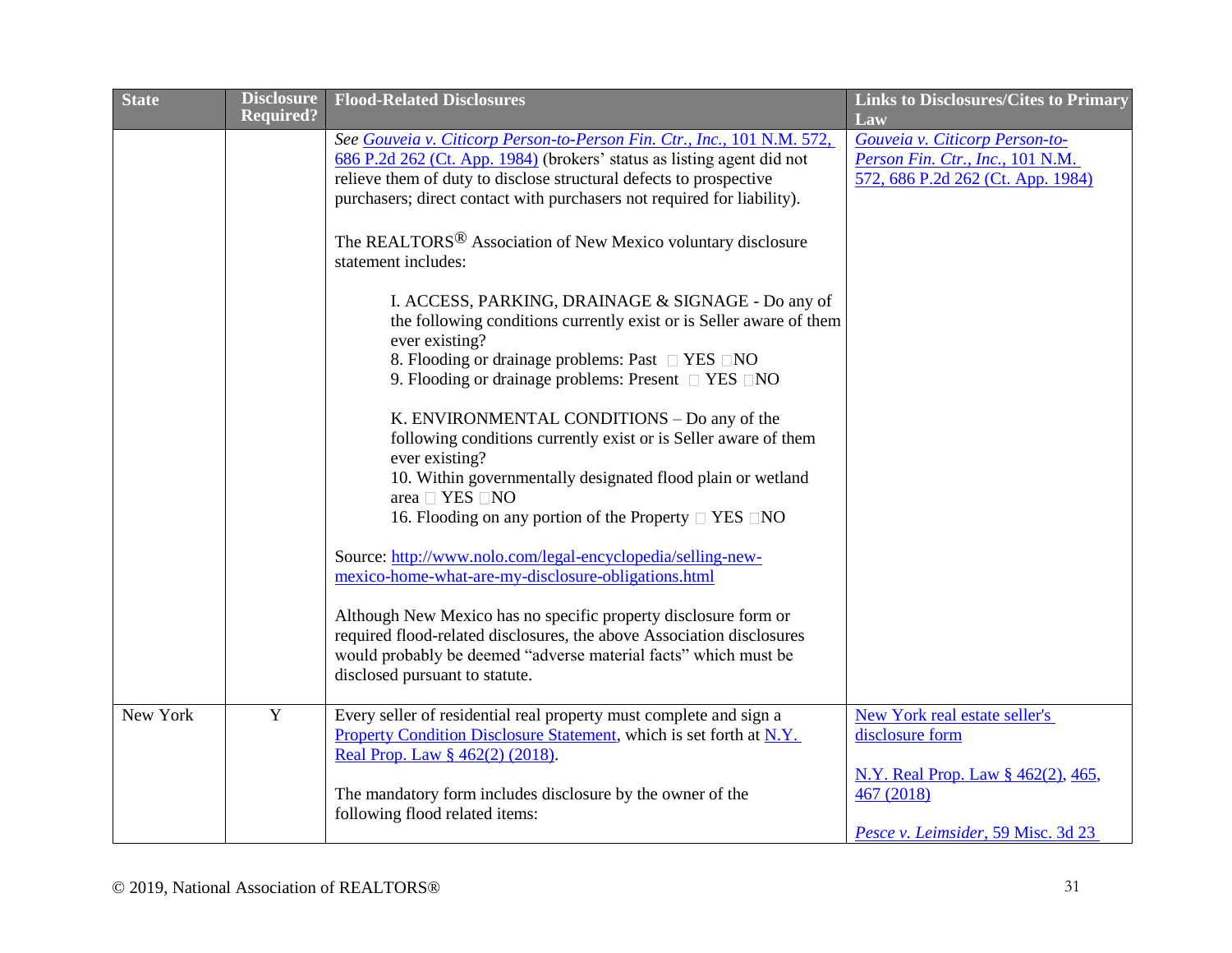| <b>State</b> | <b>Disclosure</b> | <b>Flood-Related Disclosures</b>                                                                                                                     | <b>Links to Disclosures/Cites to Primary</b>                 |
|--------------|-------------------|------------------------------------------------------------------------------------------------------------------------------------------------------|--------------------------------------------------------------|
|              | <b>Required?</b>  |                                                                                                                                                      | Law                                                          |
|              |                   | <b>ENVIRONMENTAL</b>                                                                                                                                 | (N.Y. App. Term 2d Dep't 2018)                               |
|              |                   | 10. Is any or all of the property located in a designated                                                                                            |                                                              |
|              |                   | floodplain? □ Yes □No □Unkn □NA<br>If Yes, explain below                                                                                             | Gabberty v, Pisarz, 10 Misc. 2d 1010<br>(N.Y. Sup. Ct. 2005) |
|              |                   | MECHANICAL SYSTEMS AND SERVICES                                                                                                                      |                                                              |
|              |                   | 30. Are there any flooding, drainage or grading problems                                                                                             |                                                              |
|              |                   | that resulted in standing water on any portion of the                                                                                                |                                                              |
|              |                   | property?                                                                                                                                            |                                                              |
|              |                   | $\Box$ Yes $\Box$ No $\Box$ Unkn $\Box$ NA                                                                                                           |                                                              |
|              |                   | If Yes, state locations and explain below                                                                                                            |                                                              |
|              |                   | The statement also encourages the buyer to check public records,                                                                                     |                                                              |
|              |                   | such as wetland and floodplain maps.                                                                                                                 |                                                              |
|              |                   | A seller who fails to timely complete and deliver the disclosure statement,                                                                          |                                                              |
|              |                   | must pay the buyer a \$500 credit toward the purchase price at the closing.                                                                          |                                                              |
|              |                   | In practice, some attorneys are advising sellers to opt-out of completing                                                                            |                                                              |
|              |                   | the disclosure form by paying the \$500, supposedly as a means of                                                                                    |                                                              |
|              |                   | avoiding the risk of potential liability for misstatements on the form.                                                                              |                                                              |
|              |                   |                                                                                                                                                      |                                                              |
|              |                   | However, paying the \$500 statutory credit does not protect a seller from<br>liability under the case law for active concealment of known defects or |                                                              |
|              |                   | other common law liability exceptions to <i>caveat emptor</i> . The Property                                                                         |                                                              |
|              |                   | Condition Disclosure Act (PCDA) provides that nothing contained in the                                                                               |                                                              |
|              |                   | Act "shall be construed as limiting any existing legal cause of action or                                                                            |                                                              |
|              |                   | remedy at law, in statute or in equity" See Pesce v. Leimsider, 59 Misc.                                                                             |                                                              |
|              |                   | 3d 23 (N.Y. App. Term 2d Dep't 2018) (Seller's motion for summary                                                                                    |                                                              |
|              |                   | judgment denied; "plaintiffs have [stated] a cognizable cause of action                                                                              |                                                              |
|              |                   | against [seller] based upon his alleged concealment of a latent defect, i.e.,                                                                        |                                                              |
|              |                   | the water condition, in the home they purchased." "[N]otwithstanding                                                                                 |                                                              |
|              |                   | plaintiffs' acceptance of a \$500 credit in lieu of defendants' failure to                                                                           |                                                              |
|              |                   | provide plaintiffs with a Property Condition Disclosure Statement,                                                                                   |                                                              |
|              |                   | plaintiffs are not precluded from pursuing a claim for active concealment<br>of a defect.").                                                         |                                                              |
|              |                   |                                                                                                                                                      |                                                              |
|              |                   | If a seller does timely deliver a disclosure statement, he or she may still be                                                                       |                                                              |
|              |                   | liable to the buyer for a "willful failure to perform" the requirements of                                                                           |                                                              |
|              |                   | the disclosure law. Generally, New York courts have interpreted "willful                                                                             |                                                              |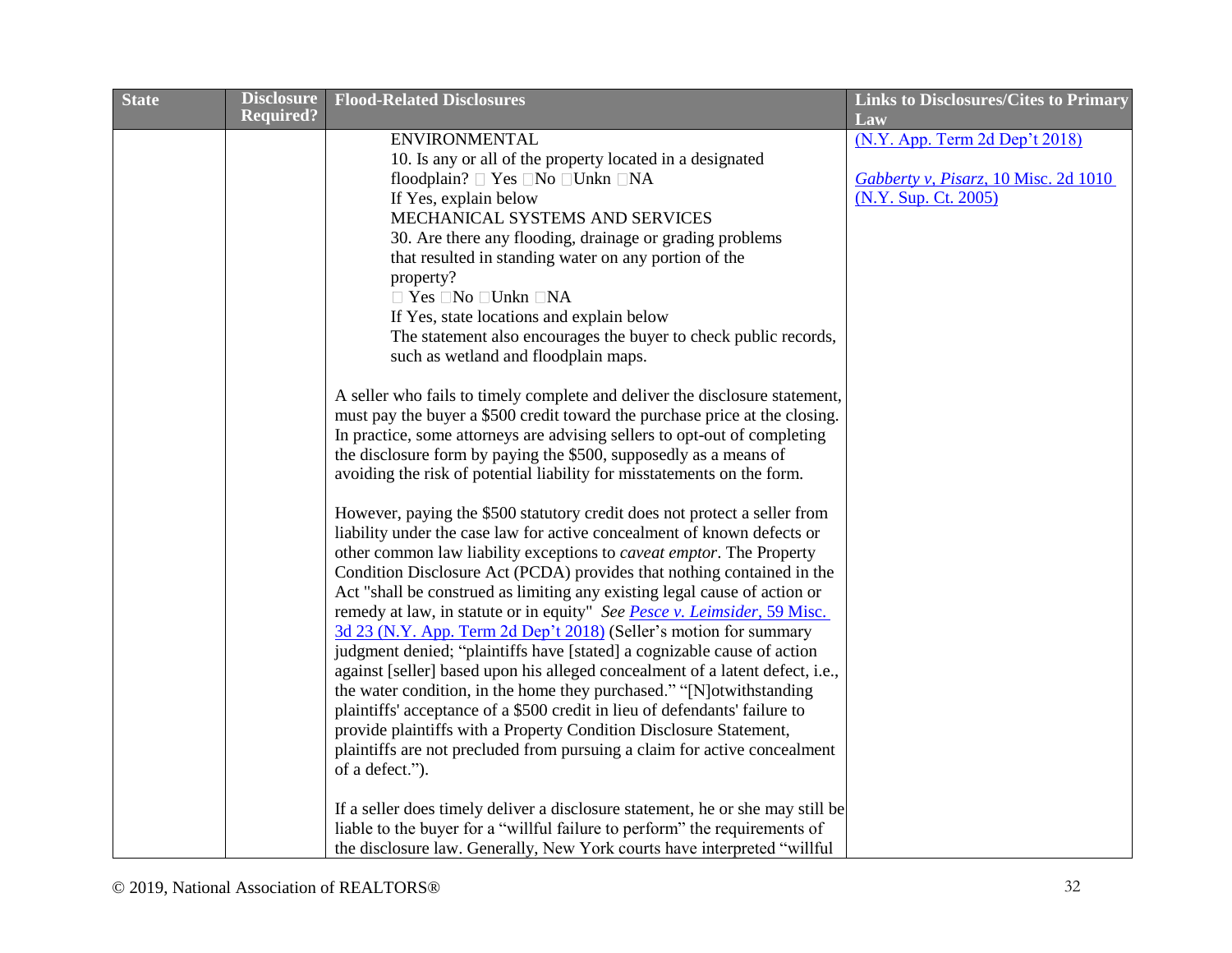| <b>State</b> | <b>Disclosure</b> | <b>Flood-Related Disclosures</b>                                                                                                                            | <b>Links to Disclosures/Cites to Primary</b>              |
|--------------|-------------------|-------------------------------------------------------------------------------------------------------------------------------------------------------------|-----------------------------------------------------------|
|              | <b>Required?</b>  |                                                                                                                                                             | Law                                                       |
|              |                   | failure to perform" under the Property Condition Disclosure Act, so that if<br>a seller makes a misstatement in the disclosure statement, it is likely that |                                                           |
|              |                   | the seller will be liable only if a knowing failure to disclose actually                                                                                    |                                                           |
|              |                   | prevented the buyer from learning about the defect through usual buyer                                                                                      |                                                           |
|              |                   | inspections, or if the defect could not reasonably be discovered by an                                                                                      |                                                           |
|              |                   | inspection. See Gabberty v, Pisarz, 10 Misc. 2d 1010 (N.Y. Sup. Ct.                                                                                         |                                                           |
|              |                   | 2005) ("willful failure to perform" that creates liability under the PCDA<br>"means (1) a deliberate misstatement or misstatements in a fully               |                                                           |
|              |                   | completed and timely delivered statement regarding the defective                                                                                            |                                                           |
|              |                   | condition complained of (2) that would tend to assure a reasonably                                                                                          |                                                           |
|              |                   | prudent buyer that no such condition existed, and (3) which a professional                                                                                  |                                                           |
|              |                   | inspector might not discover upon an inspection of the premises that<br>would meet generally accepted standards in the trade").                             |                                                           |
|              |                   |                                                                                                                                                             |                                                           |
| North        | Y                 | The North Carolina Real Estate Commission requires the standard                                                                                             | North Carolina real estate seller's                       |
| Carolina     |                   | disclosure statement form set forth at N.C. Admin. Code tit. 21, r. 58A                                                                                     | disclosure form                                           |
|              |                   | .0114 (2019), which form must bear the North Carolina Real Estate<br>Commission's seal. That mandatory form includes disclosure by the                      | N.C. Admin. Code tit. 21, r. 58A .0114                    |
|              |                   | owner of the following flood related items:                                                                                                                 | (2019)                                                    |
|              |                   |                                                                                                                                                             |                                                           |
|              |                   | 29. Is the property subject to a flood hazard or is the property                                                                                            |                                                           |
|              |                   | located in a federally-designated flood hazard area?<br>$\Box$ Yes $\Box$ No $\Box$ No Representation                                                       |                                                           |
|              |                   |                                                                                                                                                             |                                                           |
| North        | $\mathbf Y$       | No North Dakota statutes or regulations requiring a real estate seller to                                                                                   | North Dakota real estate seller's                         |
| Dakota       |                   | disclose information about property to a prospective buyer.                                                                                                 | disclosure form                                           |
|              |                   | However, according to North Dakota law, if a buyer, a prospective                                                                                           | N.D. Cent. Code §§ 43-23-08.3, -12.1                      |
|              |                   | buyer, or a seller is not represented by a real estate brokerage firm in a                                                                                  | (2017)                                                    |
|              |                   | real property transaction, that buyer or seller is a customer. The                                                                                          |                                                           |
|              |                   | brokerage firm and its licensees owe the customer certain legal duties,<br>including, among others, the duty to disclose to the customer any                | Holcomb v. Zinke, 365 N.W.2d 507,<br>$511-12$ (N.D. 1985) |
|              |                   | "adverse material facts actually known by the licensee which pertain to                                                                                     |                                                           |
|              |                   | the title of the real property, the physical condition of the real property,                                                                                |                                                           |
|              |                   | and defects in the real property." N.D. Cent. Code §§ 43-23-08.3, -12.1                                                                                     |                                                           |
|              |                   | (2017)                                                                                                                                                      |                                                           |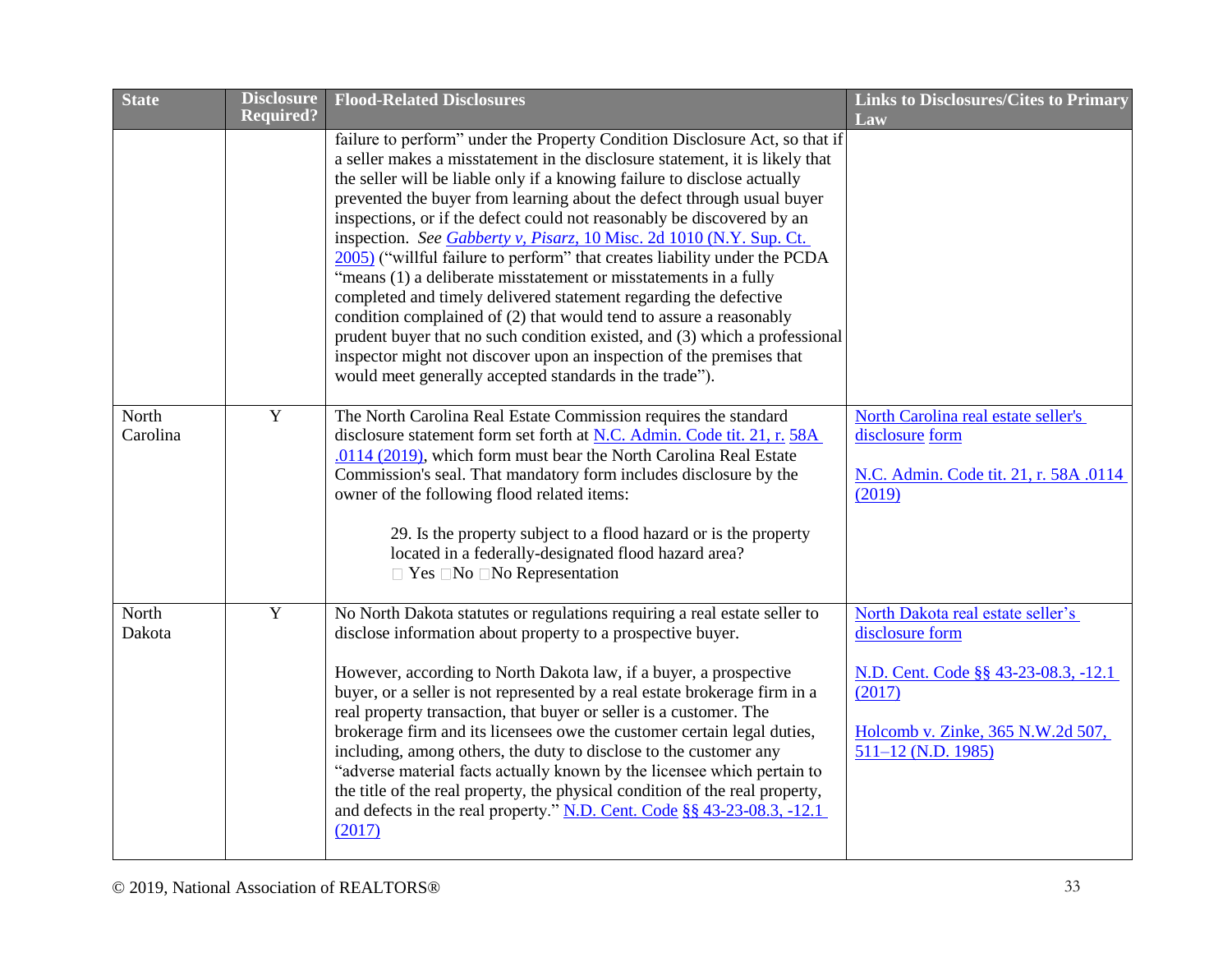| <b>State</b> | <b>Disclosure</b><br><b>Required?</b> | <b>Flood-Related Disclosures</b>                                                                         | <b>Links to Disclosures/Cites to Primary</b> |
|--------------|---------------------------------------|----------------------------------------------------------------------------------------------------------|----------------------------------------------|
|              |                                       | Additionally, the North Dakota Supreme Court has created an exception                                    | Law                                          |
|              |                                       | to the rule of caveat emptor in residential real estate sales:                                           |                                              |
|              |                                       | "We conclude therefore that in cases of passive concealment by the                                       |                                              |
|              |                                       | seller of defective real property, there is an exception to the rule of                                  |                                              |
|              |                                       | caveat emptor, applicable to this case, which imposes a duty on the                                      |                                              |
|              |                                       | seller to disclose material facts which are known or should be                                           |                                              |
|              |                                       | known to the seller and which would not be discoverable by the                                           |                                              |
|              |                                       | buyer's exercise of ordinary care and diligence."                                                        |                                              |
|              |                                       | Holcomb v. Zinke, 365 N.W.2d 507, 511-12 (N.D. 1985).                                                    |                                              |
|              |                                       | The Fargo-Moorhead Area Association of REALTORS <sup>®</sup> voluntary<br>disclosure statement includes: |                                              |
|              |                                       |                                                                                                          |                                              |
|              |                                       | FLOOD DISCLOSURE: This region experiences high water                                                     |                                              |
|              |                                       | elevation flood events including overland and river flooding.                                            |                                              |
|              |                                       | This is intended to provide information to prospective buyers                                            |                                              |
|              |                                       | concerning the effects of these events on the property.                                                  |                                              |
|              |                                       | If the property has flooded more than once, please include the                                           |                                              |
|              |                                       | dates of each event and explain.                                                                         |                                              |
|              |                                       | Is the property in a designated 100 year floodplain?                                                     |                                              |
|              |                                       | $\Box$ Yes $\Box$ No $\Box$ u=Unknown                                                                    |                                              |
|              |                                       | Do you carry flood insurance?<br>$\Box$ Yes $\Box$ No                                                    |                                              |
|              |                                       | Have you ever experienced unwanted water on the                                                          |                                              |
|              |                                       | property?                                                                                                |                                              |
|              |                                       | $\Box$ Yes explain $\Box$ No                                                                             |                                              |
|              |                                       | Has access to the property ever been impeded due to                                                      |                                              |
|              |                                       | unwanted water?                                                                                          |                                              |
|              |                                       | $\Box$ Yes explain $\Box$ No                                                                             |                                              |
|              |                                       | Have you ever collected a flood insurance claim on the                                                   |                                              |
|              |                                       | property?                                                                                                |                                              |
|              |                                       | $\Box$ Yes <i>explain</i> $\Box$ No If Yes, were all insured repairs made?                               |                                              |
|              |                                       | Have you ever made ANY non-insured repairs to the                                                        |                                              |
|              |                                       | property as a result of unwanted water?                                                                  |                                              |
|              |                                       | $\Box$ Yes explain $\Box$ No                                                                             |                                              |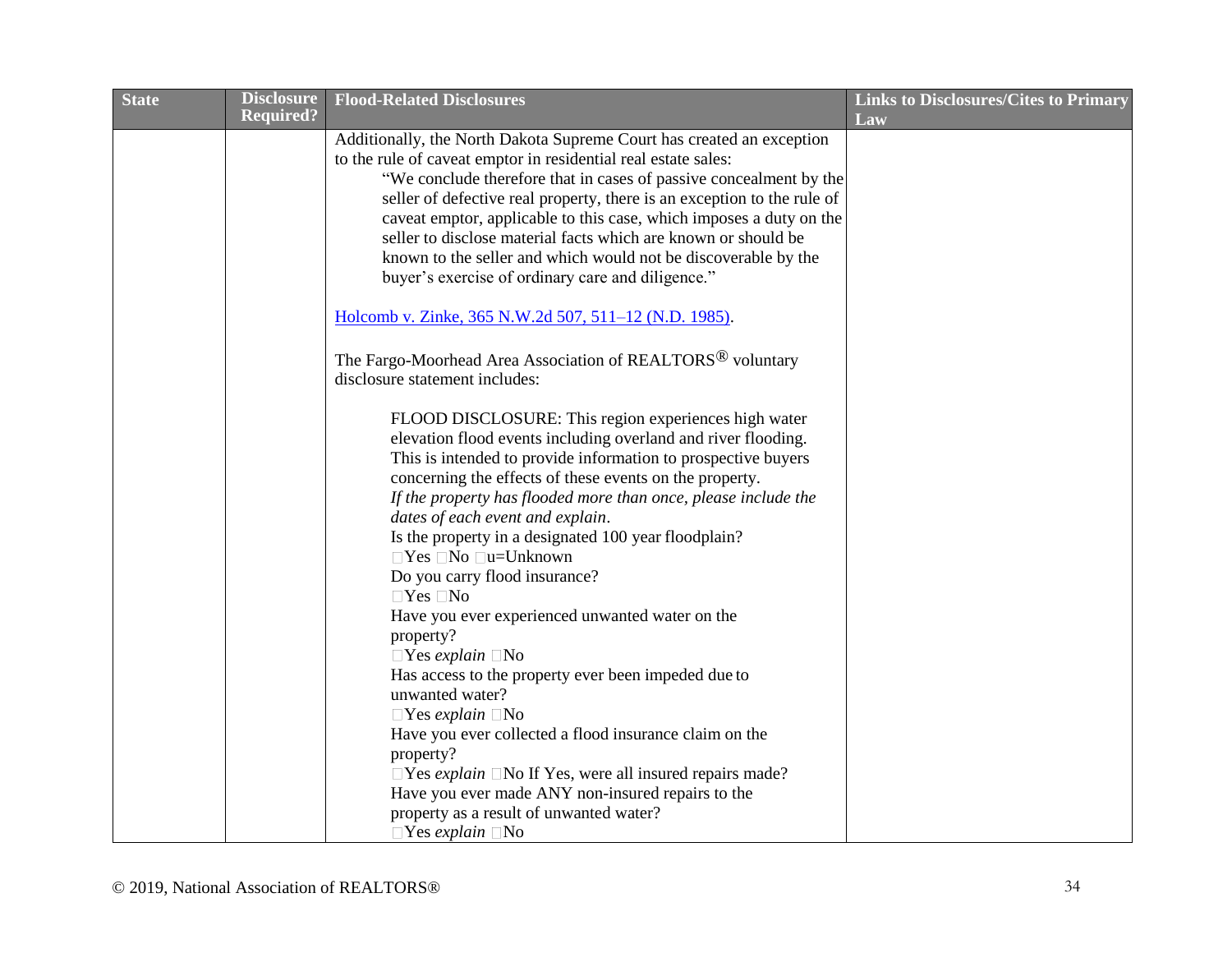| <b>State</b> | <b>Disclosure</b> | <b>Flood-Related Disclosures</b>                                              | <b>Links to Disclosures/Cites to Primary</b> |
|--------------|-------------------|-------------------------------------------------------------------------------|----------------------------------------------|
|              | <b>Required?</b>  |                                                                               | Law                                          |
|              |                   | □ Main Floor □ Upper Level                                                    |                                              |
|              |                   | Have buildings ever been touched or affected by unwanted<br>water?            |                                              |
|              |                   | If Yes, check all that apply: $\square$ Basement $\square$ Lower Level        |                                              |
|              |                   | $\Box$ Second Floor $\Box$ Garage $\Box$ Outbuildings                         |                                              |
|              |                   |                                                                               |                                              |
|              |                   | Source(s) of unwanted water (check all that apply): $\Box$ River              |                                              |
|              |                   | $\Box$ Overland $\Box$ Sewer back-up $\Box$ Sump pump                         |                                              |
|              |                   | failure/Overflow                                                              |                                              |
|              |                   | $\Box$ Seepage (through walls, floor, window wells) $\Box$ Other              |                                              |
|              |                   | Approx. depth:                                                                |                                              |
|              |                   | Have sandbags, ring dikes or other protective devices been                    |                                              |
|              |                   | used to protect window wells or buildings from unwanted                       |                                              |
|              |                   | water? $\Box$ No $\Box$ Yes explain Location:                                 |                                              |
|              |                   |                                                                               |                                              |
|              |                   | Has the property been located within 2 city blocks (approx.                   |                                              |
|              |                   | 1,000 fee t) of a $\Box$ city $\Box$ community $\Box$ neighbor's dike erected |                                              |
|              |                   | to prevent unwanted water?                                                    |                                              |
|              |                   | $\Box$ No $\Box$ Yes explain Location:<br>Have                                |                                              |
|              |                   | any permanent dikes been installed to protect the property from               |                                              |
|              |                   | unwanted water?                                                               |                                              |
|              |                   | $\Box$ No $\Box$ Yes explain Location:<br>Has                                 |                                              |
|              |                   | unwanted water ever touched any of the sandbags, dikes, or                    |                                              |
|              |                   | other preventative devices? $\Box$ No $\Box$ Yes explain                      |                                              |
|              |                   | Have any other preventative measures been taken to prevent                    |                                              |
|              |                   | unwanted water? (e.g. plug drain, install sump pump back-up)                  |                                              |
|              |                   | $\Box$ No $\Box$ Yes explain                                                  |                                              |
|              |                   | Have you made permanent changes to the property to provide                    |                                              |
|              |                   | additional flood protection? □No □Yes explain                                 |                                              |
|              |                   |                                                                               |                                              |
|              |                   | If "explain" follows your answer, please explain in detail on                 |                                              |
|              |                   | PAGE 6.                                                                       |                                              |
|              |                   | The Fargo-Moorhead Area Association's form's requirements regarding           |                                              |
|              |                   | flood-related disclosures go beyond what is required by state law, and,       |                                              |
|              |                   | given the history of catastrophic flooding in the Association's area,         |                                              |
|              |                   | probably go far beyond what would be considered adequate for voluntary        |                                              |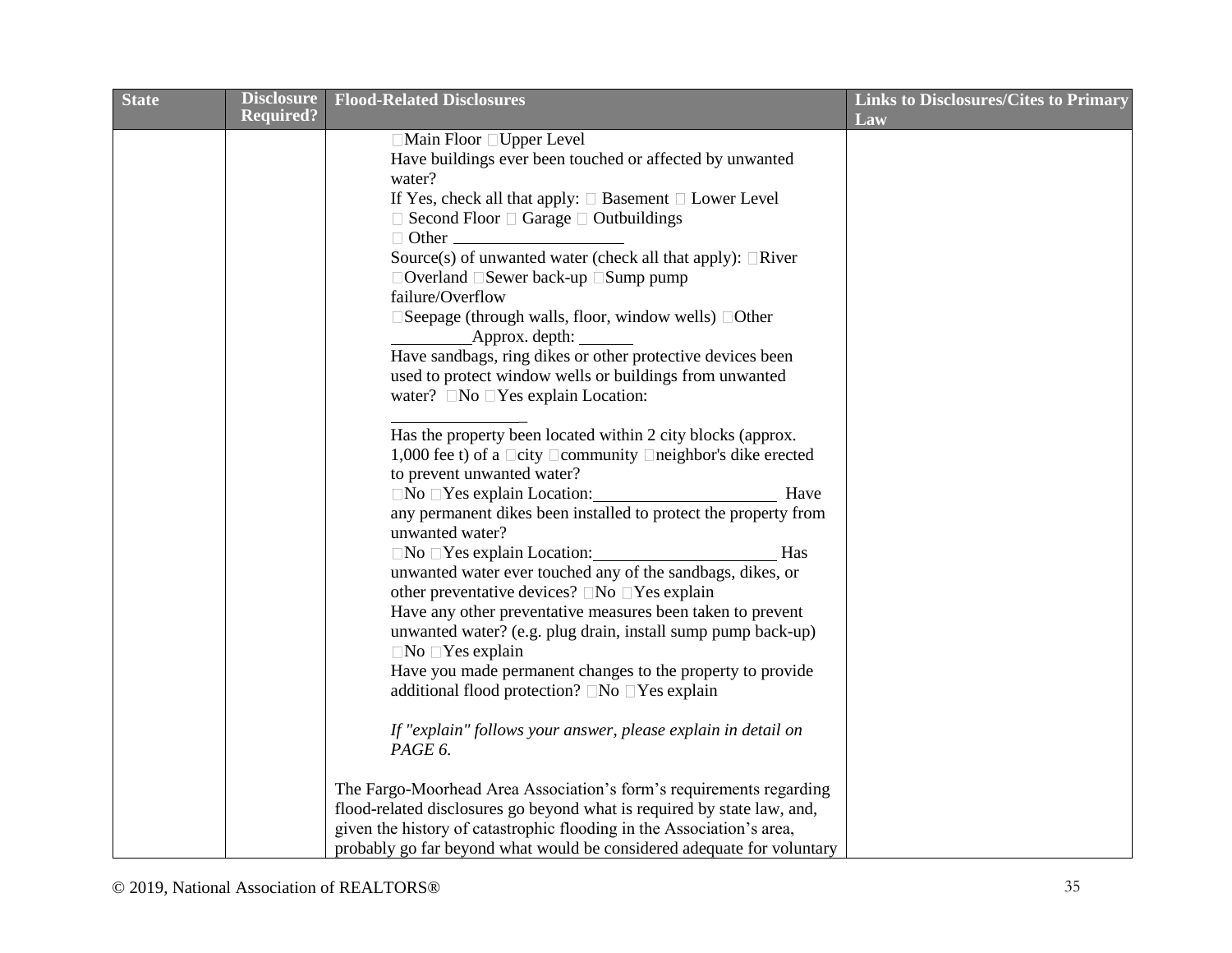| <b>State</b> | <b>Disclosure</b> | <b>Flood-Related Disclosures</b>                                            | <b>Links to Disclosures/Cites to Primary</b> |
|--------------|-------------------|-----------------------------------------------------------------------------|----------------------------------------------|
|              | <b>Required?</b>  |                                                                             | Law                                          |
|              |                   | disclosure statements in other areas of the state.                          |                                              |
| Ohio         | $\overline{Y}$    | A seller must complete all applicable items in the state-mandated           | Ohio real estate seller's disclosure         |
|              |                   | property disclosure statement, which is contained in Ohio Admin.            | form                                         |
|              |                   | Code § 1301:5-6-10 (2019). That Residential Property Disclosure             |                                              |
|              |                   | Form requires the following flood-related disclosures:                      | Ohio Admin. Code § 1301:5-6-10               |
|              |                   |                                                                             | (2019)                                       |
|              |                   | D) WATER INTRUSION: Do you know of any water or                             |                                              |
|              |                   | moisture related damage to floors, walls or ceilings as a result of         | Ohio Rev. Code § 4735.67 (2018)              |
|              |                   | flooding; $\ldots$ Yes No                                                   |                                              |
|              |                   | If "Yes", please describe and indicate any repairs completed:               |                                              |
|              |                   |                                                                             |                                              |
|              |                   |                                                                             |                                              |
|              |                   | I) FLOOD PLAIN/LAKE ERIE COASTAL EROSION                                    |                                              |
|              |                   | AREA: Is the property located in a designated flood plain? Yes              |                                              |
|              |                   | No Unknown                                                                  |                                              |
|              |                   | Is the property or any portion of the property included in a Lake           |                                              |
|              |                   | Erie Coastal Erosion Area? Yes _______ No___Unknown ___                     |                                              |
|              |                   | K) DRAINAGE/EROSION: Do you know of any previous or                         |                                              |
|              |                   | current flooding, drainage, settling or grading or erosion                  |                                              |
|              |                   | problems affecting the property? Yes_No__                                   |                                              |
|              |                   | If "Yes", please describe and indicate any repairs,                         |                                              |
|              |                   | modifications or alterations to the property or other attempts              |                                              |
|              |                   | to control any problems (but not longer than the past 5 years):             |                                              |
|              |                   | Although a licensee must disclose all known material facts regarding a      |                                              |
|              |                   | property's physical condition, including material defects, that the         |                                              |
|              |                   | purchaser would not discover by a reasonably diligent inspection, the       |                                              |
|              |                   | licensee is not required to verify the accuracy or completeness of seller's |                                              |
|              |                   | disclosure statement unless he reasonably questions the statement's         |                                              |
|              |                   | accuracy or completeness.                                                   |                                              |
|              |                   |                                                                             |                                              |
|              |                   | Ohio Rev. Code § 4735.67 (2018)                                             |                                              |
| Oklahoma     | Y                 | The Oklahoma Real Estate Commission was directed by the                     | Oklahoma real estate seller's disclosure     |
|              |                   | Legislature to develop by rule-making the form of Residential               | form                                         |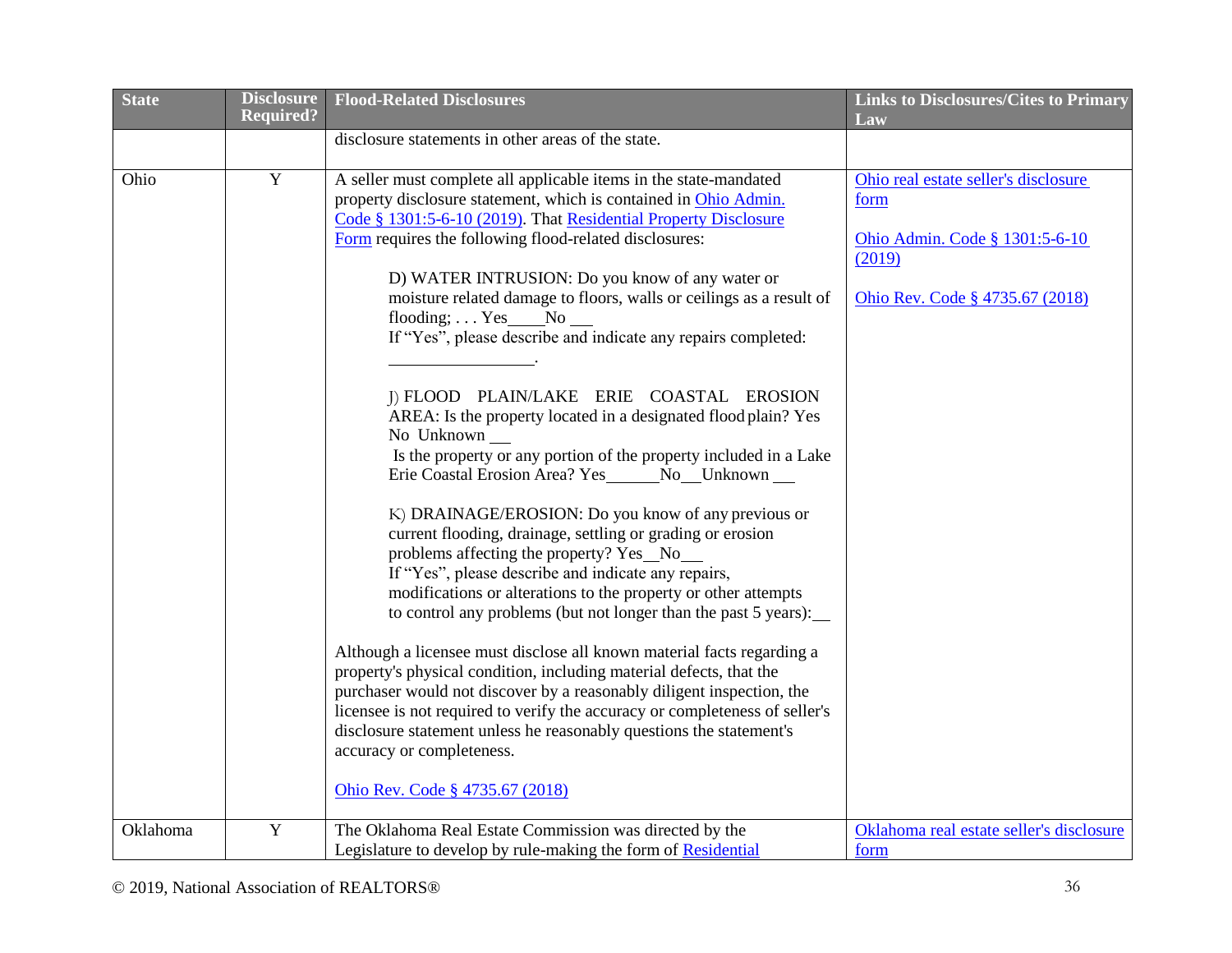| <b>State</b> | <b>Disclosure</b><br><b>Required?</b> | <b>Flood-Related Disclosures</b>                                                                                                                                                                                                                                                                                                                                                                                                                                                                                                                                                                                                                                                                                                                                                                                                                                                                                                                                                                                      | <b>Links to Disclosures/Cites to Primary</b><br>Law                                                                                           |
|--------------|---------------------------------------|-----------------------------------------------------------------------------------------------------------------------------------------------------------------------------------------------------------------------------------------------------------------------------------------------------------------------------------------------------------------------------------------------------------------------------------------------------------------------------------------------------------------------------------------------------------------------------------------------------------------------------------------------------------------------------------------------------------------------------------------------------------------------------------------------------------------------------------------------------------------------------------------------------------------------------------------------------------------------------------------------------------------------|-----------------------------------------------------------------------------------------------------------------------------------------------|
|              |                                       | Property Condition Disclosure Statement required by law. That<br>mandated form requires the following flood-related disclosures:<br>3. What is the flood zone status of the property?<br>4. What is the floodway status of the property?<br>5. Are you aware of any flood insurance requirements<br>concerning the property? Yes No<br>6. Are you aware of any flood insurance on the<br>property? Yes No<br>7. Has the property been damaged or affected by flood, storm<br>run-off, sewer backup, drainage or grading problems? Yes<br>No<br>Additionally, under Oklahoma law a real estate licensee has the duty to<br>disclose to the buyer any defects in the property actually known to the<br>licensee which are not included in any disclosure statement or any<br>amendments. When the licensee actually knows of such an undisclosed<br>defect he or she must complete a Licensee's Disclosure to the<br>Residential Property Condition Disclosure Statement form. Okla. Stat.<br>tit. 60, § 836(C) (2018). | Okla. Stat. tit. 60, §§ 833, 836 (2018)                                                                                                       |
| Oregon       | $\mathbf Y$                           | A seller must deliver to each buyer who makes a written purchase<br>offer for real property in Oregon a seller's property disclosure<br>statement substantially in the form set forth in Or. Rev. Stat.<br>§ 105.464(2). The statutory form requires the following flood-related<br>disclosures:<br>9. GENERAL<br>C. Is there any material damage to the property or any of the<br>structure(s) from fire, wind, floods, beach movements,<br>earthquake, expansive soils or landslides?<br>[ ]Yes [ ]No [ ]Unknown<br>D. Is the property in a designated floodplain? [<br>[Yes []No []Unknown                                                                                                                                                                                                                                                                                                                                                                                                                         | Oregon real estate seller's<br>disclosure form<br><u>Or. Rev. Stat. § 105.464(2) (2017)</u><br>Or. Rev. Stat. §§ 696.805, ,810,<br>.815(2017) |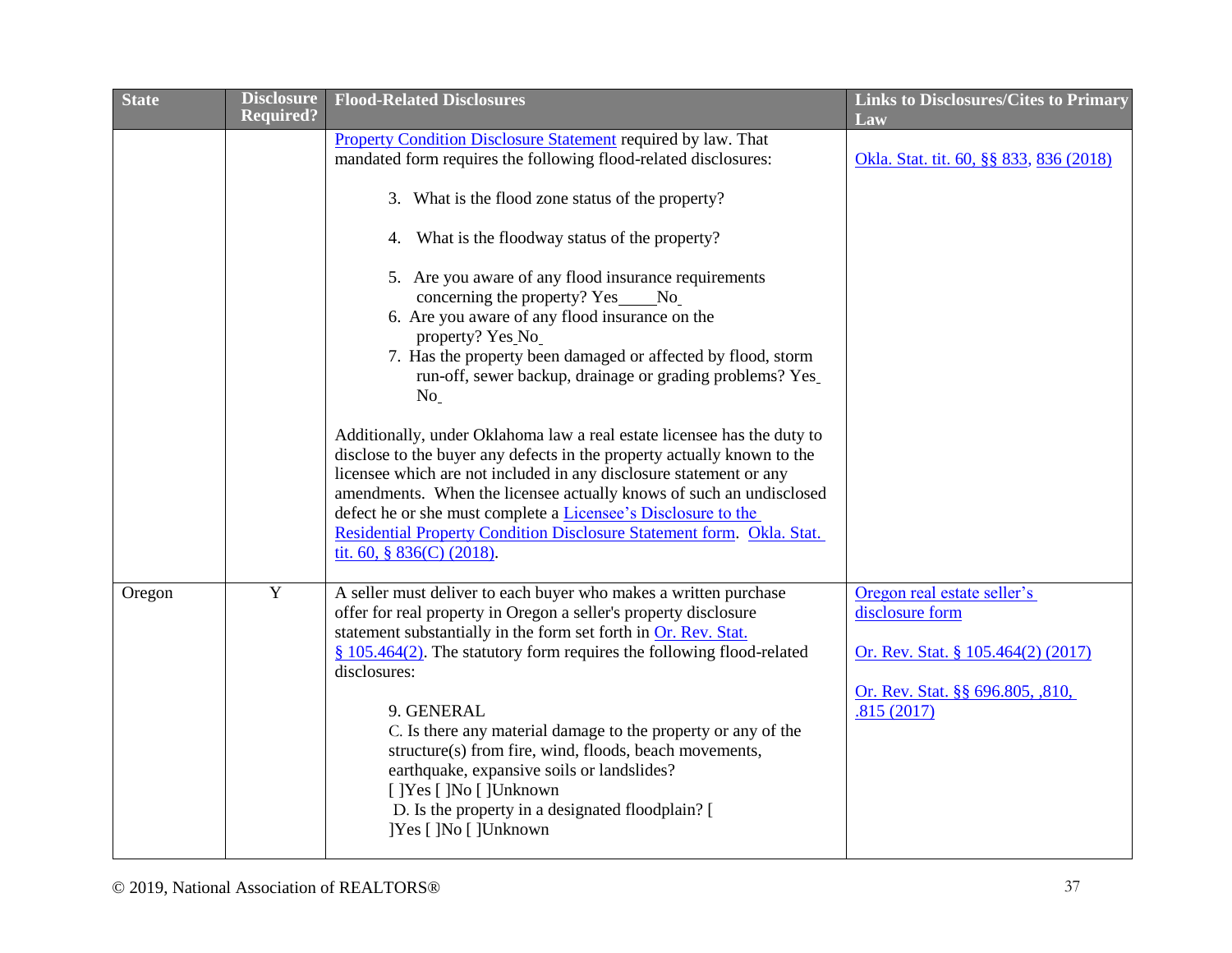| <b>State</b> | <b>Disclosure</b> | <b>Flood-Related Disclosures</b>                                                                                                                                                                                                                                                                                                                                                                                                                                                                                                                                                                                                                                                                                                                                                                                                                                                                                                                                                                                                                                                                                                                                                                              | <b>Links to Disclosures/Cites to Primary</b>                                                                                            |
|--------------|-------------------|---------------------------------------------------------------------------------------------------------------------------------------------------------------------------------------------------------------------------------------------------------------------------------------------------------------------------------------------------------------------------------------------------------------------------------------------------------------------------------------------------------------------------------------------------------------------------------------------------------------------------------------------------------------------------------------------------------------------------------------------------------------------------------------------------------------------------------------------------------------------------------------------------------------------------------------------------------------------------------------------------------------------------------------------------------------------------------------------------------------------------------------------------------------------------------------------------------------|-----------------------------------------------------------------------------------------------------------------------------------------|
|              | <b>Required?</b>  | Note too that a licensee is under a general duty to disclose material facts<br>known by the licensee and not readily ascertainable by a party. Or. Rev.<br>Stat. §§ 696.805, ,810, .815 (2017). That duty could encompass flood-<br>hazard related facts not covered in the seller's disclosure statement.                                                                                                                                                                                                                                                                                                                                                                                                                                                                                                                                                                                                                                                                                                                                                                                                                                                                                                    | Law                                                                                                                                     |
| Pennsylvania | $\mathbf Y$       | A seller must disclose to a buyer any known material defects in the<br>property by completing a property disclosure statement that, at a<br>minimum, satisfies the requirements of Pa. Cons. Stat. § 7304.<br>A Seller's Property Disclosure Statement containing the minimum<br>disclosure requirements is available on the Real Estate Commission's<br>website and set forth in 49 Pa. Code § 35.335a.<br>The mandated Real Estate Commission/regulatory form contains the<br>following flood-related disclosures:<br>(13) Land (soils, drainage boundaries)<br>(iv) To your knowledge, is this property or part of it located in a<br>flood zone or wetlands area? yes no<br>(v)Do you know of any past or present drainage or flooding<br>problems affecting the property? yes no<br>Additionally, licensees must disclose to a buyer in writing all known<br>material defects that are not otherwise disclosed, but licensees are not<br>required to conduct an independent investigation to confirm seller's<br>disclosures on the property disclosure statement. 49 Pa. Code § 35.284a<br>(2019). This duty could encompass flood-hazard related defects not<br>disclosed on the Disclosure Statement. | Pennsylvania real estate seller's<br>disclosure form<br>Pa. Cons. Stat. § 7304 (2018)<br>49 Pa. Code §§ 35.284a, 335a<br>(2019)         |
| Puerto Rico  | $\mathbf Y$       | Under Puerto Rico law a vendor of real or personal property is bound to<br>warrant the property sold against hidden defects which the property may<br>have "should they render it unfit for the use to which it was destined, or if<br>they should diminish said use in such manner that had the vendee had<br>knowledge thereof he would not have acquired it or would have given a<br>lower price for it." A vendor is not liable for "the patent defects or those<br>which may be visible, neither for those which are not visible if the vendee<br>should be an expert and who by reason of his trade or profession should                                                                                                                                                                                                                                                                                                                                                                                                                                                                                                                                                                                | P.R. Laws Ann. tit. 31, §§ 3801, 3841,<br>3842, 3843, 3844 (LexisNexis 2019)<br>P.R. Laws Ann. tit. 20, § 3054(17)<br>(LexisNexis 2019) |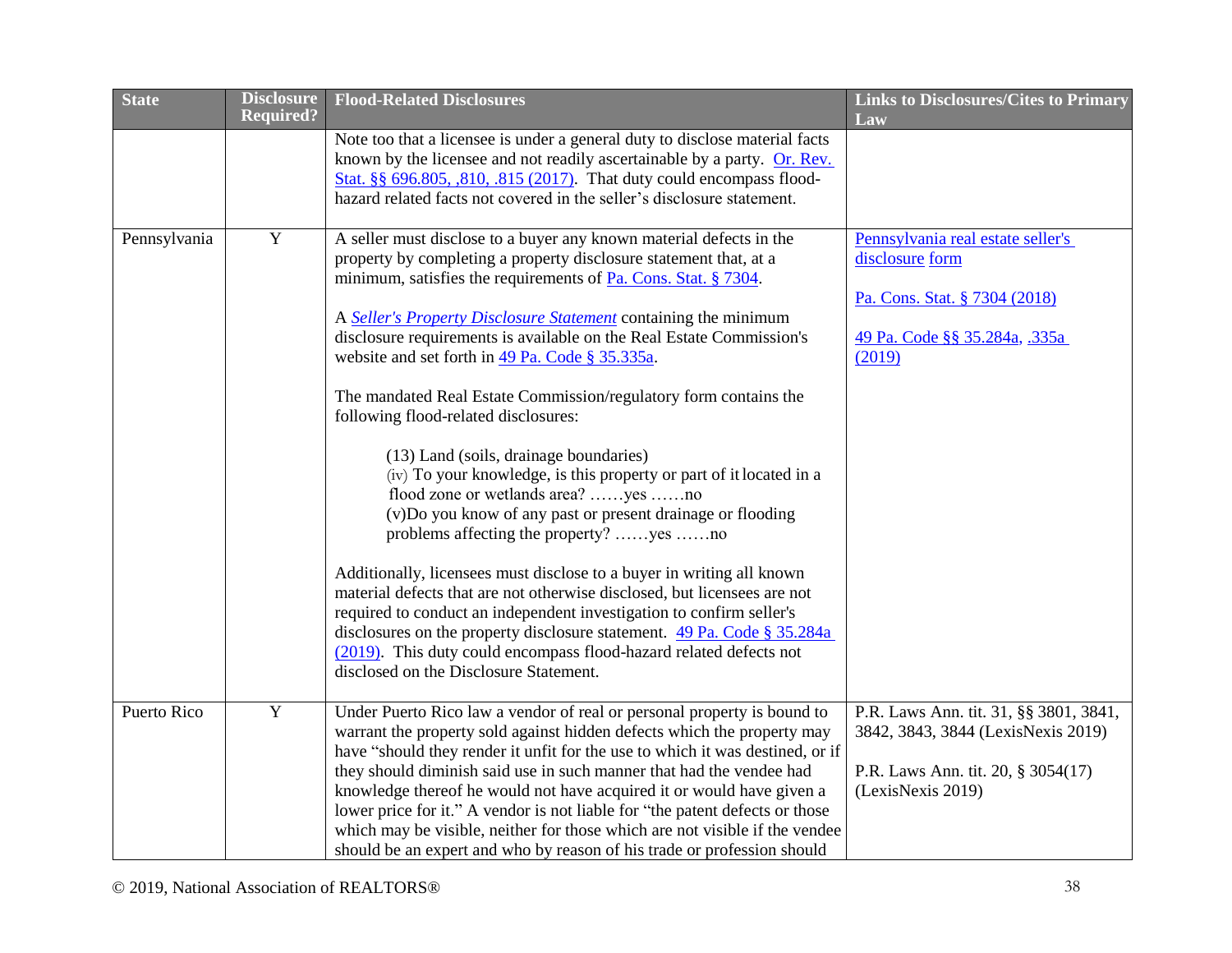| <b>State</b>    | <b>Disclosure</b> | <b>Flood-Related Disclosures</b>                                                                                                                                                                                                                                                                                                                                                                                                                                                                                                                                                                                                                                                                                                                                                                                                                                                                                                                                                                                                                                                                                                                                                                                                                                                                                                                                                       | <b>Links to Disclosures/Cites to Primary</b>                                                                                                               |
|-----------------|-------------------|----------------------------------------------------------------------------------------------------------------------------------------------------------------------------------------------------------------------------------------------------------------------------------------------------------------------------------------------------------------------------------------------------------------------------------------------------------------------------------------------------------------------------------------------------------------------------------------------------------------------------------------------------------------------------------------------------------------------------------------------------------------------------------------------------------------------------------------------------------------------------------------------------------------------------------------------------------------------------------------------------------------------------------------------------------------------------------------------------------------------------------------------------------------------------------------------------------------------------------------------------------------------------------------------------------------------------------------------------------------------------------------|------------------------------------------------------------------------------------------------------------------------------------------------------------|
|                 | <b>Required?</b>  | easily perceive them."<br>"The vendor is liable to the vendee for the warranty against faults or<br>hidden defects in the things sold, even when they should be unknown to<br>him," but not "if the contrary should have been stipulated and the vendor<br>should not have been aware of said faults or hidden defects."<br>In an action based on this warrant, "the vendee may choose between<br>withdrawing from the contract, the expenses which he may have incurred<br>being returned to him, or demanding a proportional reduction of the<br>price." If the vendor knew of the faults or hidden defects and did not give<br>notice thereof to the vendee, the vendee may also be indemnified for the<br>losses and damages should he choose rescission. P.R. Laws Ann. tit. 31,<br>§§ 3801, 3841, 3842, 3843, 3844 (LexisNexis 2019).<br>Additionally, a licensee may not "deliberately conceal essential<br>information on the condition of a property, with the purpose of inducing<br>one of the parties to conclude the transaction in certain terms that if he<br>had been aware of them, would not have completed the transaction or<br>[would have] paid a lower price." P.R. Laws Ann. tit. 20, § 3054(17)<br>(LexisNexis 2019).<br>Accordingly, both the seller and licensee would arguably be under a duty<br>to disclose flood-hazard related information or defects. | Law                                                                                                                                                        |
| Rhode<br>Island | $\mathbf Y$       | A real estate seller must deliver a written disclosure to the buyer and<br>each agent. The written disclosure must comply with the requirements<br>set forth in $\S$ 5-20.8-2(b) and must state all known deficient conditions.<br>The seller may use the form approved by the Commission or a form<br>substantially conforming to the requirements of § 5-20.8-2.<br>Pursuant to the statute, the disclosure form must include information<br>regarding "Flood Plain - (Flood Insurance)." The Rhode Island<br>Association of RELATORS <sup>®</sup> has a Real Estate Sales Disclosure Form<br>that conforms to the statutory requirement, requiring the following<br>disclosures:                                                                                                                                                                                                                                                                                                                                                                                                                                                                                                                                                                                                                                                                                                    | Rhode Island real estate seller's<br>disclosure form<br>R.I. Gen. Laws § 5-20.8-2 (2018)<br>Stebbins v. Wells, No. 2001-629-Appeal<br>(R.I. Mar. 27, 2003) |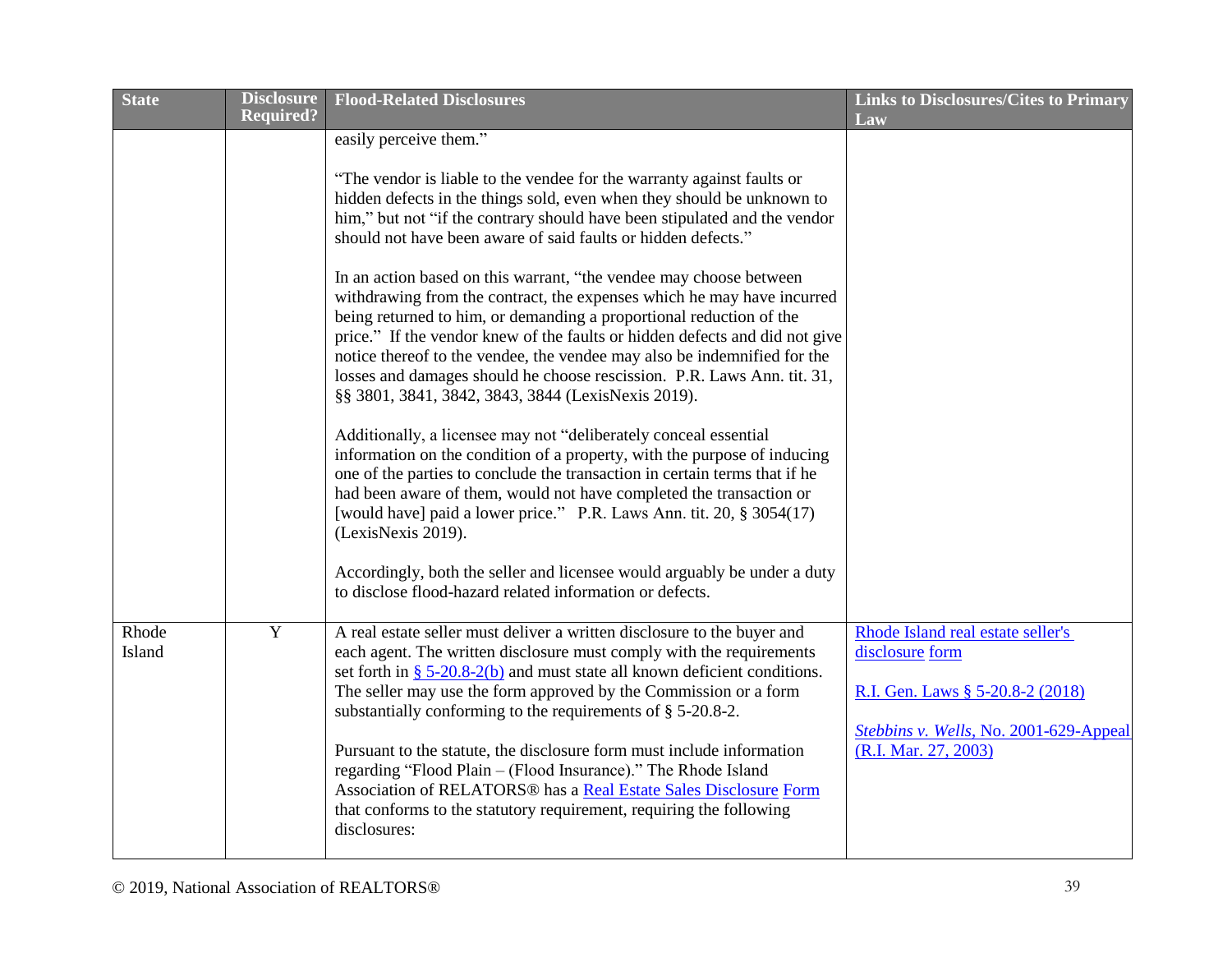| <b>State</b> | <b>Disclosure</b> | <b>Flood-Related Disclosures</b>                                                                                                           | <b>Links to Disclosures/Cites to Primary</b> |
|--------------|-------------------|--------------------------------------------------------------------------------------------------------------------------------------------|----------------------------------------------|
|              | <b>Required?</b>  |                                                                                                                                            | Law                                          |
|              |                   | 19. Flood Plain Is the property located in a flood plain? Yes                                                                              |                                              |
|              |                   | No<br>Is there flood insurance on the property? Yes                                                                                        |                                              |
|              |                   |                                                                                                                                            |                                              |
|              |                   | No If yes, \$ per year.                                                                                                                    |                                              |
|              |                   | The Association form also includes the following disclosure                                                                                |                                              |
|              |                   | requirements that go beyond the statutory requirement:                                                                                     |                                              |
|              |                   | Previous Flooding:                                                                                                                         |                                              |
|              |                   | 83 $\Box Y \Box N \Box UK \Box NA$ Into the Improvements                                                                                   |                                              |
|              |                   | $84 \Box Y \Box N \Box UK \Box NA$ Onto the Property                                                                                       |                                              |
|              |                   | Additionally, the "passive concealment by the seller" exception to<br>caveat emptor "places upon the seller or agent a duty to disclose in |                                              |
|              |                   | situations where he or she has special knowledge not apparent to the                                                                       |                                              |
|              |                   | buyer and is aware that the buyer is acting under a misapprehension                                                                        |                                              |
|              |                   | as to facts which would be important to the buyer and would probably                                                                       |                                              |
|              |                   | affect its decision." Accordingly, prior flooding occurrences and                                                                          |                                              |
|              |                   | property damage caused thereby, would be within the scope of                                                                               |                                              |
|              |                   | disclosure under appropriate circumstances. See Stebbins v. Wells,                                                                         |                                              |
|              |                   | No. 2001-629-Appeal (R.I. Mar. 27, 2003) (buyer stated cause of                                                                            |                                              |
|              |                   | action for negligent omission and negligence based on seller's and                                                                         |                                              |
|              |                   | agents' failure to disclose waterfront property was susceptible severe                                                                     |                                              |
|              |                   | erosion).                                                                                                                                  |                                              |
| South        | $\mathbf Y$       | A property owner must provide a purchaser with a written disclosure                                                                        | South Carolina real estate seller's          |
| Carolina     |                   | statement, which must contain the language and be in the form                                                                              | disclosure form                              |
|              |                   | promulgated by the Commission. S.C. Code $\S 27-50-40(A)$ (2018)                                                                           |                                              |
|              |                   |                                                                                                                                            | S.C. Code § 27-50-40(A) $(2018)$             |
|              |                   | The South Carolina Residential Property Condition Disclosure Statement                                                                     |                                              |
|              |                   | promulgated by the Commission requires the disclosure of whether the                                                                       | S.C. Code § 40-57-350(L)(2) (2018)           |
|              |                   | owner has "any actual knowledge or notice concerning" the following                                                                        |                                              |
|              |                   | flood-related items:                                                                                                                       |                                              |
|              |                   | 20. Problems caused by fire, smoke, or water to the property                                                                               |                                              |
|              |                   | during your ownership                                                                                                                      |                                              |
|              |                   | Yes No No Representation                                                                                                                   |                                              |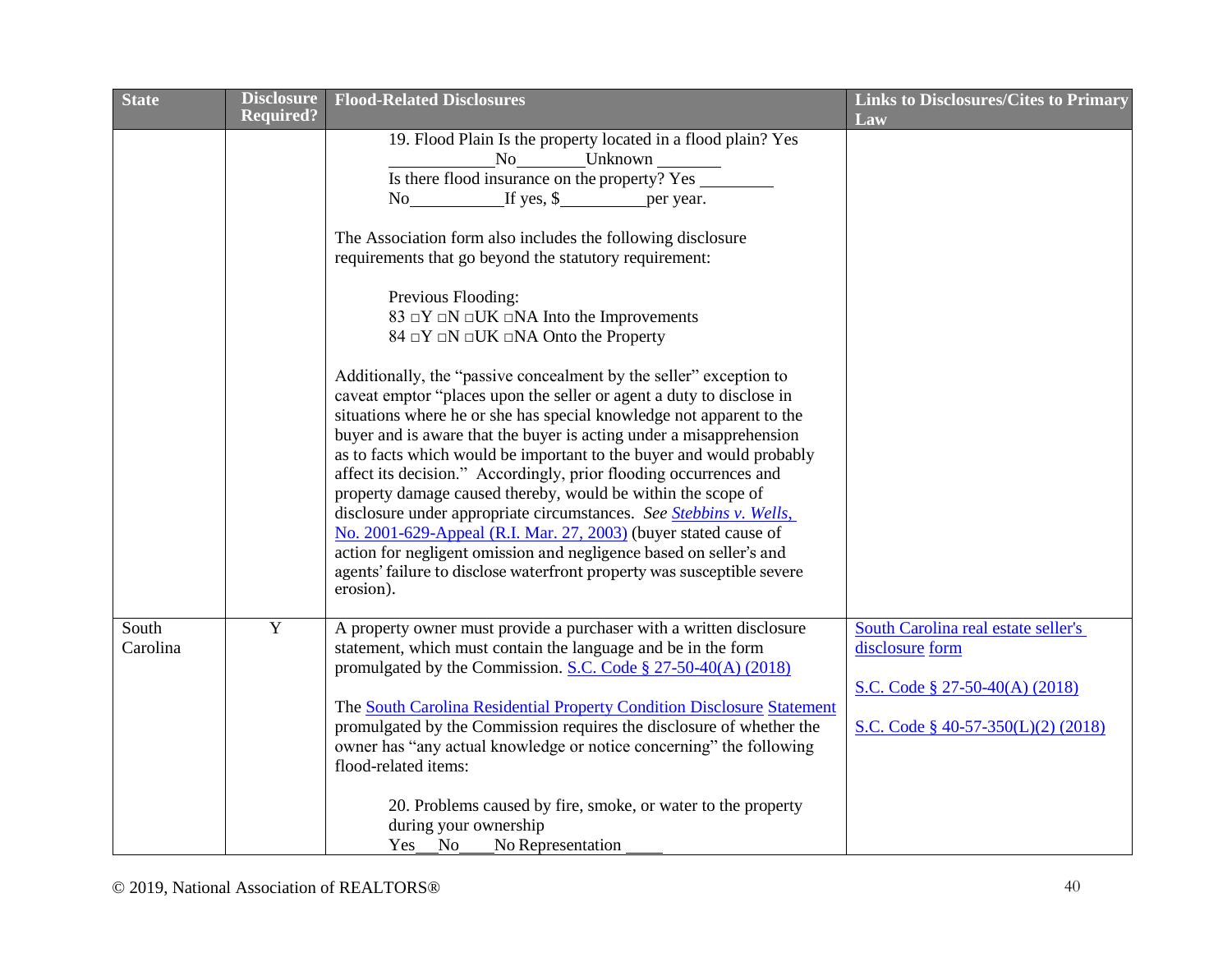| <b>State</b> | <b>Disclosure</b> | <b>Flood-Related Disclosures</b>                                                                                              | <b>Links to Disclosures/Cites to Primary</b> |
|--------------|-------------------|-------------------------------------------------------------------------------------------------------------------------------|----------------------------------------------|
|              | <b>Required?</b>  |                                                                                                                               | Law                                          |
|              |                   | 22. Flood hazards, wetlands, or flood hazard designations                                                                     |                                              |
|              |                   | affecting the property                                                                                                        |                                              |
|              |                   | Yes No No Representation<br>23. Flood insurance covering the property Yes_                                                    |                                              |
|              |                   | No No Representation                                                                                                          |                                              |
|              |                   |                                                                                                                               |                                              |
|              |                   | A licensee operating as a transaction broker must disclose material                                                           |                                              |
|              |                   | adverse facts that affect the transaction or the value or condition of the                                                    |                                              |
|              |                   | property and that are not readily ascertainable, which facts arguably                                                         |                                              |
|              |                   | would include flood-hazard related facts. S.C. Code § $40-57-350(L)(2)$                                                       |                                              |
|              |                   | (2018).                                                                                                                       |                                              |
|              |                   |                                                                                                                               |                                              |
| South        | $\overline{Y}$    | A residential real property seller must furnish to a buyer a completed                                                        | South Dakota real estate seller's            |
| Dakota       |                   | copy of the Seller's Property Condition Disclosure Statement in the form<br>set forth in S.D. Codified Laws § 43-4-44 (2018). | disclosure form                              |
|              |                   |                                                                                                                               | S.D. Codified Laws § 43-4-44 (2018)          |
|              |                   | The mandatory statutory form requires the following flood-related                                                             |                                              |
|              |                   | disclosures:                                                                                                                  | S.D. Codified Laws §§ 36-21A-125,            |
|              |                   |                                                                                                                               | $-140, -144(2018)$                           |
|              |                   | I. LOT OR TITLE INFORMATION                                                                                                   |                                              |
|              |                   | 18. Are you aware if the property has ever had standing water                                                                 |                                              |
|              |                   | in either the front, rear, or side yard more than forty-                                                                      |                                              |
|              |                   | eight hours after heavy rain?                                                                                                 |                                              |
|              |                   | Yes No                                                                                                                        |                                              |
|              |                   | 19. Is the property located in or near a flood plain? Yes                                                                     |                                              |
|              |                   | No Unknown                                                                                                                    |                                              |
|              |                   | <b>II. STRUCTURAL INFORMATION</b>                                                                                             |                                              |
|              |                   | 10. Are you aware of any past or present damage to the                                                                        |                                              |
|              |                   | property (i.e. fire, smoke, wind, floods, hail, or snow)? Yes                                                                 |                                              |
|              |                   | No no                                                                                                                         |                                              |
|              |                   | If yes, describe                                                                                                              |                                              |
|              |                   | Have any insurance claims been made? Yes                                                                                      |                                              |
|              |                   | No Unknown Was an                                                                                                             |                                              |
|              |                   | insurance payment received? Yes_No_                                                                                           |                                              |
|              |                   | Unknown<br>Has the                                                                                                            |                                              |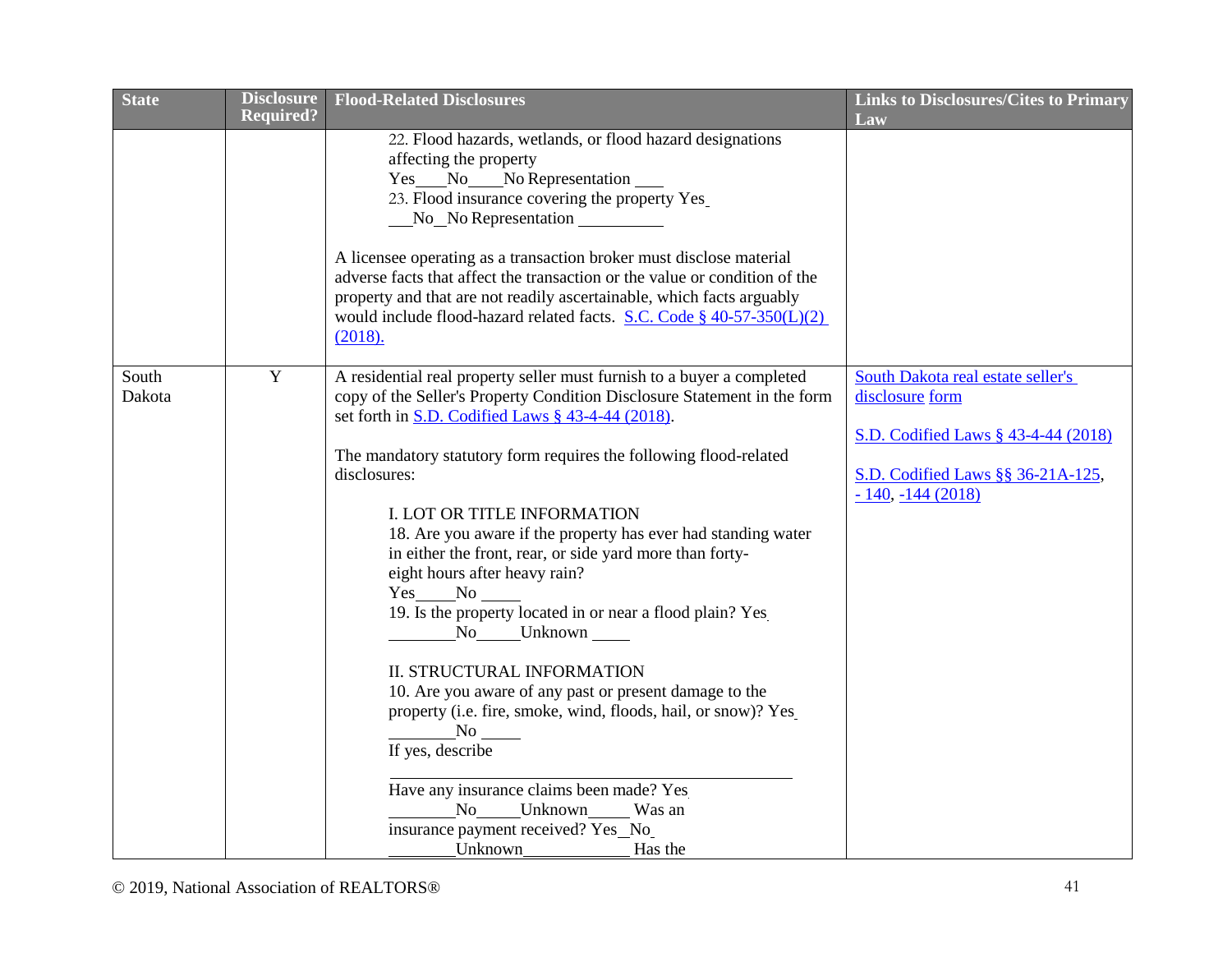| <b>State</b> | <b>Disclosure</b> | <b>Flood-Related Disclosures</b>                                                                                                        | <b>Links to Disclosures/Cites to Primary</b> |
|--------------|-------------------|-----------------------------------------------------------------------------------------------------------------------------------------|----------------------------------------------|
|              | <b>Required?</b>  |                                                                                                                                         | Law                                          |
|              |                   | damage been repaired?                                                                                                                   |                                              |
|              |                   | $Yes$ No $\_\_$                                                                                                                         |                                              |
|              |                   | If yes, describe in detail:                                                                                                             |                                              |
|              |                   | Additionally, a limited agent must disclose any adverse material facts to a                                                             |                                              |
|              |                   | client and a transaction broker must make such disclosure to a customer.                                                                |                                              |
|              |                   | An "adverse material fact" is "information that negatively affects the                                                                  |                                              |
|              |                   | value of the property or a party's ability to perform its obligations in a real                                                         |                                              |
|              |                   | estate transaction," including, among other things, any environmental                                                                   |                                              |
|              |                   | hazards affecting the property which are required by law to be disclosed                                                                |                                              |
|              |                   | and any material defects in the property. S.D. Codified Laws §§ 36-21A-                                                                 |                                              |
|              |                   | $125, -140, -144$ (2018)                                                                                                                |                                              |
|              |                   |                                                                                                                                         |                                              |
| Tennessee    | Y                 | A statutorily prescribed form which complies with the seller disclosure                                                                 | The state's disclosure form is available     |
|              |                   | law is included in Tenn. Code § 66-5-210 (LexisNexis 2018). That                                                                        | online as a link from Tenn. Code § 66-       |
|              |                   | form need not be used, but any such form must include all items<br>contained in the statutory form. That Tennessee Residential Property | 5-210 (LexisNexis 2018)                      |
|              |                   | Condition Disclosure Form requires the following flood-related                                                                          | Tenn. Code § 66-5-206 (LexisNexis            |
|              |                   | disclosures:                                                                                                                            | 2018)                                        |
|              |                   |                                                                                                                                         |                                              |
|              |                   | (C) Are You (Seller) Aware of Any of the Following?                                                                                     |                                              |
|              |                   | 10. Flooding, drainage or grading problems?                                                                                             |                                              |
|              |                   | YES NO UNKNOWN                                                                                                                          |                                              |
|              |                   | 11. Any requirement that flood insurance be maintained on the                                                                           |                                              |
|              |                   | property? YES NO UNKNOWN                                                                                                                |                                              |
|              |                   | 12. Property or structural damage from fire, earthquake, floods                                                                         |                                              |
|              |                   | or landslides? YES_________NO____UNKNOWN_____ If                                                                                        |                                              |
|              |                   | yes, has such damage been repaired? _                                                                                                   |                                              |
|              |                   | Additionally, a real estate licensee is subject to a cause of action for                                                                |                                              |
|              |                   | damages or equitable relief for failing to disclose adverse facts of which                                                              |                                              |
|              |                   | the licensee has actual knowledge or notice. "Adverse facts" are defined                                                                |                                              |
|              |                   | as "conditions or occurrences generally recognized by competent                                                                         |                                              |
|              |                   | licensees that significantly reduce the structural integrity of                                                                         |                                              |
|              |                   | improvements to real property, or present a significant health risk to                                                                  |                                              |
|              |                   | occupants of the property." Tenn. Code § 66-5-206 (LexisNexis 2018).                                                                    |                                              |
|              |                   | Flood-hazard would arguably fall within such adverse facts which must                                                                   |                                              |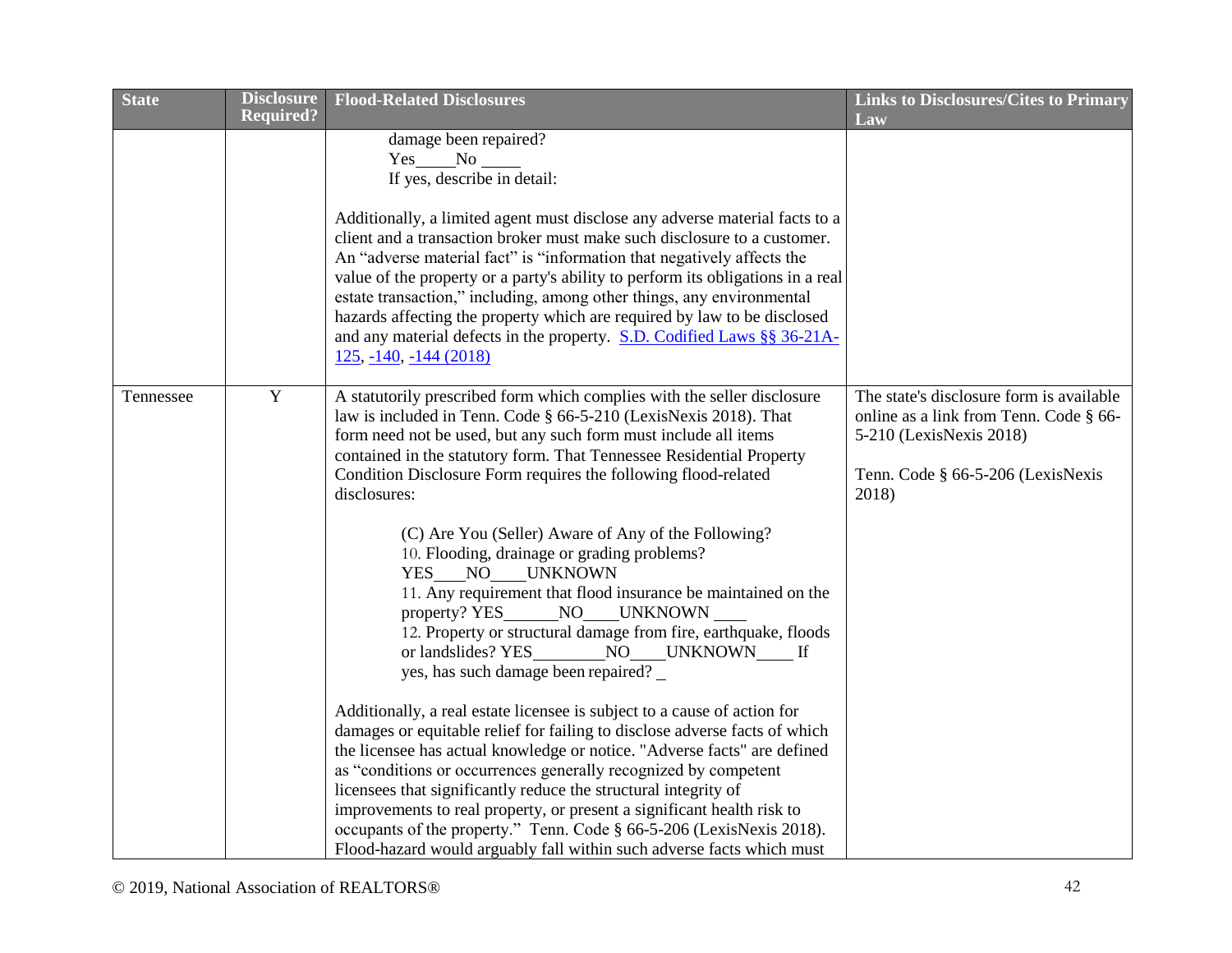| <b>State</b> | <b>Disclosure</b> | <b>Flood-Related Disclosures</b>                                                | <b>Links to Disclosures/Cites to Primary</b> |
|--------------|-------------------|---------------------------------------------------------------------------------|----------------------------------------------|
|              | <b>Required?</b>  |                                                                                 | Law                                          |
|              |                   | be disclosed.                                                                   |                                              |
| Texas        | $\mathbf Y$       | A seller of residential real property with no more than one dwelling unit       | Texas real estate seller's                   |
|              |                   | must give the buyer: (i) a written notice in the form of the Seller's           | disclosure form Tex. Prop. Code §            |
|              |                   | Disclosure Notice set forth in $\S$ 5.008(b); or (ii) a substantially similar   | 5.008                                        |
|              |                   | written notice that contains at least all of the items prescribed by Tex.       |                                              |
|              |                   | <b>Prop.</b> Code $\S$ 5.008 (2017). That statutory form requires the following |                                              |
|              |                   | flood-related disclosures:                                                      |                                              |
|              |                   | 4. Are you (Seller) aware of any of the following<br>conditions?                |                                              |
|              |                   | Write Yes (Y) if you are aware, write No (N) if you are not                     |                                              |
|              |                   | aware. If yes, explain.                                                         |                                              |
|              |                   | <b>Previous Flooding</b>                                                        |                                              |
|              |                   | Located in 100-Year Floodplain                                                  |                                              |
|              |                   | <b>Present Flood Insurance Coverage</b>                                         |                                              |
|              |                   |                                                                                 |                                              |
|              |                   | Note too that a licensee may be disciplined by the Real Estate                  |                                              |
|              |                   | Commission fails to disclose to a potential buyer a significant defect,         |                                              |
|              |                   | including a latent structural defect, known to the license holder that would    |                                              |
|              |                   | be a significant factor to a reasonable and prudent buyer in making a           |                                              |
|              |                   | decision to purchase real property. This duty to disclose arguably would        |                                              |
|              |                   | encompass flood-hazard related facts. Tex. Occ. Code § 1101.652(b)(3),          |                                              |
|              |                   | $(4)$ $(2017)$ .                                                                |                                              |
|              |                   |                                                                                 |                                              |
| Utah         | $\mathbf Y$       | Research located no Utah statutes or regulations requiring a real estate        | Utah Admin Code r. $162-2f-401a(1)(d)$       |
|              |                   | seller to disclose information to a prospective buyer on a specified form       | (2019)                                       |
|              |                   | or requiring specific flood-related disclosures.                                |                                              |
|              |                   |                                                                                 | Hermansen v. Tasulis, 2002 UT 52, 48         |
|              |                   | Note, however, that an individual licensee's duty of confidentiality owed       | P.3d 235                                     |
|              |                   | to his or her principal does not extend to any known material fact              |                                              |
|              |                   | concerning a defect in the property. Utah Admin Code r. 162-2f-                 |                                              |
|              |                   | 401a(1)(d) (2019). See Hermansen v. Tasulis, 2002 UT 52, 48 P.3d 235            |                                              |
|              |                   | (summary judgment in favor of seller's broker reversed; seller's broker         |                                              |
|              |                   | owed independent duty to prospective purchasers "to disclose facts              |                                              |
|              |                   | materially affecting the value or desirability of the property that were        |                                              |
|              |                   | known to him").                                                                 |                                              |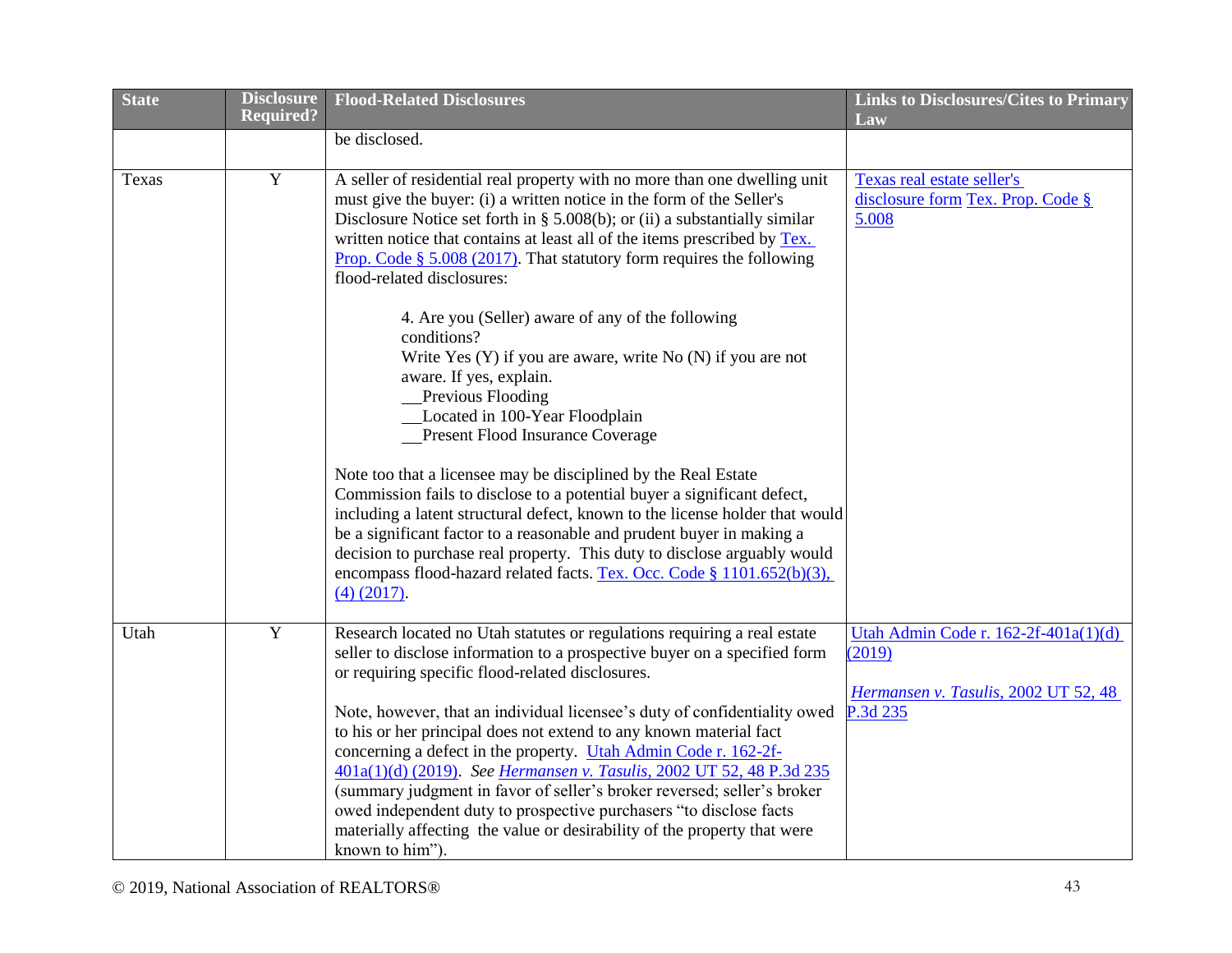| <b>State</b> | <b>Disclosure</b> | <b>Flood-Related Disclosures</b>                                                                                                                                                                                                                                                                                                                                                                                             | <b>Links to Disclosures/Cites to Primary</b>                                      |
|--------------|-------------------|------------------------------------------------------------------------------------------------------------------------------------------------------------------------------------------------------------------------------------------------------------------------------------------------------------------------------------------------------------------------------------------------------------------------------|-----------------------------------------------------------------------------------|
|              | <b>Required?</b>  |                                                                                                                                                                                                                                                                                                                                                                                                                              | Law                                                                               |
| Vermont      | $\overline{Y}$    | Research located no Vermont statutes or regulations requiring a real<br>estate seller to disclose information to a prospective buyer on a<br>specified form or requiring specific flood-related disclosures.                                                                                                                                                                                                                 | Vt. Stat.it. 26, § 2296 (2018)<br>04 030 290 Vt. Code R. §§ 1.8(p), 4.5<br>(2019) |
|              |                   | However, a licensee may be disciplined if he or she "fails to fully<br>disclose to a buyer all material facts within the licensee's knowledge<br>concerning the property being sold." A "material fact" is "a fact that<br>might cause a buyer or seller to make a different decision with regards<br>to entering into or remaining in a contract or affect the price paid or<br>received for real property."                | Carter v. Gugliuzzi, 168 Vt. 48, 716<br>A.2d 17 (1998)                            |
|              |                   | Pursuant to Real Estate Commission rules "[a] licensee working for a<br>brokerage firm employed by a seller or seller's agent must fully and<br>promptly disclose to a prospective buyer all material facts within the<br>licensee's knowledge concerning the property being sold. This<br>obligation continues until the sale is closed or has been cancelled." The<br>rule gives the following examples of material facts: |                                                                                   |
|              |                   | "a defect that could significantly diminish the value of the land,<br>structures, or structural components such as the roof, wiring,<br>plumbing, heating system, water system, or sewage disposal<br>system;"                                                                                                                                                                                                               |                                                                                   |
|              |                   | "a recognized or generally accepted hazard to the health or<br>safety of a buyer or occupant of the property;" or                                                                                                                                                                                                                                                                                                            |                                                                                   |
|              |                   | "facts a licensee reasonably believes may directly impact the<br>future use or value of the property."                                                                                                                                                                                                                                                                                                                       |                                                                                   |
|              |                   | "If the client refuses to consent to disclosure after being informed that<br>the licensee considers disclosure to be necessary, then the licensee must<br>withdraw from the agency relationship."                                                                                                                                                                                                                            |                                                                                   |
|              |                   | Vt. Stat.it. 26, § 2296 (2018); 04 030 290 Vt. Code R. §§ 1.8(p), 4.5<br>(2019). See also Carter v. Gugliuzzi, 168 Vt. 48, 716 A.2d 17 (1998)<br>(seller's agent liable to buyer for failure to disclose that, among other                                                                                                                                                                                                   |                                                                                   |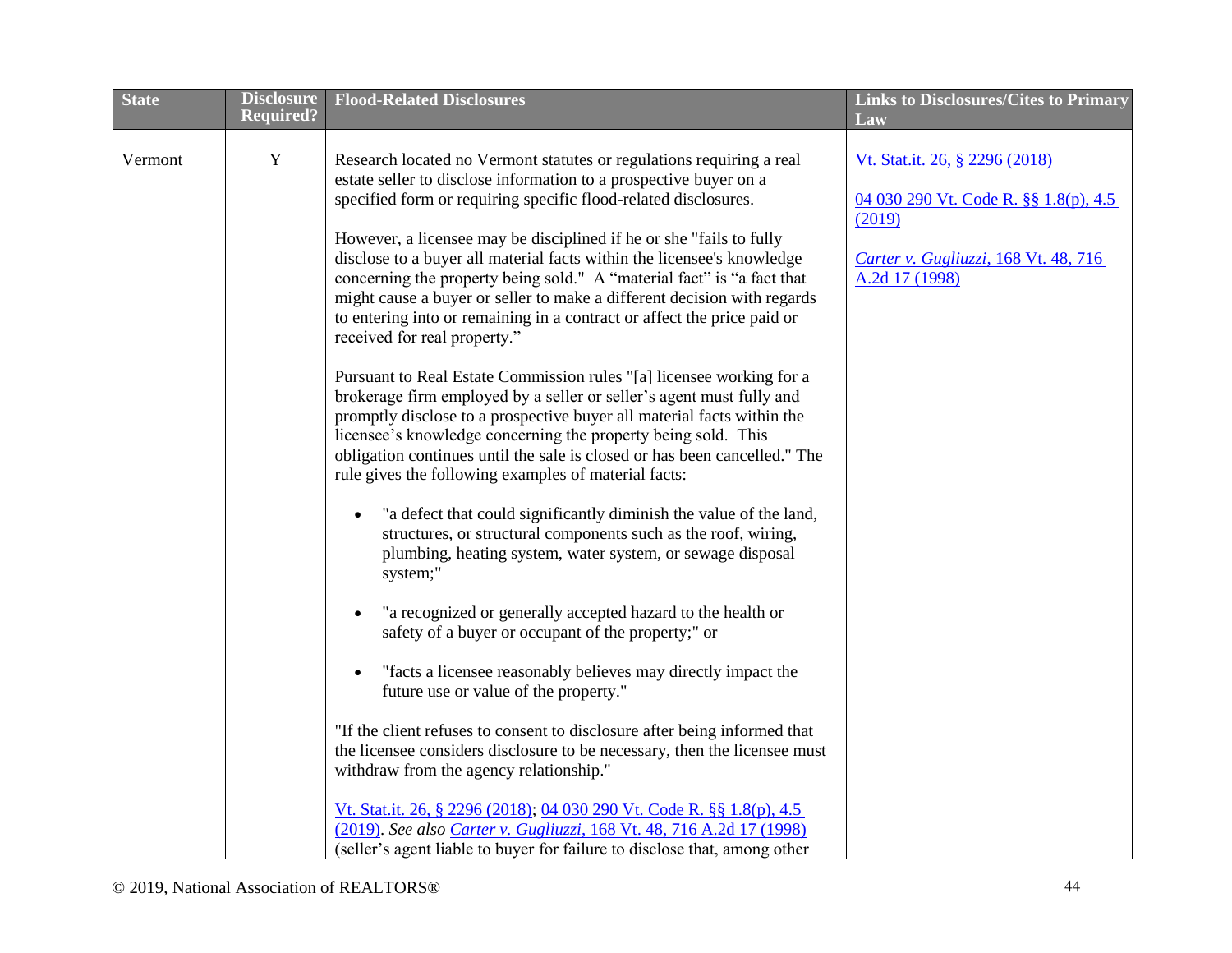| <b>State</b>      | <b>Disclosure</b> | <b>Flood-Related Disclosures</b>                                                                                                                                                                                                                                                                                                                                                                                                                                                                                                                                                                                                                                                                                                                                                                         | <b>Links to Disclosures/Cites to Primary</b>                                                     |
|-------------------|-------------------|----------------------------------------------------------------------------------------------------------------------------------------------------------------------------------------------------------------------------------------------------------------------------------------------------------------------------------------------------------------------------------------------------------------------------------------------------------------------------------------------------------------------------------------------------------------------------------------------------------------------------------------------------------------------------------------------------------------------------------------------------------------------------------------------------------|--------------------------------------------------------------------------------------------------|
|                   | <b>Required?</b>  |                                                                                                                                                                                                                                                                                                                                                                                                                                                                                                                                                                                                                                                                                                                                                                                                          | Law                                                                                              |
|                   |                   | defects, property was subject to frequent and severe high winds which<br>had damaged property in the past).                                                                                                                                                                                                                                                                                                                                                                                                                                                                                                                                                                                                                                                                                              |                                                                                                  |
|                   |                   |                                                                                                                                                                                                                                                                                                                                                                                                                                                                                                                                                                                                                                                                                                                                                                                                          |                                                                                                  |
|                   |                   | This disclosure duty arguably would encompass flood-hazard related<br>facts.                                                                                                                                                                                                                                                                                                                                                                                                                                                                                                                                                                                                                                                                                                                             |                                                                                                  |
| Virgin<br>Islands | ${\bf N}$         | No relevant statutes, regulations or case law were located.                                                                                                                                                                                                                                                                                                                                                                                                                                                                                                                                                                                                                                                                                                                                              |                                                                                                  |
| Virginia          | $\mathbf Y$       | A residential real property owner must furnish to a purchaser a residential<br>property disclosure statement on a Real Estate Board- provided form, as<br>provided by <u>Va. Code § 55-519 (2018)</u> . The statute and <b>Board form</b><br>require the following language regarding flood-related disclosures:                                                                                                                                                                                                                                                                                                                                                                                                                                                                                         | <b>Residential Property Disclosures</b><br>Website<br>Va. Code § 55-519 (2018)                   |
|                   |                   | The owner makes no representations with respect to whether the<br>property is located in one or more special flood hazard areas and<br>purchasers are advised to exercise whatever due diligence they<br>deem necessary, including (i) obtaining a flood certification or<br>mortgage lender determination of whether the property is located<br>in one or more special flood hazard areas, (ii) review of any map<br>depicting special flood hazard areas, and (iii) whether flood<br>insurance is required, in accordance with terms and conditions as<br>may be contained in the real estate purchase contract, but in any<br>event, prior to settlement pursuant to such contract.                                                                                                                   | 18 Va. Admin. Code § 135-20-300<br>(2019)<br><b>Devine v. Buki, 766 S.E.2d 882</b><br>(Va. 2015) |
|                   |                   | However, this "buyer beware" disclosure does not on its face, or<br>otherwise, relieve a seller of the duty to disclose prior flood-hazard<br>related damage to the property. In the analogous case of <i>Devine v. Buki</i> ,<br>766 S.E.2d 882 (Va. 2015), the buyers were awarded rescission of the<br>contract on a claim that the seller fraudulently concealed prior water and<br>termite damage to the property. "If a party conceals a fact that is material<br>to the transaction, knowing that the other party is acting on the<br>assumption that no such fact exists, the concealment is as much a fraud as<br>if the existence of the fact were expressly denied, or the reverse of it<br>expressly stated."<br>Note too, that it is an action constituting "misrepresentation or omission" |                                                                                                  |
|                   |                   | for a licensee representing a seller as a standard agent to fail to disclose in                                                                                                                                                                                                                                                                                                                                                                                                                                                                                                                                                                                                                                                                                                                          |                                                                                                  |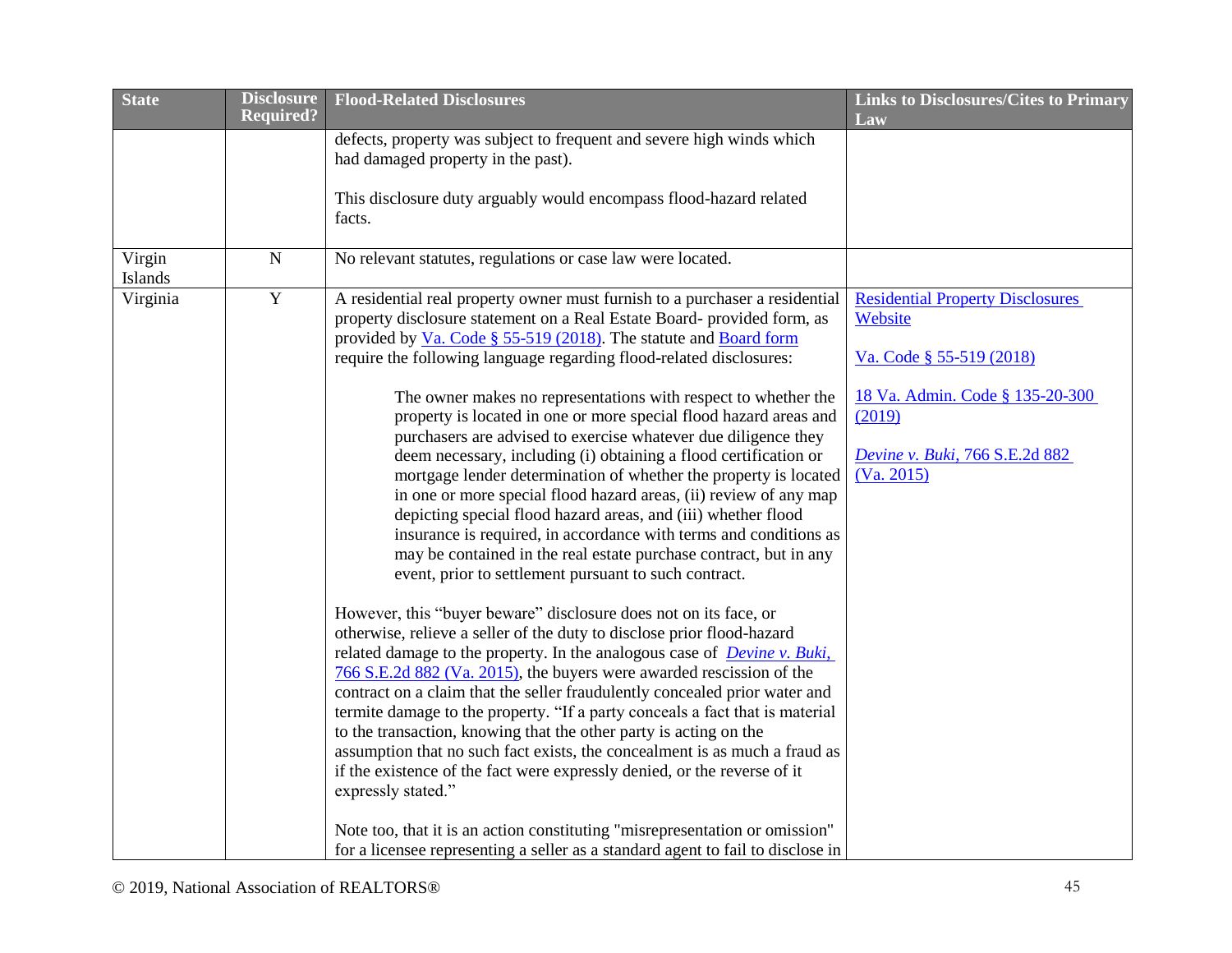| <b>Disclosure</b> | <b>Flood-Related Disclosures</b>                                                                                                                                                                                                                                                                                                                                                                                                                                                                                  | <b>Links to Disclosures/Cites to Primary</b>                                                                                                                |
|-------------------|-------------------------------------------------------------------------------------------------------------------------------------------------------------------------------------------------------------------------------------------------------------------------------------------------------------------------------------------------------------------------------------------------------------------------------------------------------------------------------------------------------------------|-------------------------------------------------------------------------------------------------------------------------------------------------------------|
|                   | a timely manner to a prospective purchaser all material adverse facts<br>pertaining to the property's physical condition that the licensee actually<br>knows. 18 Va. Admin. Code § 135-20-300 (2019).                                                                                                                                                                                                                                                                                                             | Law                                                                                                                                                         |
| $\mathbf Y$       | A seller of improved or unimproved residential real property must<br>deliver to the buyer a completed seller disclosure statement: (i) in the<br>form set forth in Wash. Rev. Code $\S$ 64.06.020 (2018) for improved<br>property; and (ii) in the form set forth in Wash. Rev. Code $\S$ 64.06.015<br>for unimproved property. The mandatory form for unimproved<br>residential property requires the following flood-related disclosures.                                                                       | <b>Washington State real estate</b><br>seller's disclosure form<br>Wash. Rev. Code § 64.06.020<br>$(2018)$ ; see also Wash. Rev.<br>Code § 64.06.015 (2019) |
|                   | 5. FLOODING<br>A. Is the property located in a government designated<br>flood zone or floodplain?<br>7. ENVIRONMENTAL<br>A. Have there been any flooding, standing water, or drainage<br>problems on the property that affect the property or access to<br>the property?<br>C. Is there any material damage to the property from fire,<br>wind, floods, beach movements, earthquake, expansive soils,<br>or landslides?<br>Are there any shorelines, wetlands, floodplains, or critical<br>areas on the property? | Wash. Rev. Code § 18.86.030<br>(2018)                                                                                                                       |
|                   | The mandatory disclosure form for improved residential property<br>requires similar disclosures:<br><b>4. STRUCTURAL</b><br>B. Has the basement flooded or leaked?<br>7. ENVIRONMENTAL<br>A. Have there been any flooding, standing water, or drainage<br>problems on the property that affect the property or access to<br>the property?<br>C. Is there any material damage to the property from fire,<br>wind, floods, beach movements, earthquake, expansive soils,<br>or landslides?                          |                                                                                                                                                             |
|                   | <b>Required?</b>                                                                                                                                                                                                                                                                                                                                                                                                                                                                                                  | Are there any shorelines, wetlands, floodplains, or critical                                                                                                |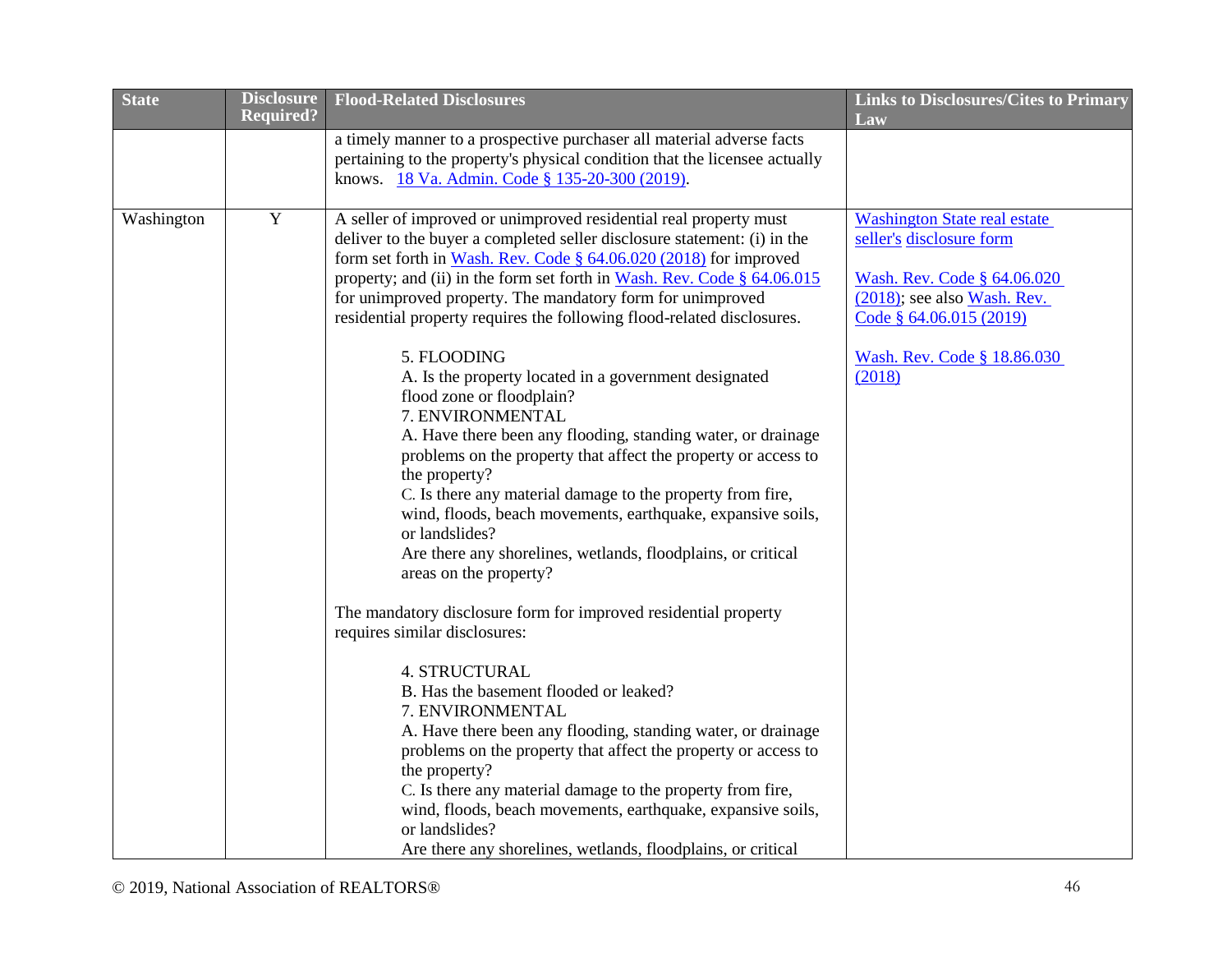| <b>State</b>     | <b>Disclosure</b><br><b>Required?</b> | <b>Flood-Related Disclosures</b>                                                                                                                                                                                                                                                                                                                                                                                                                                                                                                                                                                                                                                                                                                                                                                                                                                                                                                                                                                                                                                                                                                                                                                                                                                                                                                                                                                                     | <b>Links to Disclosures/Cites to Primary</b>                               |
|------------------|---------------------------------------|----------------------------------------------------------------------------------------------------------------------------------------------------------------------------------------------------------------------------------------------------------------------------------------------------------------------------------------------------------------------------------------------------------------------------------------------------------------------------------------------------------------------------------------------------------------------------------------------------------------------------------------------------------------------------------------------------------------------------------------------------------------------------------------------------------------------------------------------------------------------------------------------------------------------------------------------------------------------------------------------------------------------------------------------------------------------------------------------------------------------------------------------------------------------------------------------------------------------------------------------------------------------------------------------------------------------------------------------------------------------------------------------------------------------|----------------------------------------------------------------------------|
|                  |                                       | areas on the property?                                                                                                                                                                                                                                                                                                                                                                                                                                                                                                                                                                                                                                                                                                                                                                                                                                                                                                                                                                                                                                                                                                                                                                                                                                                                                                                                                                                               | Law                                                                        |
|                  |                                       | Note too that a broker generally owes to all parties to whom the broker<br>renders real estate brokerage services a duty to "disclose all existing<br>material facts known by the broker and not apparent or readily<br>ascertainable to a party; provided that this shall not be construed to<br>imply any duty to investigate matters that the broker has not agreed to<br>investigate." A broker owes "no duty to conduct an independent<br>inspection of the property $\dots$ , and owes no duty to independently<br>verify the accuracy or completeness of any statement made by either<br>party or by any source reasonably believed by the broker to be reliable."<br>Wash. Rev. Code § 18.86.030(1)(d), (2) (2018).                                                                                                                                                                                                                                                                                                                                                                                                                                                                                                                                                                                                                                                                                          |                                                                            |
| West<br>Virginia | Y                                     | Research located no West Virginia statutes or regulations requiring a<br>real estate seller to disclose information to a prospective buyer on a<br>specified form or requiring specific flood-related disclosures.<br>However, West Virginia case law imposes a general duty on vendors<br>and real estate licensees to disclose property defects to potential buyers.<br>"Where a vendor is aware of defects or conditions which substantially<br>affect the value or habitability of the property and the existence of<br>which are unknown to the purchaser and would not be disclosed by a<br>reasonably diligent inspection, then the vendor has a duty to disclose the<br>same to the purchaser."<br>Similarly, "[a] vendor's real estate broker may be liable to a purchaser<br>if the broker makes material misrepresentations with regard to the<br>fitness or habitability of residential property or fails to disclose defects<br>or conditions in the property that substantially affect its value or<br>habitability, of which the broker is aware or reasonably should be<br>aware, but the purchaser is unaware and would not discover by a<br>reasonably diligent inspection. It also must be shown that the<br>misrepresentation or concealment was a substantial factor in inducing<br>the purchaser to buy the property."<br>See Darrisaw v. Old Colony Realty Co., 202 W. Va. 23, 501 S.E.2d 187 | Darrisaw v. Old Colony Realty Co., 202<br>W. Va. 23, 501 S.E.2d 187 (1997) |
|                  |                                       | (1997) (summary judgment for seller and seller's agent inappropriate                                                                                                                                                                                                                                                                                                                                                                                                                                                                                                                                                                                                                                                                                                                                                                                                                                                                                                                                                                                                                                                                                                                                                                                                                                                                                                                                                 |                                                                            |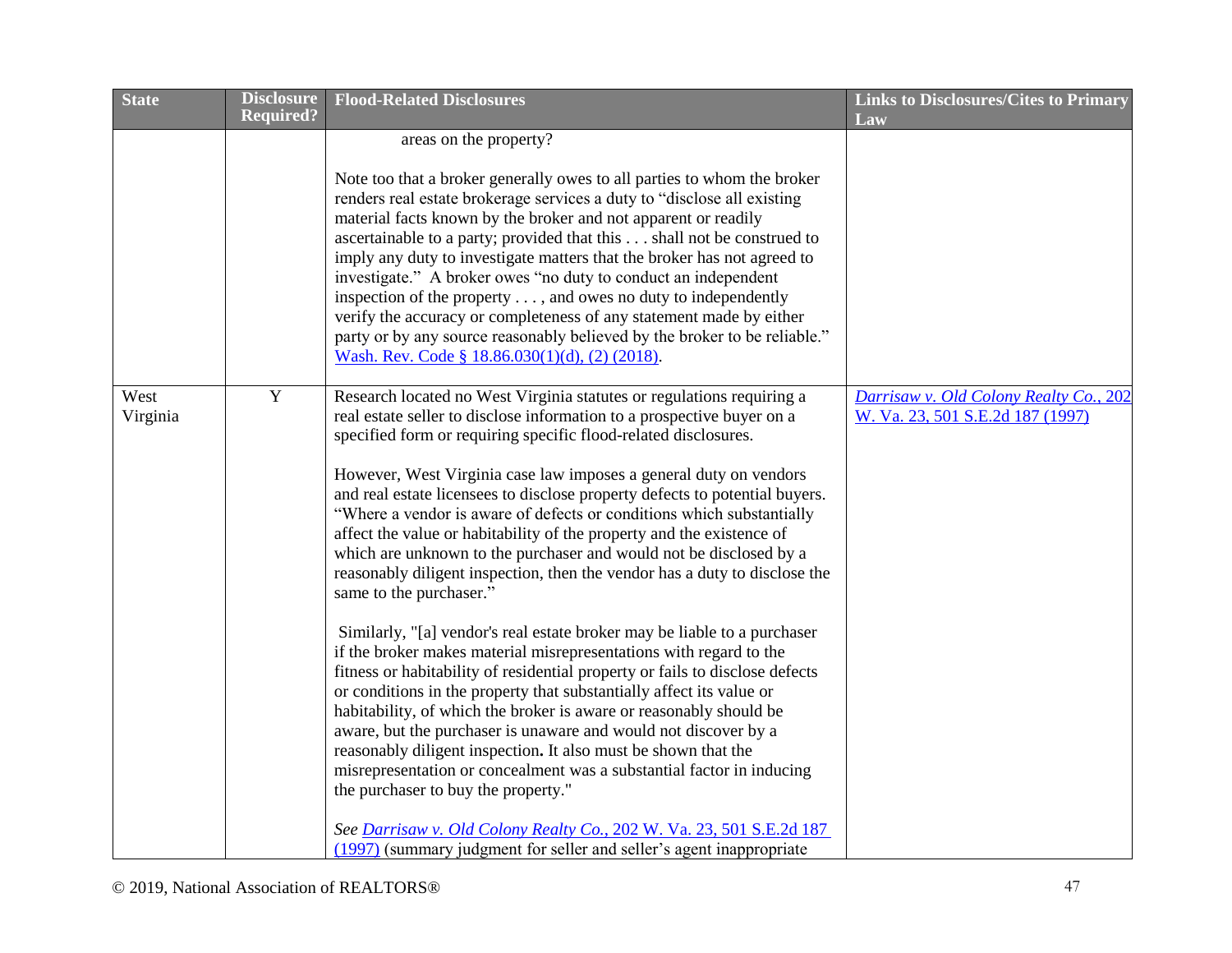| <b>State</b> | <b>Disclosure</b> | <b>Flood-Related Disclosures</b>                                                                                                                                                                                                                                                                                                                                      | <b>Links to Disclosures/Cites to Primary</b> |
|--------------|-------------------|-----------------------------------------------------------------------------------------------------------------------------------------------------------------------------------------------------------------------------------------------------------------------------------------------------------------------------------------------------------------------|----------------------------------------------|
|              | <b>Required?</b>  |                                                                                                                                                                                                                                                                                                                                                                       | Law                                          |
|              |                   | where genuine issue of material fact existed as to whether failure to                                                                                                                                                                                                                                                                                                 |                                              |
|              |                   | disclose prior structural repairs substantially affected property's value).                                                                                                                                                                                                                                                                                           |                                              |
| Wisconsin    | $\mathbf Y$       | All persons who transfer real property containing one to four inhabited<br>dwelling units located in Wisconsin must furnish to the prospective                                                                                                                                                                                                                        | <b>Real Estate Condition Report</b>          |
|              |                   | buyer a completed copy of a disclosure report in substantially the form of<br>the Real Estate Condition Report set forth in Wis. Stat. § 709.03 (2019).                                                                                                                                                                                                               | Wis. Stat. § 709.03 (2019)                   |
|              |                   | A seller of vacant land must prepare a report in substantially the form set                                                                                                                                                                                                                                                                                           | Wis. Stat. $\S$ 452.01(1e),                  |
|              |                   | forth in Wis. Stat. $§709.033$ .                                                                                                                                                                                                                                                                                                                                      | $(5g)$ ; .133(1)(c) (2019)                   |
|              |                   | The statutory Real Estate Condition Report form requires the<br>following flood-related disclosure:                                                                                                                                                                                                                                                                   |                                              |
|              |                   | C. 11. I am aware that the property is located in a<br>floodplain, wetland or shoreland zoning area. Yes_<br>$N_0$ $N/A$ $\_\_$                                                                                                                                                                                                                                       |                                              |
|              |                   | The statutory Vacant Land Disclosure Report form requires the<br>following flood-related disclosures:                                                                                                                                                                                                                                                                 |                                              |
|              |                   | C. 4. I am aware that all or a portion of the property is in a<br>floodplain, wetland, or shoreland zoning area under local,<br>state, or federal regulations.                                                                                                                                                                                                        |                                              |
|              |                   | $Yes$ No $N/A$ $\qquad$<br>C. 22. I am aware of flooding, standing water, drainage<br>problems, or other water problems on or affecting the<br>property.                                                                                                                                                                                                              |                                              |
|              |                   | $Yes$ No $N/A$ $\qquad$<br>I am aware of material damage from fire, wind, flood,<br>earthquake, expansive soil, erosion, or landslide.<br>Yes No N/A                                                                                                                                                                                                                  |                                              |
|              |                   | Also, generally, a licensee, must disclose to each party "all material<br>adverse facts that the licensee knows and that the party does not know or<br>cannot discover through a reasonably vigilant observation, unless the<br>disclosure of the material adverse fact is prohibited by law." An<br>"adverse fact" is "[a] condition or occurrence that is generally |                                              |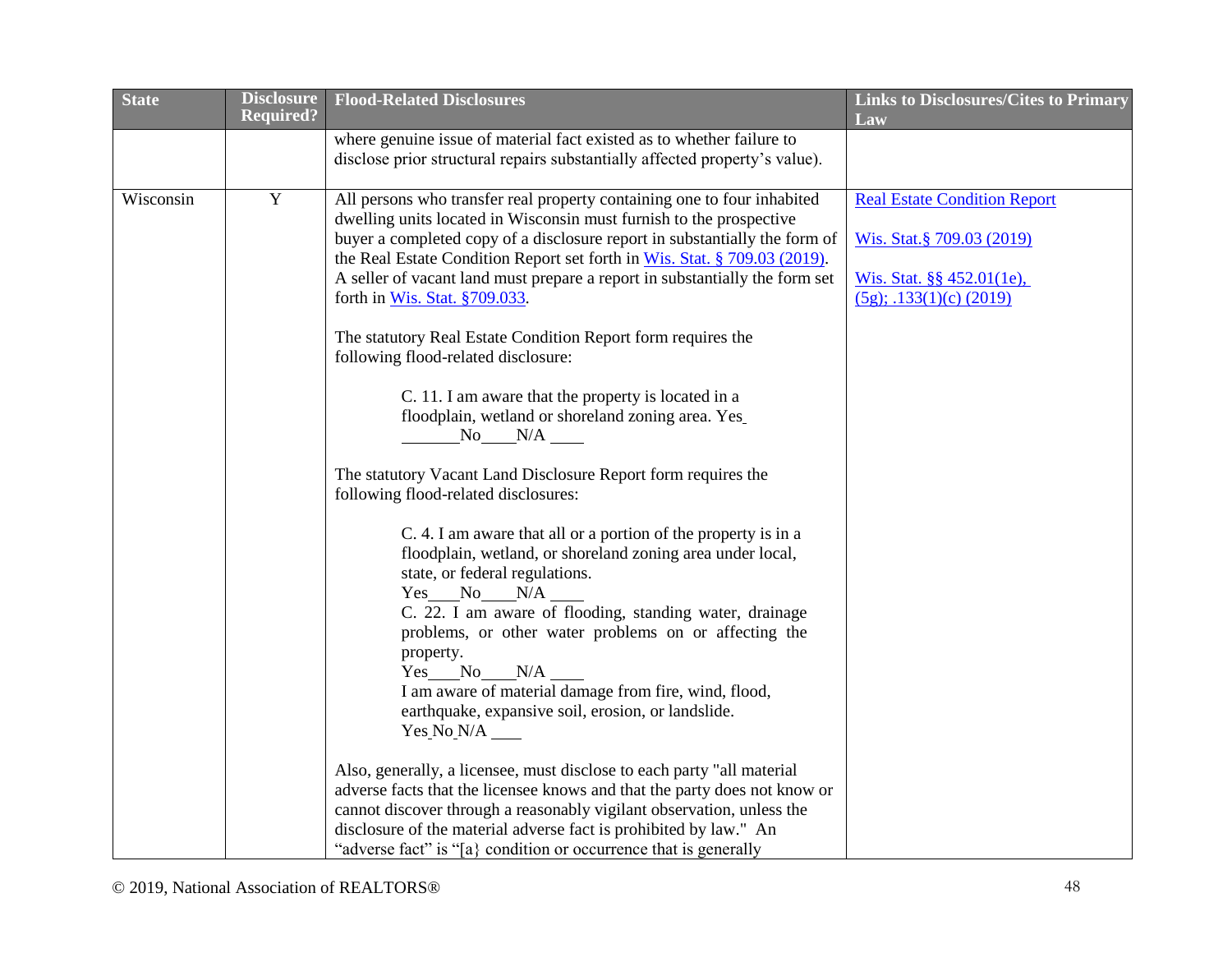| <b>State</b> | <b>Disclosure</b><br><b>Required?</b> | <b>Flood-Related Disclosures</b>                                                                                                                                                                                                                                                                                                                                                                                                                                                                                                                                                                                                                                                                                                                                                                                                                                                                                                                                                                                                                                                | <b>Links to Disclosures/Cites to Primary</b><br>Law                                                                                     |
|--------------|---------------------------------------|---------------------------------------------------------------------------------------------------------------------------------------------------------------------------------------------------------------------------------------------------------------------------------------------------------------------------------------------------------------------------------------------------------------------------------------------------------------------------------------------------------------------------------------------------------------------------------------------------------------------------------------------------------------------------------------------------------------------------------------------------------------------------------------------------------------------------------------------------------------------------------------------------------------------------------------------------------------------------------------------------------------------------------------------------------------------------------|-----------------------------------------------------------------------------------------------------------------------------------------|
|              |                                       | recognized by a competent licensee as doing any of the following: (a)<br>significantly and adversely affecting the value of the property; (b)<br>significantly reducing the structural integrity of improvements to real<br>estate; or (c) presenting a significant health risk to occupants of the<br>property."<br>"Material adverse fact" is defined as "an adverse fact that a party<br>indicates is of such significance, or that is generally recognized by a<br>competent licensee as being of such significance to a reasonable party,<br>that it affects or would affect the party's decision to enter into a contract                                                                                                                                                                                                                                                                                                                                                                                                                                                 |                                                                                                                                         |
|              |                                       | or agreement concerning a transaction or affects or would affect the<br>party's decision about the terms of such a contract or agreement."<br>This duty, arguably, encompasses disclosure of flood-hazard facts not<br>included in the disclosure forms. Wis. Stat. $\S § 452.01(1e)$ . (5g);<br>$.133(1)(c)$ (2019).                                                                                                                                                                                                                                                                                                                                                                                                                                                                                                                                                                                                                                                                                                                                                           |                                                                                                                                         |
| Wyoming      | $\overline{Y}$                        | Research located no Wyoming statutes or regulations requiring a real<br>estate seller to disclose information to a prospective buyer on a specified<br>form or requiring specific flood-related disclosures.<br>However, a licensee acting as a seller's agent must disclose to any<br>prospective buyer all adverse material facts actually known by the<br>licensee. "The adverse material facts may include adverse material facts<br>pertaining to the title and the physical condition of the property, any<br>material defects in the property and any environmental hazards affecting<br>the property which are required by law to be disclosed." A seller's<br>agent may not "perpetuate a material misrepresentation of the seller<br>which the licensee knows or should know is false."<br>Generally, a licensee may be disciplined for failing to disclose material<br>matters known to the licensee.<br>Wyo. Stat. § 33-28-303(c) (LexisNexis 2018); 9827 Wyo. Code R. ch. 6,<br>§ 1(2019)<br>See Reed v. Cloninger, 2006 WY 37, 131 P.3d 359 (stating general rule | Wyo. Stat. § 33-28-303(c) (LexisNexis<br>2018)<br>9827 Wyo. Code R. ch. 6, § 1 (2019)<br>Reed v. Cloninger, 2006 WY 37, 131<br>P.3d 359 |